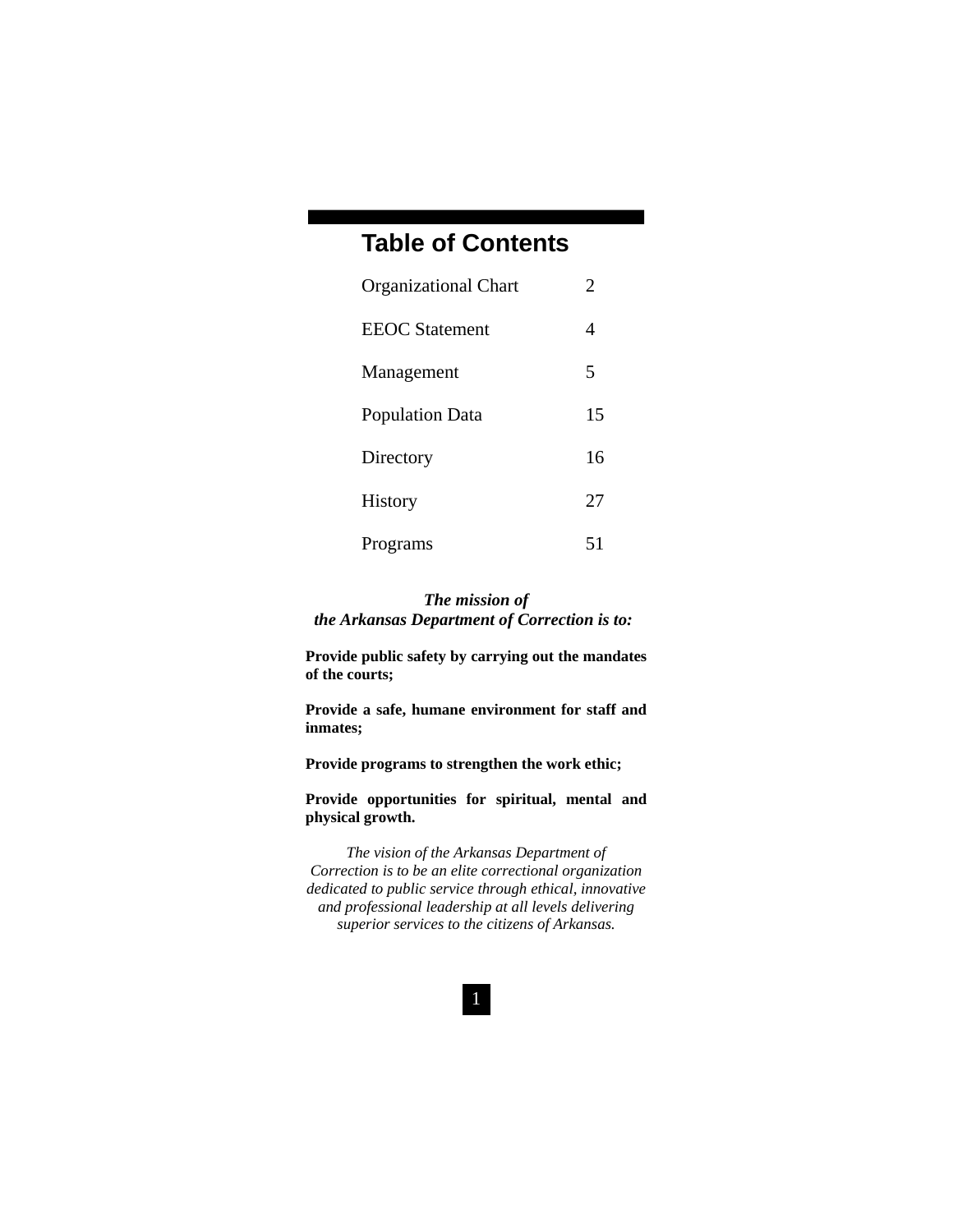# **EEO Statement**

In keeping with its mission, the Department of Correction desires to employ individuals who are dependable and sincerely interested in serving the mission of the department. The ADC seeks employees who can handle these important matters in a professional manner.

The ADC is an equal opportunity employer providing equal employment opportunities without regard to race, color, sex, religion, national origin, age, disability or veteran status. This policy and practice relates to all phases of employment including, but not limited to, recruiting, hiring, placement, promotion, transfer, layoff, recall, termination, rates of pay or other forms of compensation, training, use of all facilities and participation in all department sponsored employee activities and programs.

All members of the ADC management staff are familiar with this statement of policy, the philosophy behind it and their responsibility to apply these principles in good faith for meaningful progress in the utilization of minorities and women.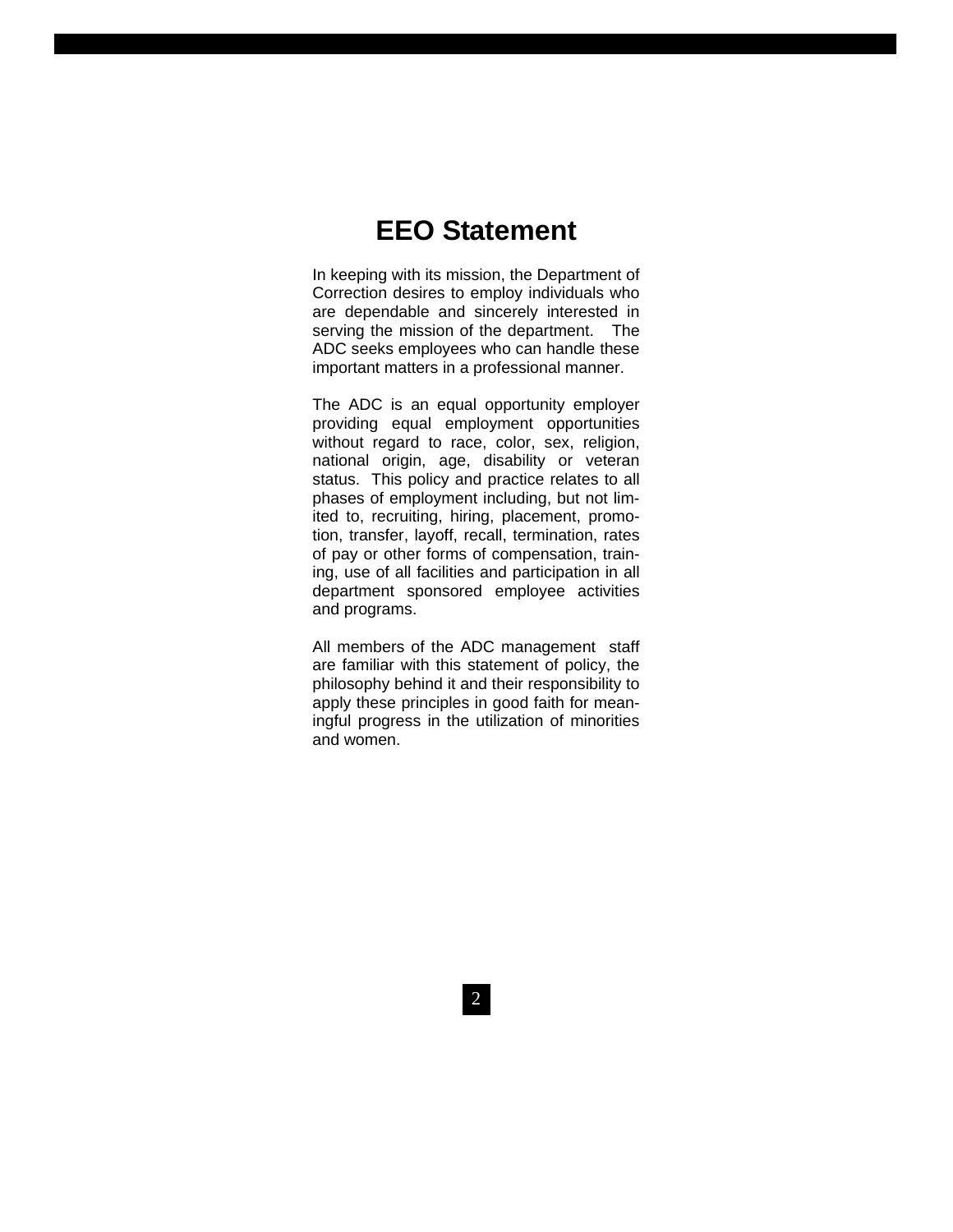# **Management**

### **Board of Corrections (Historical)**

In 1993, the Arkansas General Assembly amended Arkansas Code Annotated 12-27-101 and placed the Department of Correction under the supervision and control of the Board of Correction and Community Punishment, which assumed the powers, functions and duties formerly held by the Board of Correction (created in 1968) and its predecessor, the State Penitentiary Board (created in 1943).

In August 2001, legislation went into effect changing the board's name to the Board of Corrections. This was necessary when the name of the Department of Community Punishment changed to the Department of Community Correction.

The board has seven voting members:

- Five citizen members
- Chairman of the Post Prison Transfer Board (Until 1993, the Parole Board)
- One criminal justice faculty member, employed at a four-year Arkansas university

The board was impaneled July 1, 1993. Each member serves a term of seven years.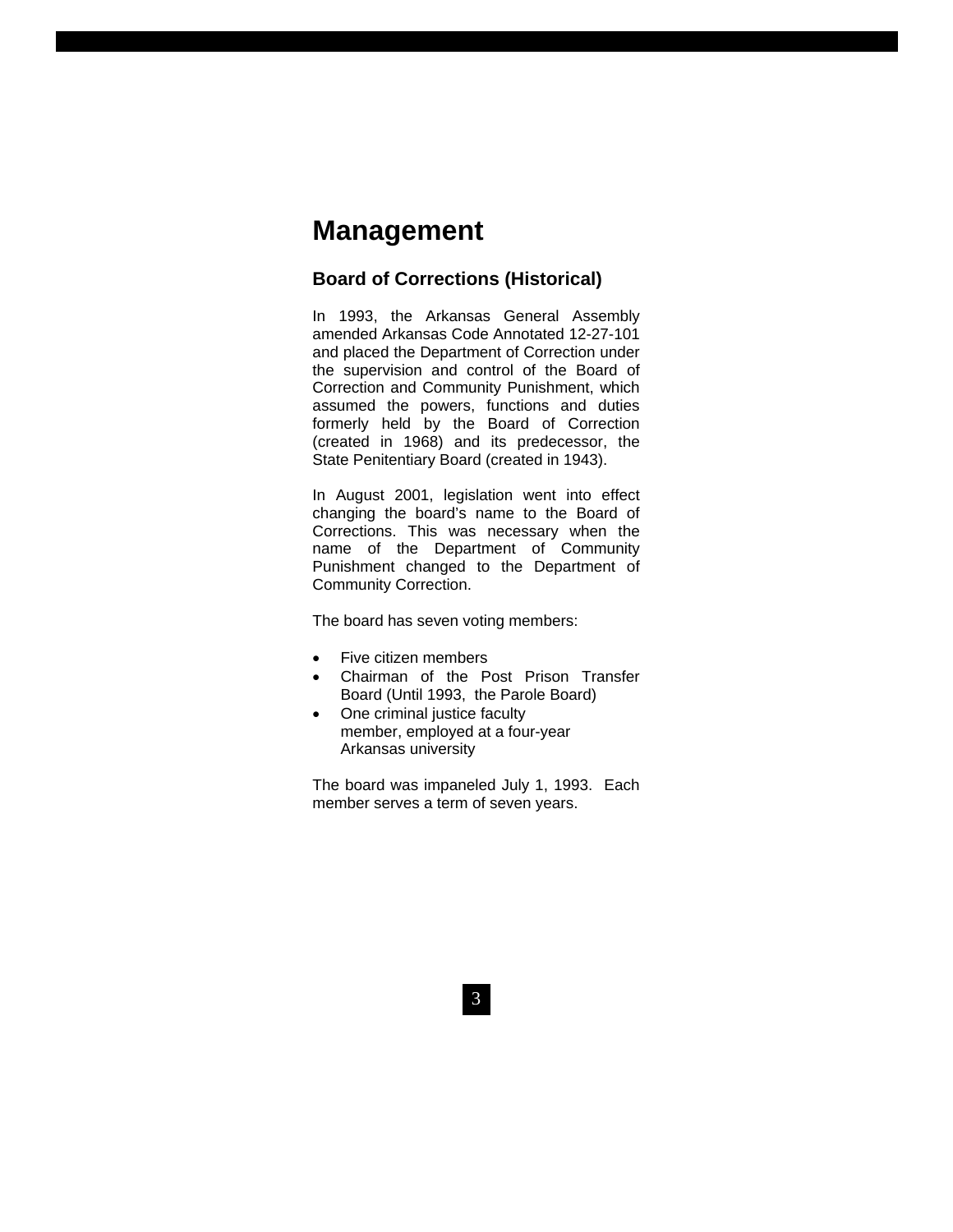### **Director and Staff**

The Director of the Arkansas Department of Correction reports directly to the Board of Corrections as the agency's chief executive, officer, and is responsible for the agency's philosophy, mission and operations.

The ADC has four divisions, which are supervised by a deputy or assistant director. The divisions are *Administrative Services, Institutional Services, Health and Correctional Programs and Construction and Maintenance.* In addition, the agency has a staff of professionals who report directly to the Director.

The **Public Information and Legislative Liaison** is responsible for releasing information, responding to requests from the media and the public, coordinating tours of department facilities, agency publications, constituency services and assisting members and staff of the Arkansas General Assembly.

The **Attorney** provides assistance to the department on legal matters and has a critical role in the development of policies and procedures, which must comply with state and federal laws. The ADC attorney also represents the Department at Arkansas Claims Commission hearings and on employee grievance appeals.

The **Equal Employment Opportunity and Grievance Officer** monitors compliance with court consent decrees and the Uniform Employee Grievance Procedures, established in 1985 by gubernatorial proclamation. The officer also assists in development of affirmative action plans and efforts.

**Internal Affairs** investigates inmate complaints, suspected criminal activities and serious allegations regarding employee conduct. The division works with the Attorney General's Office on employee litigation and Arkansas Claims Commission actions. Internal Affairs also coordinates contact with law enforcement agencies concerning alleged criminal activities of inmates and employees.

**Disciplinary Hearings** allow inmates to respond to disciplinary actions filed against them by department staff. A disciplinary hearing officer interviews each inmate, reviews documentation and determines any necessary sanctions. Inmates have the right to appeal through various channels within the ADC.

The **Internal Auditor** performs regular program audits and specific audits requested by administrators. The internal auditor also provides assistance and information to legislative and other external auditors, reviews their findings and initiates corrective action.

### **Administrative Services**

The Administrative Services Division provides support services to all operational units of the department while ensuring agency compliance with state and federal accounting and budgetary procedures.

4 **Human Resources** assists operational units in all aspects of personnel-related functions including recruitment, hiring, employee benefits, training, staff development and retention of a skilled labor force for the Department of Correction. The Human

Resources division has an active recruitment program headed by a full-time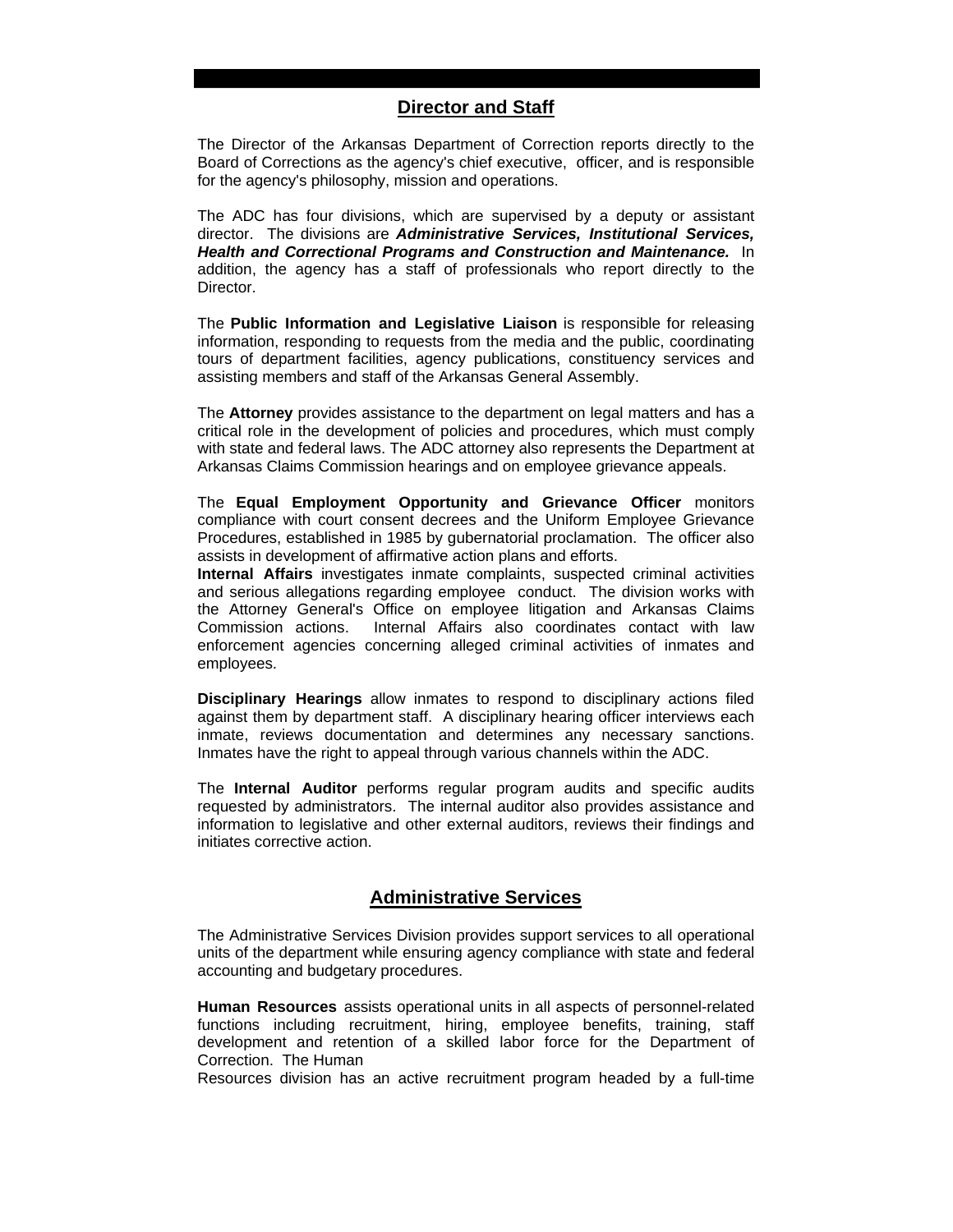recruiter.

**Accounting Operations** is responsible for accounts payable for the department and telephone services for Pine Bluff Complex and Administration Annex East.

**Accounting Control** is responsible for agency fund management activities, administration of federal grants and maintenance of general and subsidiary ledgers, records of fixed assets and insurance coverage.

**Budget** prepares annual and biennial budgets, required financial reports, analysis and monitors agency expenditures.

**Purchasing** procures goods and services for the agency and administers all aspects of its vehicle fleet.

**Information Systems** includes the development, maintenance and evaluation of computer applications, network and equipment installation and employee training.

**Training** provides education for employees, including at least 240 hours of pre-service training for new correctional officers, a 16-hour orientation for non-security personnel and management level training. In-service training is conducted at the Training Academy and other ADC facilities. The academy is accredited by the American Correctional Association.

**Warehouse and Food Services** division is responsible for procuring, storing and transporting food for the department and for menu planning and meal preparation that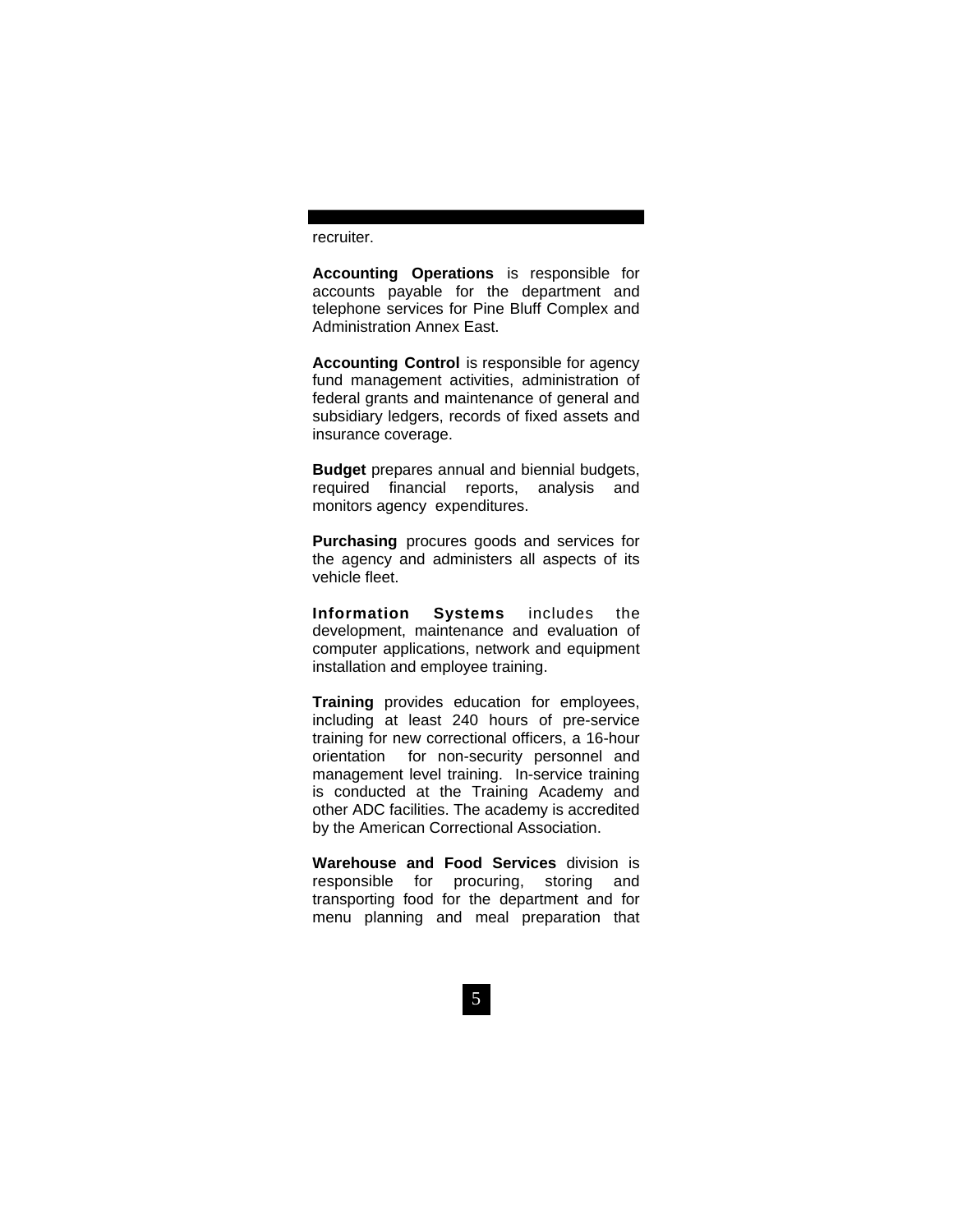meets the nutritional and health requirements of the inmate population.

**Research and Planning** section provides analytical and research services that respond to informational needs and assist in achieving the department's overall goals and objectives. It also coordinates the strategic planning process including development of performance measures and collection of data for program evaluation.

### **Institutional Services**

**Security** monitors and evaluates the agency's security procedures and reviews securityrelated equipment and programs.

**Regional Jails** are operated by the Department at Pine Bluff, Dermott, and Brickeys. They house city, county and state inmates, enabling governmental entities to share construction and operating costs.

**Accreditation** is the process the Department utilizes to develop policies and facilities that meet the national standards of the American Correctional Association. Accreditation enhances program development and improves the inmate's quality of life. All departmentowned facilities are accredited by the ACA.

**Boot Camp Program** is a 105-day, military style treatment program for nonviolent offenders. The Boot Camp uses discipline, academic education and substance abuse education to modify criminal behavior and reduce the need for long-term incarceration. An aftercare program is provided to Boot Camp graduates.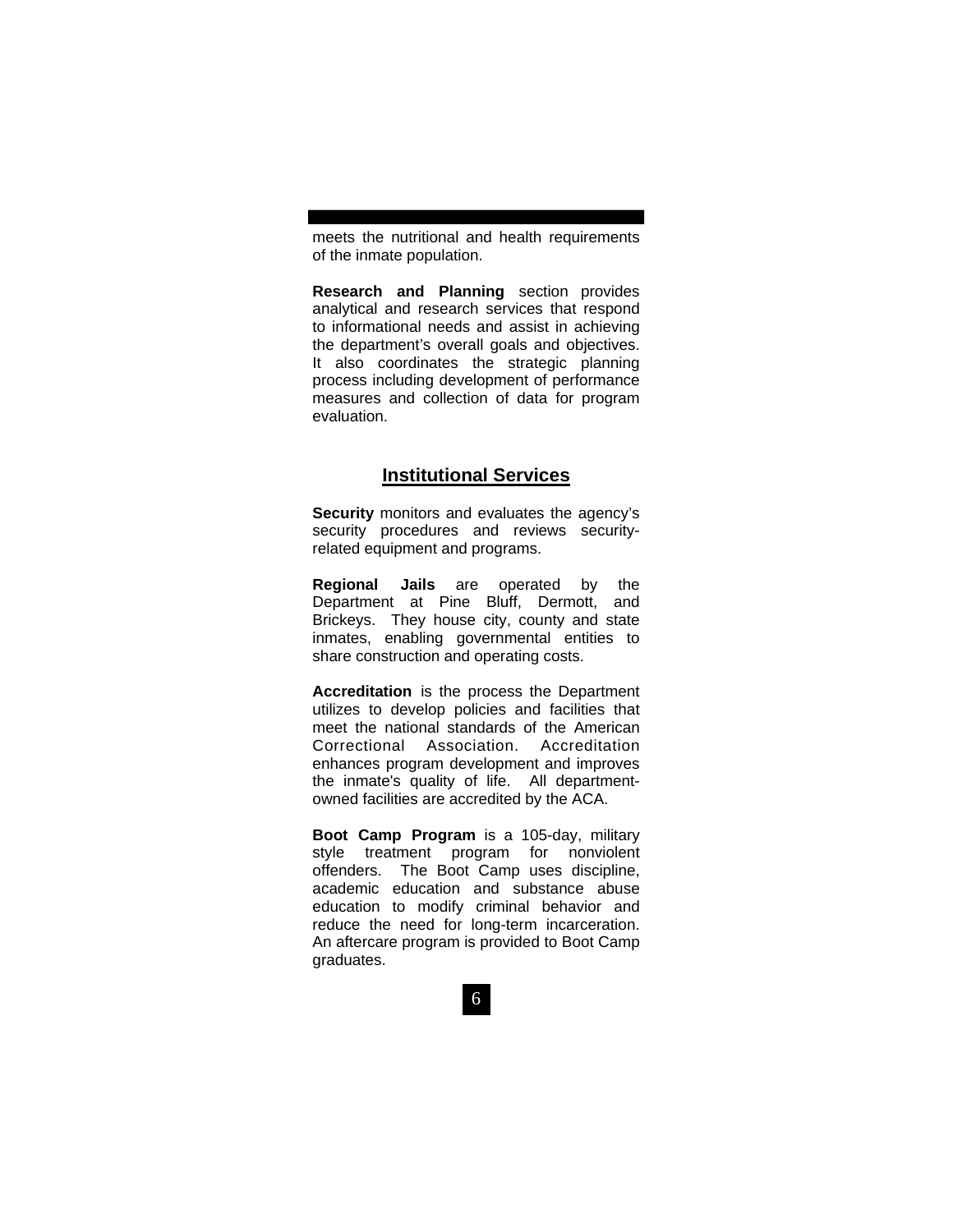**Work Release Program** allows inmates to hold paid jobs in the community while being housed at a correctional facility. The Department of Correction operates Work Release programs at Luxora, Springdale, Benton, Texarkana, Pine Bluff and Wrightsville.

**Pre-Release Programs** at the Wrightsville, Tucker and McPherson Units provide counseling and instruction to inmates nearing their parole eligibility or release dates. The programs provide inmates with information, assistance and opportunities to address anxieties about re-entering society.

**Inmate Grievance Procedure** allows inmates to resolve grievances, complaints and problems through established procedures. Inmates submit grievances at the unit level. Decisions can be appealed to the chief deputy or deputy director of institutions. Unless an extension is agreed upon, the process is completed within 90 days. In emergency situations, immediate action is taken. The ADC's grievance procedure is certified by the U. S. Department of Justice, which means the courts can hold inmate lawsuits until grievance remedies are exhausted.

**Inmate Transportation** is responsible for transporting and escorting inmates outside department facilities. Inmates are transported for medical appointments, court appearances and unit transfers. During any inmate movement, transportation personnel maintain security and protect property.

**Agriculture Program** provides the majority of vegetables, meat, milk and eggs consumed by the inmate population and generates revenue by selling soybeans, rice, cotton and other

7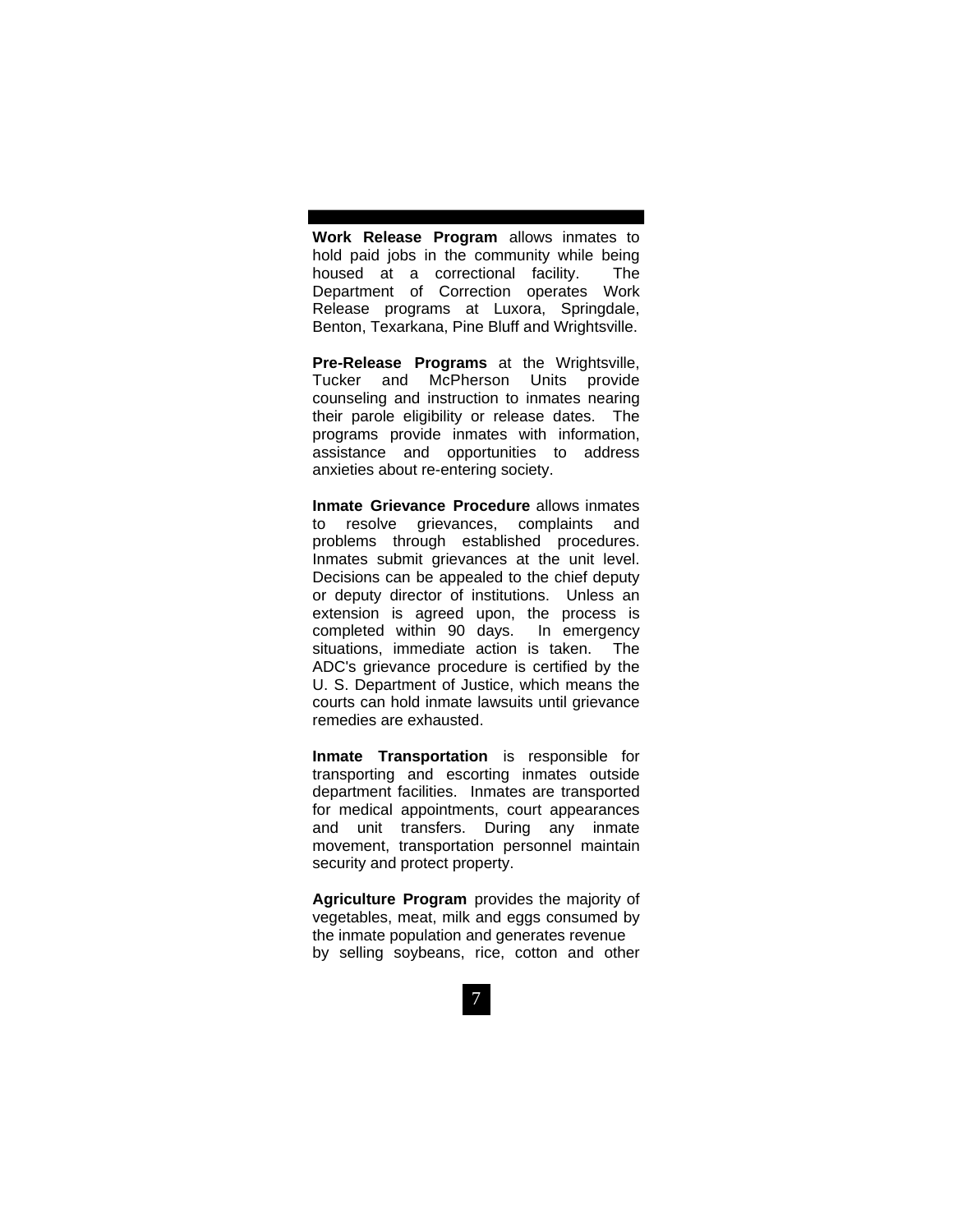cash crops. The department's largest farm operation is located at the Cummins Unit where 14,000 acres are devoted to cash crops, vegetables, hay production and livestock. More than 3,500 acres at the Wrightsville Unit are used for cattle and hay production. The Tucker Unit provides 4,000 acres for rice and soybeans. The East Arkansas Regional Unit produces cotton, soybeans and wheat on 3,000 acres. A vegetable processing plant is located at the Varner Unit.

**Industry Program** offers on the job training for inmates in manufacturing settings and produces goods for public agencies and nonprofit organizations. Principal operations include digital imaging, janitorial products, garment manufacturing, vinyl products, graphic arts and duplicating, mattress manufacturing, vehicle refurbishing, school furniture repair, furniture manufacturing and athletic/ recreational equipment production.

**Classification** is a comprehensive system that determines inmate placement for vocational, work and facility/barracks assignments by evaluating security requirements, programming needs and individual characteristics such as age, offense, criminal history and medical and psychological conditions.

**Emergency Preparedness** is designed to keep the Department in a state of readiness. Through extensive training and by developing procedure manuals and Emergency Response Teams, this system minimizes the impact of major emergencies.

**Canine Drug Detection Program:** The canine teams are used at facilities to search for narcotics and tobacco.

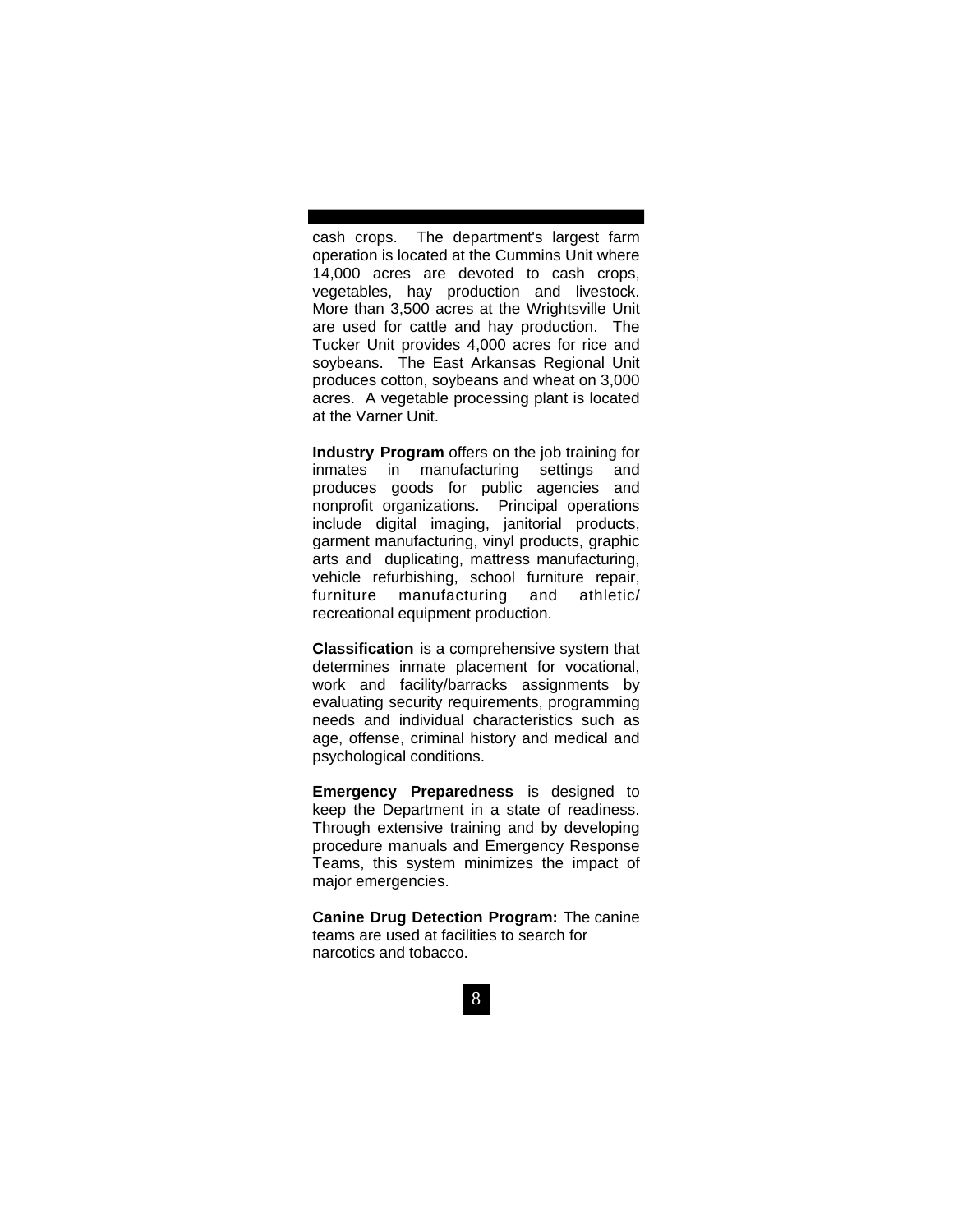**Vocational Education** is provided by the Riverside Vocational Technical School, established by Act 288 of 1985. Its mission is to equip offenders with marketable skills to aid their re-entry into society. Courses are individually paced, but usually take about nine months to complete. Courses available to eligible inmates include automotive mechanics, horticulture, cabinet making, cosmetology, welding, data processing, diesel engine mechanics, carpentry/construction, brick and block masonry, computerized accounting, graphic arts, drafting, plumbing and small engine mechanics.

### **Health and Correctional Programs**

**Religious Services** conducts Catholic, Protestant, Jewish, and Islamic services for inmates and provides opportunities for other religious groups to meet in accordance with inmate needs and security procedures. Department chaplains provide a crisis ministry by delivering death and other emergency messages to inmates and assisting them with telephone calls, emergency furloughs and letter writing. Chaplains are available for pastoral counseling and individual care. Community volunteers and Certified Religious Assistants help organize religious activities within the institutions.

**Education** for inmates is provided through the Arkansas Department of Correction School District, created by Act 279 of 1973 and amended by Act 751 of 1985. The district, which is accredited and supervised by the Arkansas Department of Education, provides non-graded programs that enable students to progress individually. Academic testing during

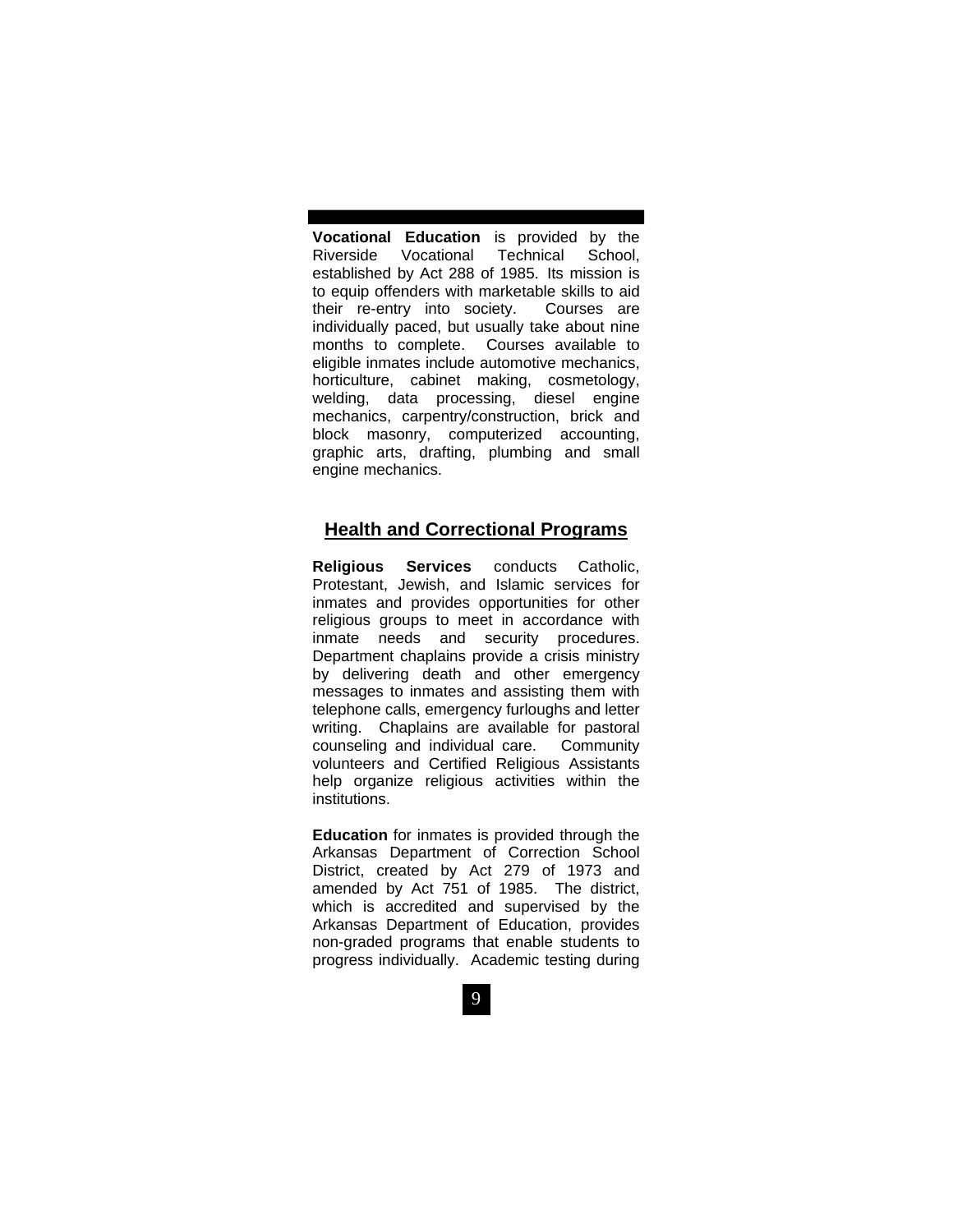intake orientation determines placement. Students are retested at three month intervals and may be promoted to higher levels, with the potential of earning a high school equivalency (GED) diploma. The Board of Corrections has made education mandatory for all inmates who lack their GED or high school diploma and are able to participate.

**Medical Services** include sick call, physician referral, X-ray and laboratory services, prosthetic and pharmaceutical needs, hospital care and specialty services such as cardiology, HIV clinics, chronic care clinics for respiratory ailments, surgery and access to optometry and dental programs. Medical and dental services for inmates are provided by a private contractor. Infirmaries are operated at major units, and a licensed hospital is located at the Diagnostic Unit. Cosmetic and truly elective procedures are not provided.

**Mental Health Services** provides psychological assessment of new inmates and uses the information for classification and determination of additional needs. The ADC has a Special Programs Unit for intensive treatment and specialized assessment and Special Management Barracks for on site management in the southeastern region with transition of mentally ill inmates back into the population, as well as counseling and suicide prevention services. Proactive programs dealing with anger management, criminal thinking, and relapse prevention are available at most facilities.

The **Substance Abuse Treatment Program,** supervised by professional staff, is conducted at most facilities. This residential treatment program uses a relapse/recovery approach.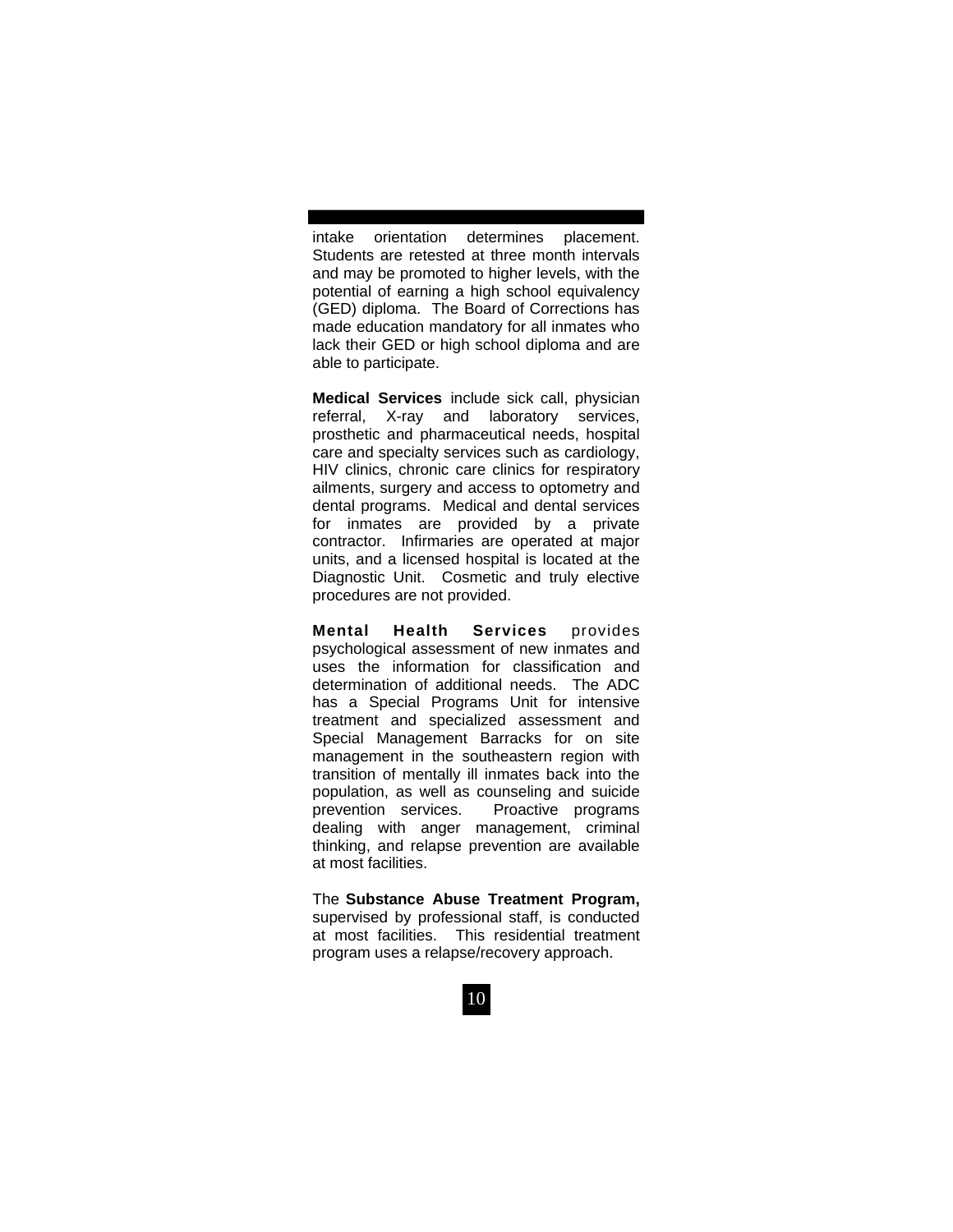After completing SATP, inmates are encouraged to participate in weekly group meetings. In conjunction with SATP, is the Therapeutic Community, a more comprehensive nine-month residential program, which is available at the Tucker and McPherson Units.

**Sex Offender Screening and Risk Assessment** performs evaluations on all adults convicted of sexual offenses in Arkansas to determine the risk-level they could pose to the general public. More than 500 sex offenders are convicted each year.

**Reduction of Sexual Victimization Program (RSVP)** is a voluntary, twelve-month program designed to treat sex offenders prior to release. The program is designed to help sex offenders understand, manage and control sexually deviant behavior.

**Volunteer Services** offers orientation and training to volunteers who provide a wide range of services to inmates. Volunteer programs include Jaycees, Alcoholic Anonymous, Cocaine Anonymous and Narcotics Anonymous meetings, religious and recreational activities, tutoring and counseling.

# **Construction & Maintenance**

**Construction and Maintenance** builds and maintains facilities required for departmental operations. Many construction projects are completed using inmate labor, which provides work and training for inmates and reduces the Department's construction costs by up to 40 percent.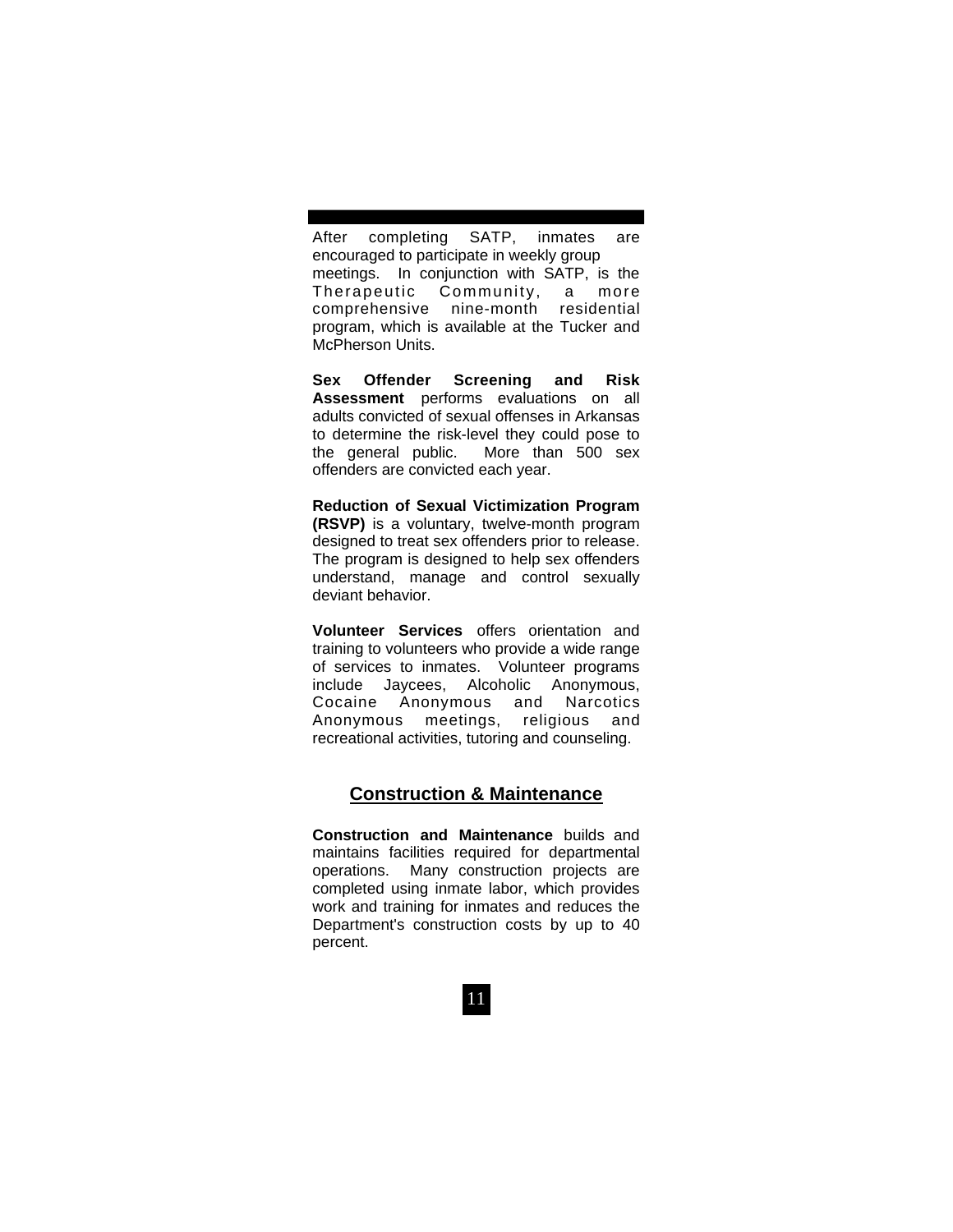# **Inmate Demographics**

| Sex  | Male                                |                                   | 92.0% Female 8.0% |  |
|------|-------------------------------------|-----------------------------------|-------------------|--|
| Race | White<br>Black<br>Hispanic<br>Other | 55.4%<br>43.2%<br>1.0%<br>$0.4\%$ |                   |  |
|      |                                     |                                   |                   |  |

Average Age of Population: Male =  $35$ , Female =  $35$ Average Age of Admission: Male = 33, Female = 34

## **Custody Level**

| Maximum: 12% | Minimum: 60%     |
|--------------|------------------|
| Medium: 25%  | Unclassified: 3% |

## **Classification of Inmates**

| Class IA   6% |              | $\vert$ Class III 4%               |      |
|---------------|--------------|------------------------------------|------|
| Class IB      | $\sqrt{9\%}$ | <b>Class IV</b>                    | 117% |
|               |              | $ Class IC$   50%   Class I-P   2% |      |
| Class II      | 12%          |                                    |      |

# **Inmate Sentencing Data**

| Total Inmates Admitted:                                                                                           | 8.024                                                  |
|-------------------------------------------------------------------------------------------------------------------|--------------------------------------------------------|
| Total Inmates Released:                                                                                           | 8.750                                                  |
| Avg. Length of Sentence for Population:<br>Avg. Length of Sentence for Admissions:<br>Avg. Length of Time Served: | 16 years, 10mths<br>6 years, 5 mths<br>2 years, 6 mths |
|                                                                                                                   |                                                        |

**Offense Breakdown (% of Population)** 

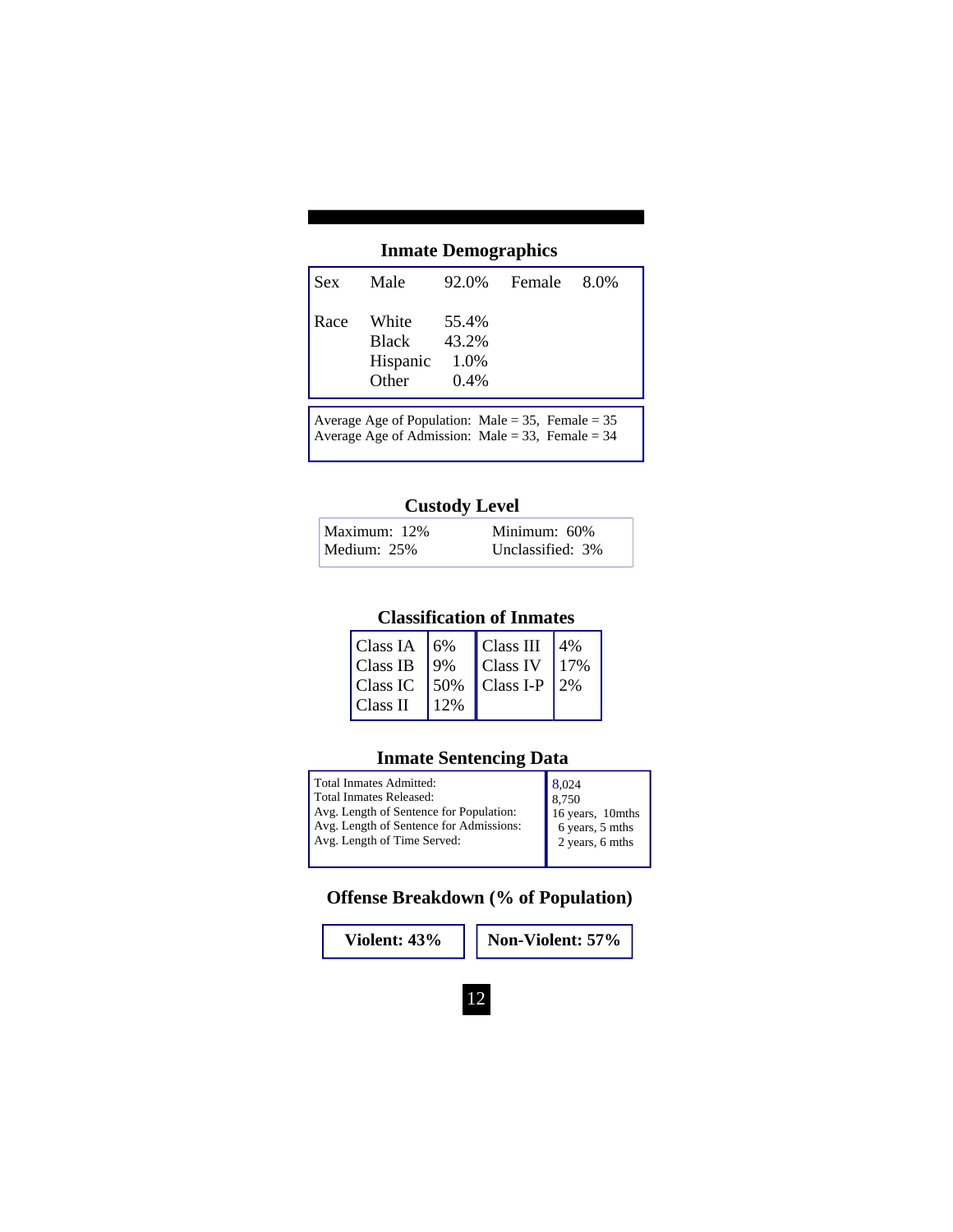# **Directory**

### **Central Office**

**Established:** 1979 **Location:** Princeton Pike Road, Pine Bluff, Jefferson County **Mailing Address:** P.O. Box 8707, Pine Bluff, AR 71611-8707 **Telephone:** (870) 267-6999 **Fax Numbers:**  Director Staff: **(870)** 267-6244 Chief Deputy Director: 267-6313 Deputy Director of Operations: 267-6304 Deputy Director of Health/Programs: 267-6363 Assist. Director of Institutions: 267-6339 Assist. Director of Adm. Services: 267-6258 Assist. Director of Construction: 267-6617 **Special Operations:** Director's Office and staff, Chief Deputy Director of Institutions, Deputy/Assistant Directors of Administrative Services, Health and Correctional Programs, Institutions and Construction and Maintenance.

### **Administration Annex East**

**Established:** 2000 **Location:** Near the Pines Mall on Harding Avenue in Pine Bluff, Jefferson County **Mailing Address:** 2403 East Harding Avenue, Pine Bluff, AR 71601 **Telephone:** (870) 850-8510 **Fax Numbers:** Human Resources: **(870)** 850-8550 Information Technology: 850-8551 Accounting: 850-8494 Procurement: 850-8488 Inmate Banking: 850-8481 Sex Offender Assessment: 850-8446 Farm and Industry: 850-8440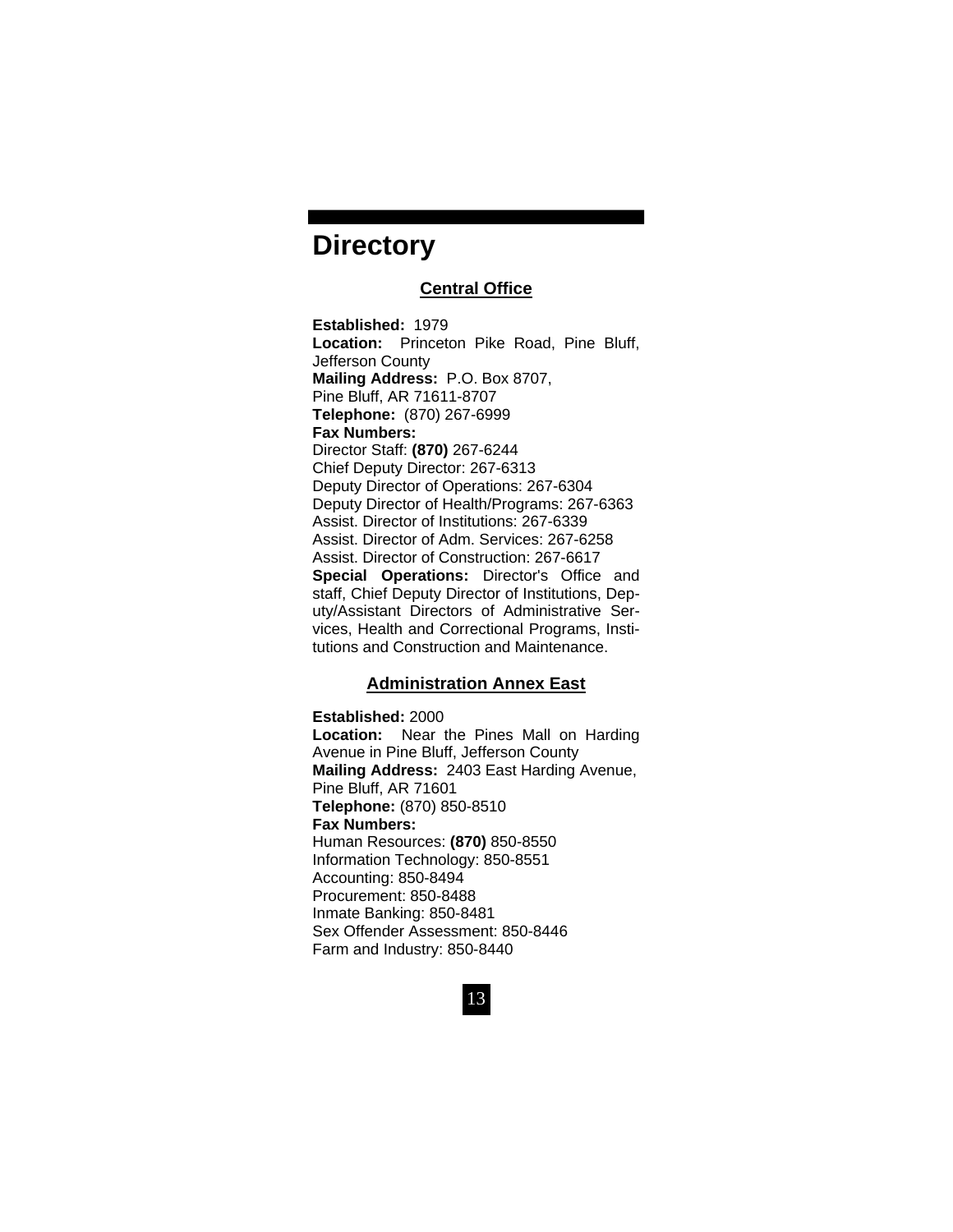**Special Operations:** Human Resources, Information Systems, Farm and Industry, Accounting, Procurement, Inmate Banking, Sex Offenders Assessment and Screening.

#### **Benton Unit**

**Established:** 1974 **ACA Accredited Location:** Five miles south of Benton, off Hwy 67 in Saline County (Arkansas Health Center) **Mailing Address:** 6701 Highway 67, Benton, AR 72015-8488 **Telephone:** (501) 315-2252 **Fax Number:** (501) 315-3736 **Custody Level:** Minimum **Unit Capacity:** 325 (225 Work Release; 100 Technical Parole Violator Program) **Special Operations:** Work Release, Substance Abuse Treatment Program, Education and Regional Maintenance

### **Boot Camp**

**Established:** 1990 **ACA Accredited Location:** 10 miles south of Little Rock, off Hwy 365, Wrightsville, Pulaski County **Mailing Address:** P.O. Box 1000, Wrightsville, AR 72183-1000 **Telephone:** (501) 897-5806 **Fax:** (501) 897-1195 **Custody Level:** Minimum **Unit Capacity:** 212 (62 female inmates; 150 male inmates) **Approximate Acreage:** 3,500 **Special Operations:** Military style boot camp for first time non-violent inmates, Education, ReAct, and Work Release and Industry for female inmates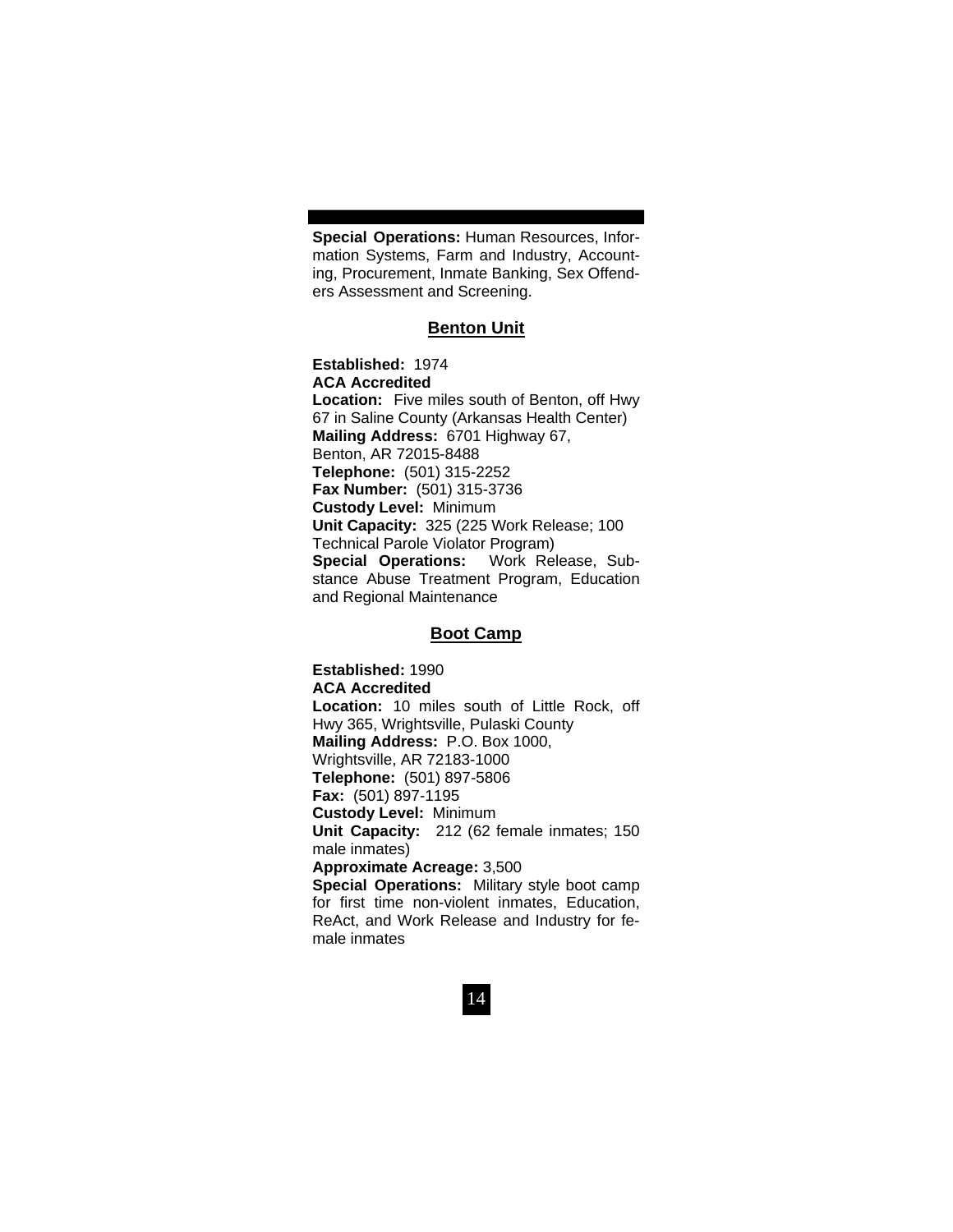### **Cummins Unit**

**Established:** 1902 **ACA Accredited Location:** 28 miles South of Pine Bluff, off Hwy 65 in Lincoln County **Mailing Address:** P.O. Box 500, Grady, AR 71644-0500 **Telephone:** (870) 850--8899 **Fax:** (870) 850-8862 **Custody Level:** Maximum-Medium **Unit Capacity:** 1550 **Approximate Acreage:** 16,500 **Agriculture:** Livestock, field crops, edible crops, feed mill, slaughterhouse and poultry **Industry:** Vinyl products/silk screening, engraving, garment factory and furniture refinishing. **Special Operations:** Substance Abuse Treatment Program, Special Management Barracks for mental health, Education, horse operation and canine unit

#### **Delta Regional Unit**

**Established:** 1990 **ACA Accredited Location:** Dermott, AR, Chicot County **Mailing Address:** 880 East Gaines Dermott, AR 71638-9505 **Telephone:** (870) 538-2000 **Fax:** (870) 538-2027 **Custody Level:** Medium **Unit Capacity:** 400 **Approximate Acreage:** 90 **Agriculture:** Vegetable processing **Industry:** Janitorial Products **Special Operations:** Regional Maintenance, SATP, Education, Narcotics Anonymous Aftercare Program, Anger Control Group and Jail Operations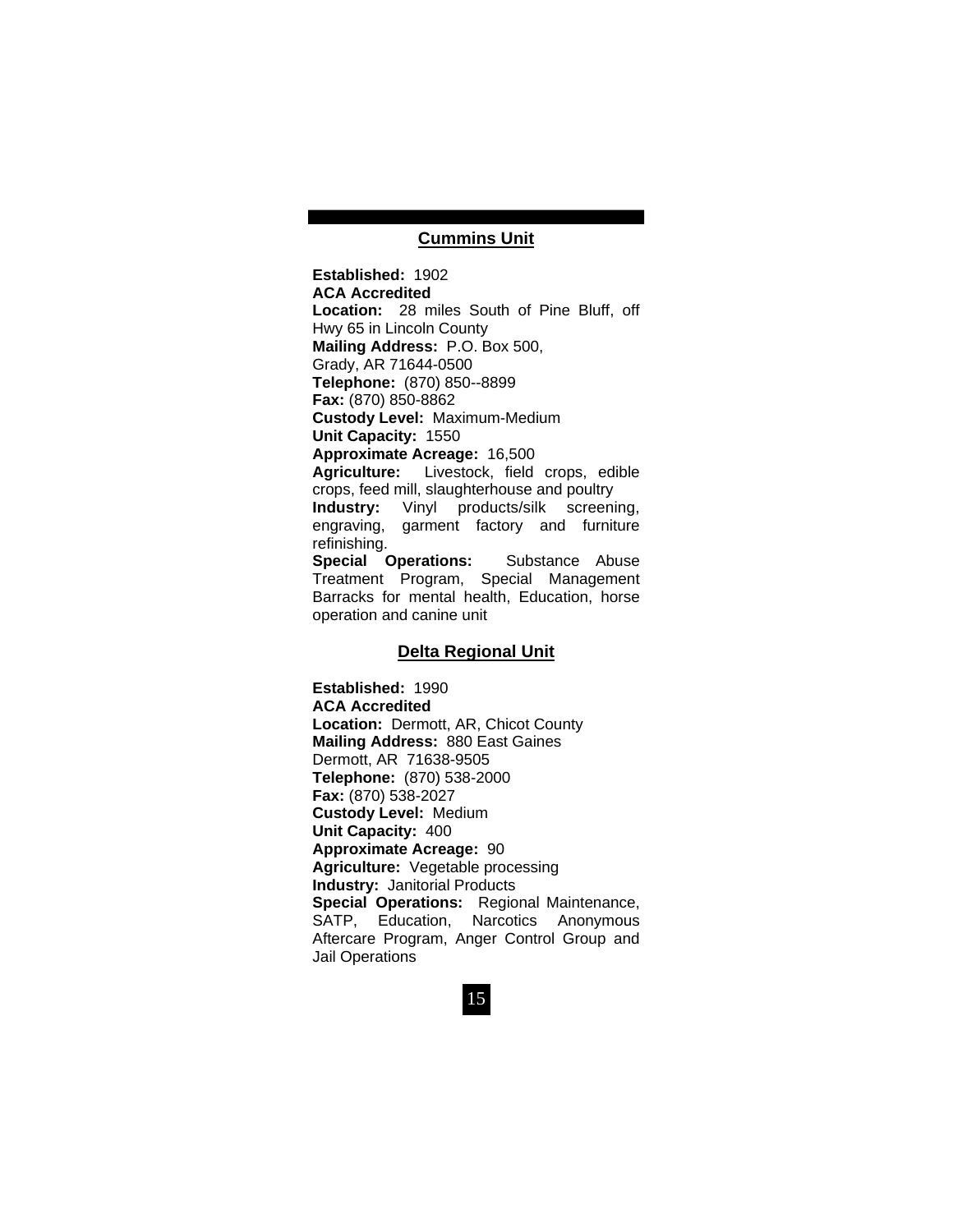### **Diagnostic Unit**

**Established:** 1981 **ACA Accredited Location: Pine Bluff Complex,** West 7th Street, Pine Bluff, Jefferson County **Mailing Address:** 7500 Correction Circle, Pine Bluff, AR 71603-1498 **Telephone:** (870) 267-6410 **Fax:** (870) 267-6709 **Custody Level:** Medium-Minimum **Unit Capacity:** 459 **Approximate Acreage:** 125 **Special Operations:** Male inmate intake, Special Programs Unit for mental health, hospital facility, construction warehouse, central warehouse, Substance Abuse Treatment Program and Education

### **East Arkansas Regional Unit**

**Established:** 1992 **ACA Accredited Location:** Approximately 17 miles Southeast of Forrest City, Lee County **Mailing Address:** P.O. Box 180, Brickeys, AR 72320-0180 **Telephone:** (870) 295-4700 **Fax:** (870) 295-6564 **Custody Level:** Maximum-Medium **Unit Capacity:** 1,432 **Approximate Acreage:** 2,500 **Agriculture:** Field Crops **Special Operations:** Maximum Security Unit, Jail Operations, Canine Unit, Education, Substance Abuse Treatment Program and Regional Maintenance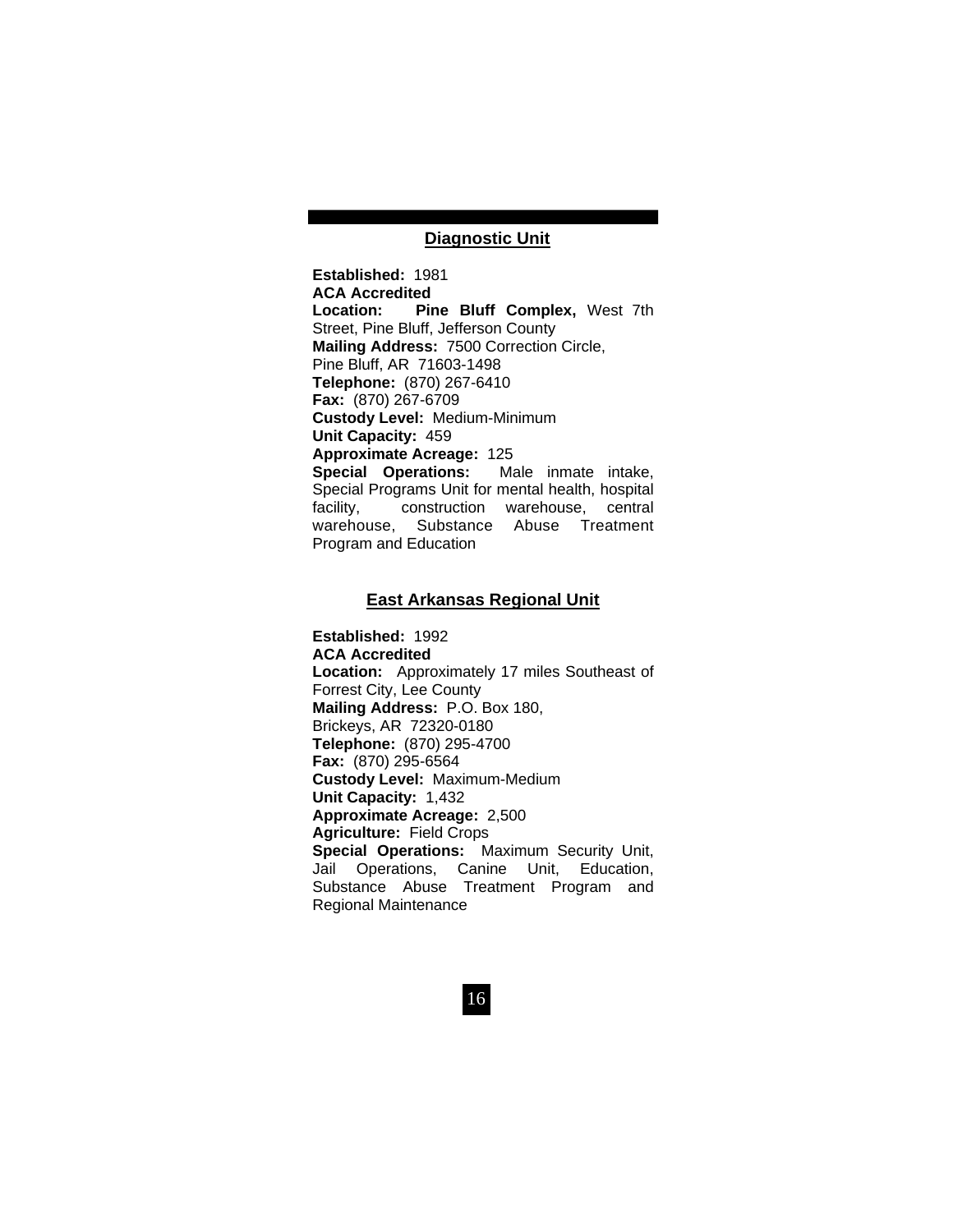### **Grimes Correctional Facility**

**Established:** 1998 **ACA Accredited Location:** Four miles Northeast of Newport, off Hwy 384, Jackson County **Mailing Address:** 300 Wackenhut Way, Newport, AR 72112-33493 **Telephone:** (870) 523-5877 **Fax:** (870) 512-2235 **Custody Level:** Maximum-Medium **Unit Capacity:** 1000 **Special Operations:** Regional Maintenance, Substance Abuse Treatment Program, Education and Technical Parole Violator Program

#### **Jefferson County Jail/Correctional Facility**

**Established:** 1990 **ACA Accredited Location: Pine Bluff Complex,** off West 7th Street, Pine Bluff, Jefferson County **Mailing Address:** 7206 West 7th Street, Pine Bluff, AR 71603 **Telephone:** (870) 267-6800 **Fax:** (870) 267-6808 **Custody Level:** Medium **Unit Capacity:** 400 **Approximate Acreage:** 10 **Special Operations:** Jail Operations, Education, Regional Maintenance and Substance Abuse Treatment Program

#### **Maximum Security Unit**

**Established:** 1983 **ACA Accredited Location:** 25 miles Northeast of Pine Bluff, off Hwy 15, Jefferson County **Mailing Address:** 2501 State Farm Road,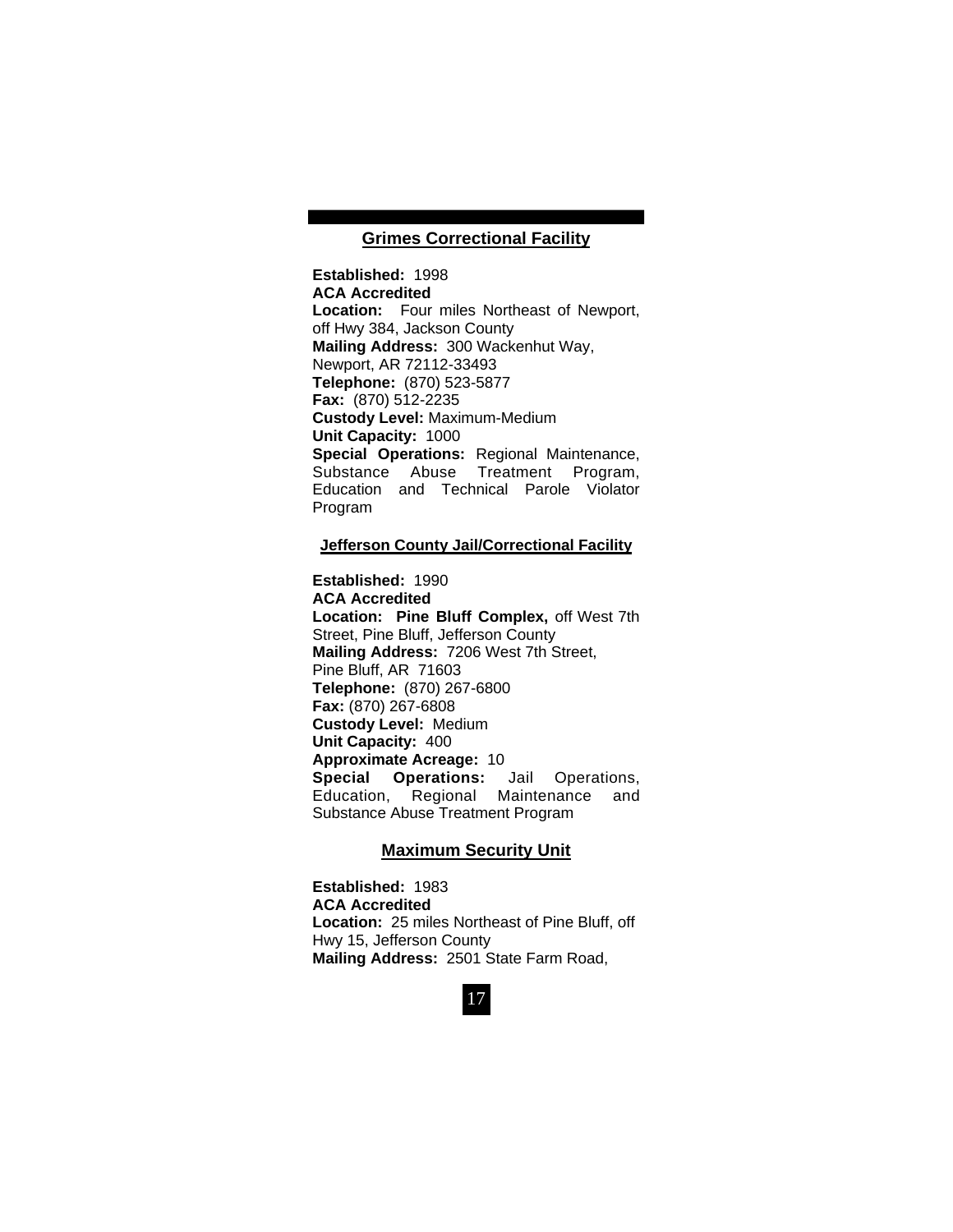Tucker, AR 72168-8713 **Telephone:** (501) 842-3800 **Fax:** (501) 842-1977 **Custody Level:** Maximum **Unit Capacity:** 532 **Approximate Acreage:** 4,420 **Agriculture:** Field Crops **Special Operations:** Substance Abuse Treatment Program and Education

#### **McPherson Correctional Facility**

**Established:** 1998 **ACA Accredited Location:** Four miles Northeast of Newport, off Hwy 384, Jackson County **Mailing Address:** 302 Wackenhut Way, Newport, AR 72112-33493 **Telephone:** (870) 523-2639 **Fax:** (870) 523-6202 **Custody Level:** Maximum-Medium **Unit Capacity:** 600 (female inmates) **Special Operations:** Female Inmate Intake, Regional Maintenance, Substance Abuse Treatment Program, Education, Vocational Education, Pre-Release, Technical Parole Violator Program, Therapeutic Community and Life Skills Program

#### **Mississippi Co. Work Release Center**

**Established:** 1975 **ACA Accredited Location:** West of Luxora, Mississippi County **Mailing Address:** P.O. Box 10, Luxora, AR 72358-0010 **Telephone:** (870) 658-2214 **Fax:** (870) 658-2678) **Custody Level:** Minimum **Unit Capacity:** 121

18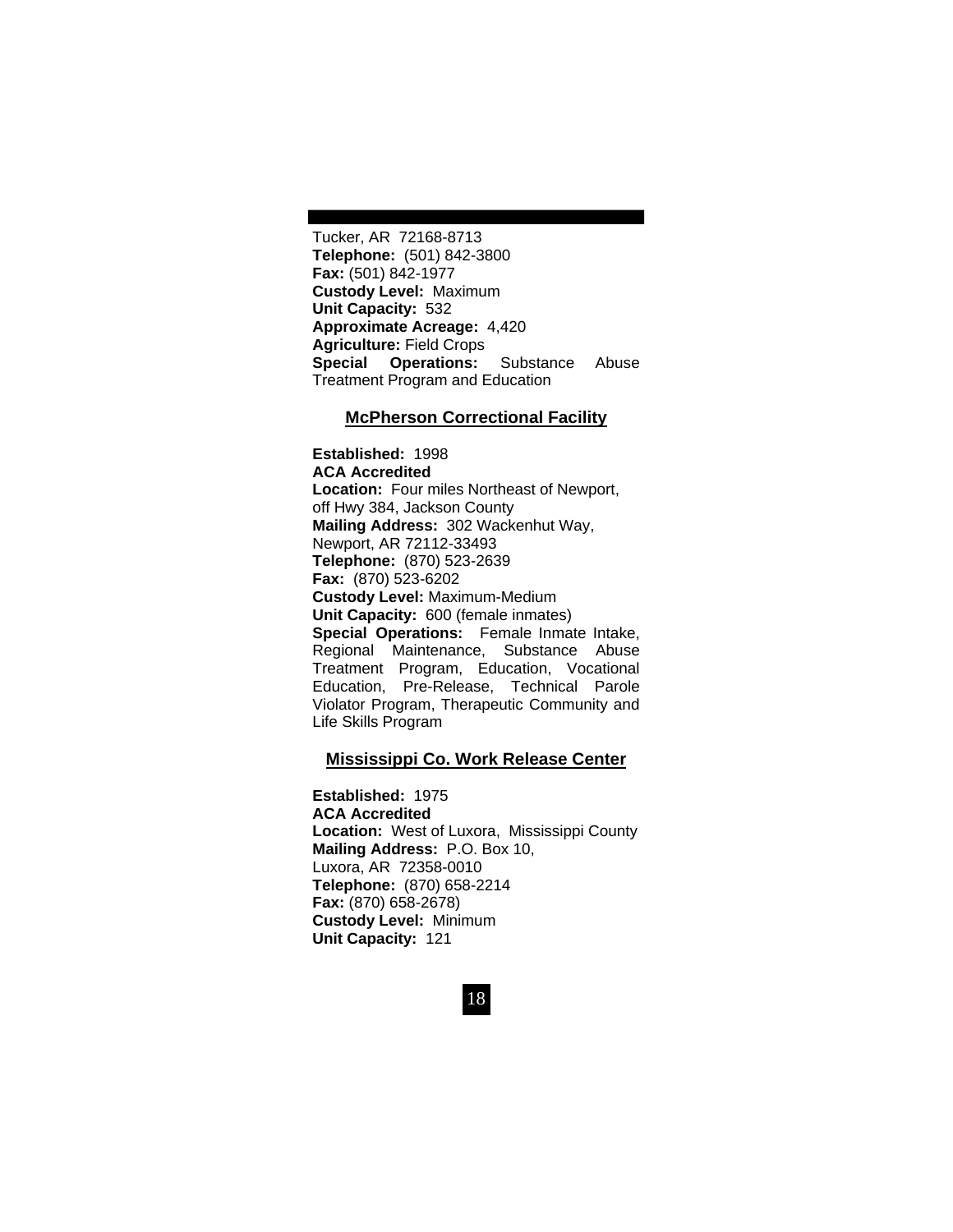**Special Operations:** Work Release, SATP and Regional Maintenance

### **North Central Unit**

**Established:** 1990 **ACA Accredited Location:** Three miles North of Calico Rock, off Hwy 5, Izard County **Mailing Address:** HC 62, P.O. Box 300, Calico Rock, AR 72519-0300 **Telephone:** (870) 297-4311 **Fax:** (870) 297-4322 **Custody Level:** Medium-Minimum **Unit Capacity:** 500 **Approximate Acreage:** 500 **Special Operations:** Substance Abuse Treatment Program, Education, Regional Maintenance, Horse Operation and Canine

#### **Northwest Arkansas Work Release Center**

**Established:** 1980 **Location:** City Administration Building at Springdale, Washington County **Mailing Address:** 200 East Price Avenue, Springdale, AR 72765-1352 **Telephone:** (479) 756-2037 **Fax:** (479) 756-0445 **Custody Level:** Minimum **Unit Capacity:** 42 **Special Operations:** Work Release

### **Ouachita River Correctional Center**

**Established:** 2003 **ACA Accredited Location:** 100 Walco Lane, Hot Spring Co. **Mailing Address:** PO Box 1630 Malvern AR 72104 **Telephone:** (501)467-3400

19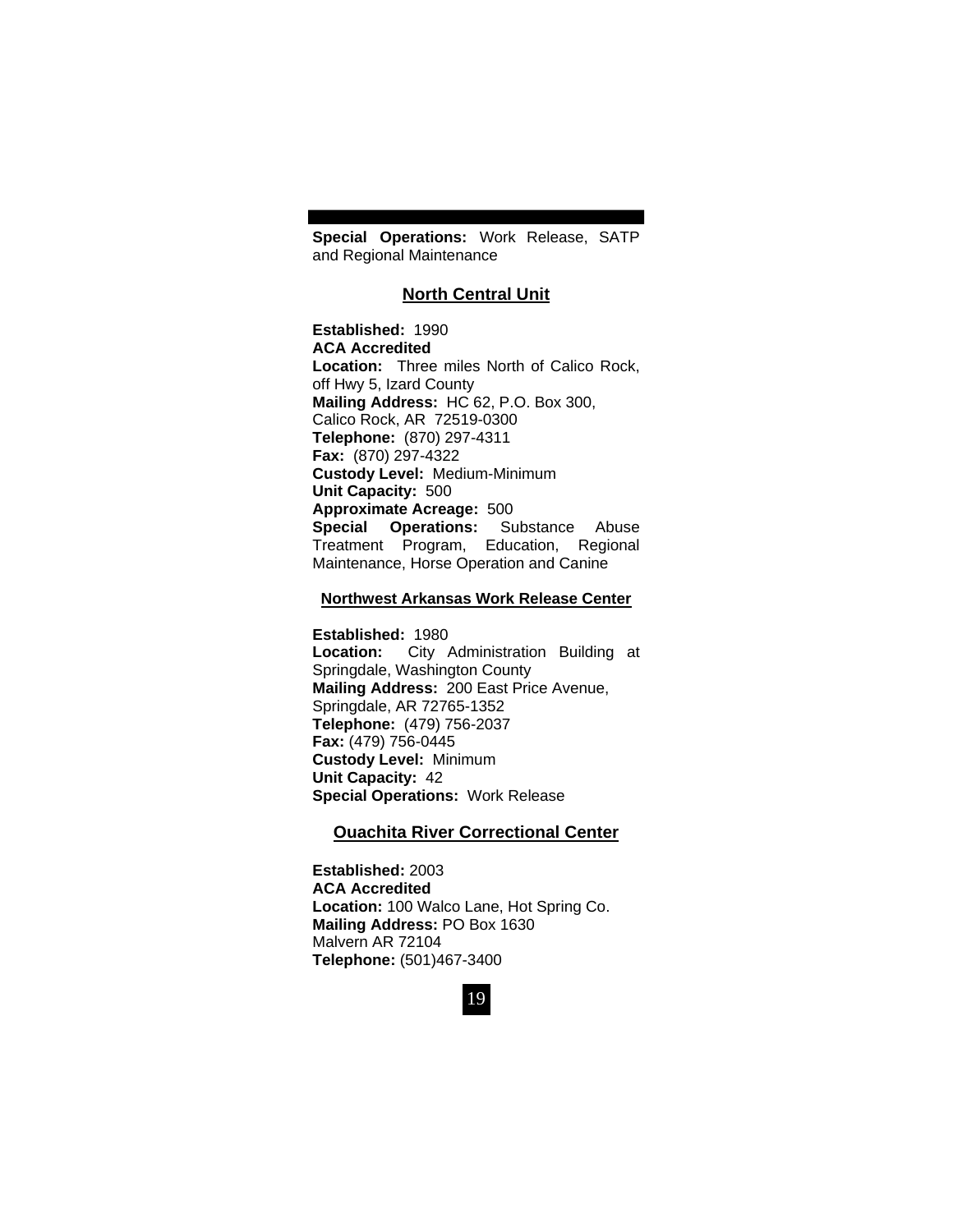**Fax:** (501) 467-3430 **Custody Level:** Medium **Unit Capacity: 316 Approximate Acreage:** 488 **Special Operations:** Construction, Regional Maintenance, Gravel Harvesting, Livestock, **Education** 

### **Pine Bluff Unit**

**Established:** 1976 **ACA Accredited Location:** Pine Bluff Complex, off West 7th Street, Pine Bluff, Jefferson County **Mailing Address:** 890 Free Line Drive, Pine Bluff, AR 71603-1498 **Telephone:** (870) 267-6510 **Fax:** (870) 267-6523 **Custody Level:** Medium-Minimum **Unit Capacity:** 430 **Approximate Acreage: 125 Industry:** Upholstery shop **Special Operations:** Substance Abuse Treatment Program, Work Release, Education, Canine Unit and Horse Operation

#### **Texarkana Regional Correction Center**

**Established:** 1983 **Location:** In SW AR Community Correction, Miller County **Mailing Address:** 305 East 5th Street, Texarkana, AR 71854 **Telephone:** (870) 779-3939 **Fax:** (870) 779-1616 **Custody Level:** Minimum **Unit Capacity:** 119 (Work Release 87, Regional Maintenance 32) **Special Operations:** Regional Maintenance, Work Release and Education

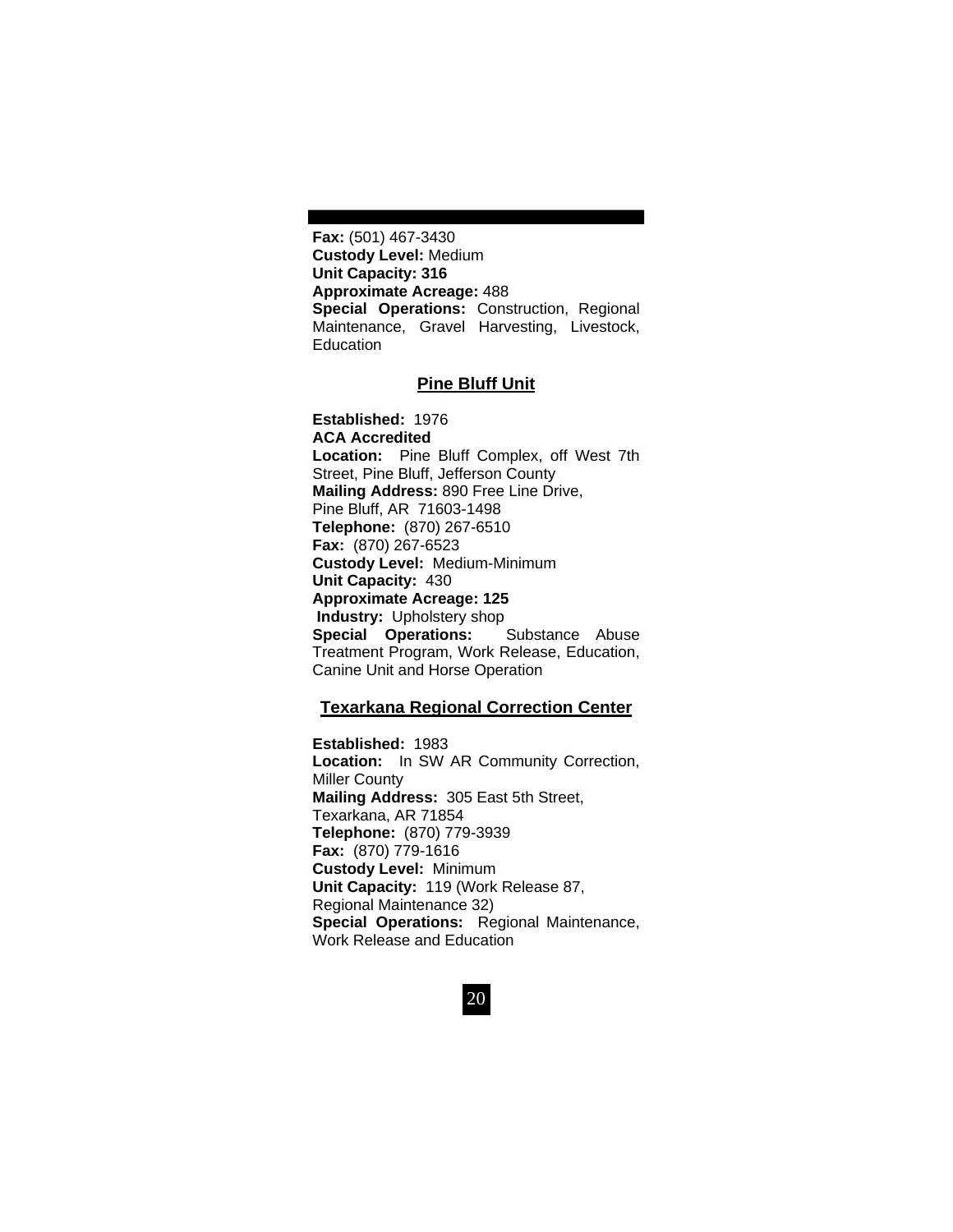### **Tucker Unit**

**Established:** 1916 **ACA Accredited Location:** 25 miles Northeast of Pine Bluff, off Hwy 15, Jefferson County **Mailing Address:** P.O. Box 240, Tucker, AR 72168-0240 **Telephone:** (501) 842-2519 **Fax:** (501) 842-3958 **Custody Level:** Maximum-Medium-Minimum **Unit Capacity:** 796 **Approximate Acreage:** 4,420 **Agriculture:** Field and edible crops **Industry:** Mattress manufacturing, bus and fire truck refurbishing, athletic equipment and school desk and chair repair<br> **Special Operations:** Substance **Special Operations:** Substance Abuse Treatment Program, Reduction of Sexual Victimization Program, Education, Vocational Education, Regional Maintenance, Habilitation Program, Pre-Release, Therapeutic Community and Canine Unit

### **Varner Unit**

**Established:** 1987 **ACA Accredited Location:** 28 miles South of Pine Bluff off Hwy 65, Lincoln County **Mailing Address:** P.O. Box 600, Grady, AR 71644-0600 **Telephone:** (870) 479-3030 **Fax:** (870) 479-3803 **Custody Level:** Maximum-Medium-Minimum **Unit Capacity:** 1,100 **Approximate Acreage:** 16,500 **Agriculture:** Vegetable processing plant, field crops and edible crops **Special Operations:** Regional Maintenance, Substance Abuse Treatment Program,

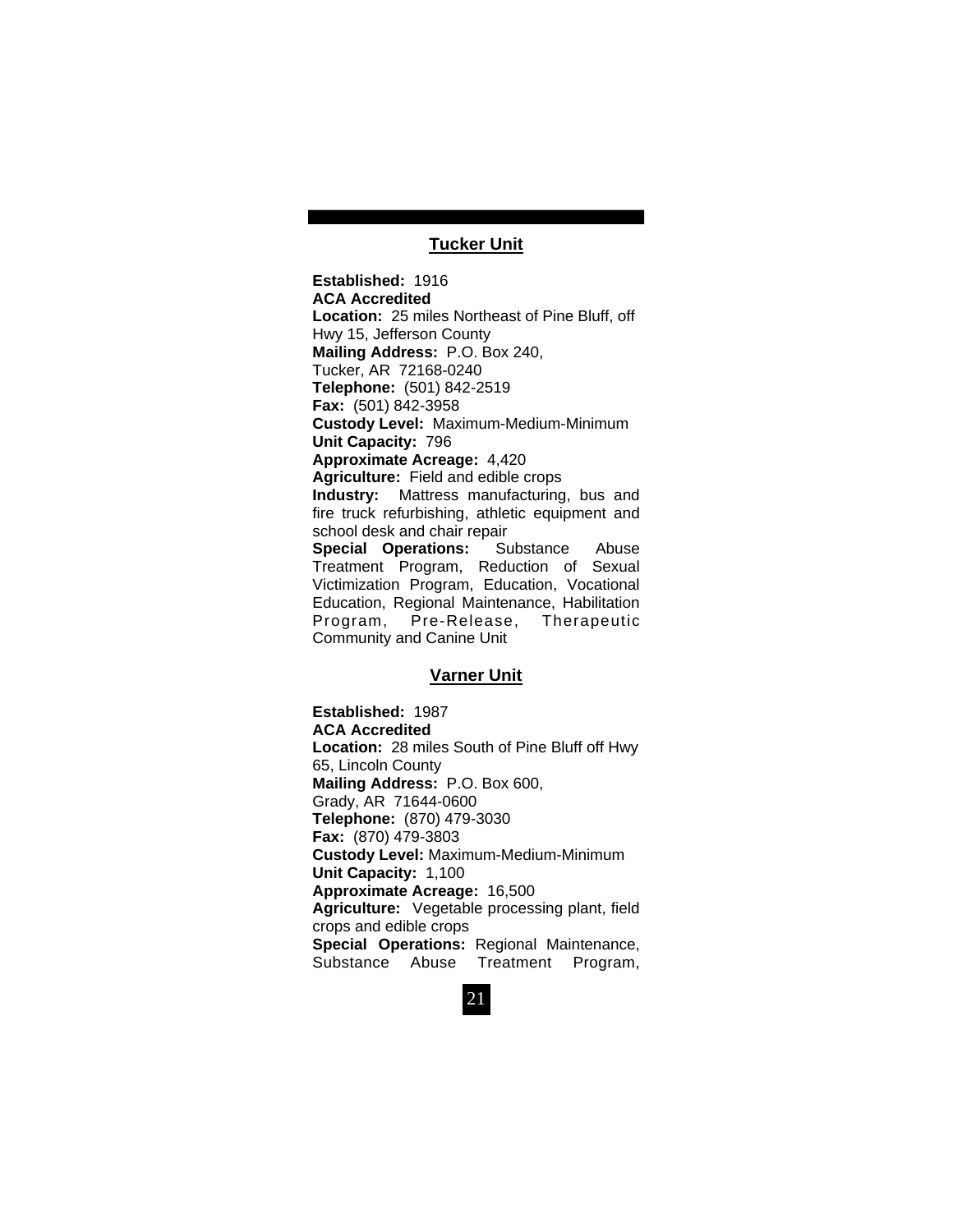Education, and Vocational Education.

### **Varner Supermax Unit**

**Established**: 2001 **Location**: at the Varner Unit, Lincoln County **Mailing Address**: P.O. Box 400, Grady, AR 71644 **Telephone**: (870) 479-2935 **Fax: (870) 479-2935 Custody Level:** Supermax **Unit Capacity**: 456 **Special Programs: Death Row** 

### **Wrightsville Unit**

**Established:** 1981 **ACA Accredited Location:** 10 miles South of Little Rock, off Hwy 365, Pulaski County **Mailing Address:** P.O. Box 1000, Wrightsville, AR 72183-1000 **Telephone:** (501) 897-5806 **Fax:** (501) 897-5716 **Custody Level:** Medium-Minimum **Unit Capacity:** 850 **Approximate Acreage:** 3,500 **Agriculture:** Beef Production **Industry Operations:** Graphic Arts, Furniture Manufacturing and Data Imaging **Special Operations:** Regional Maintenance, Substance Abuse Treatment Program, Education, Pre-Release Program, Braille Program, Canine Unit and Horse Operation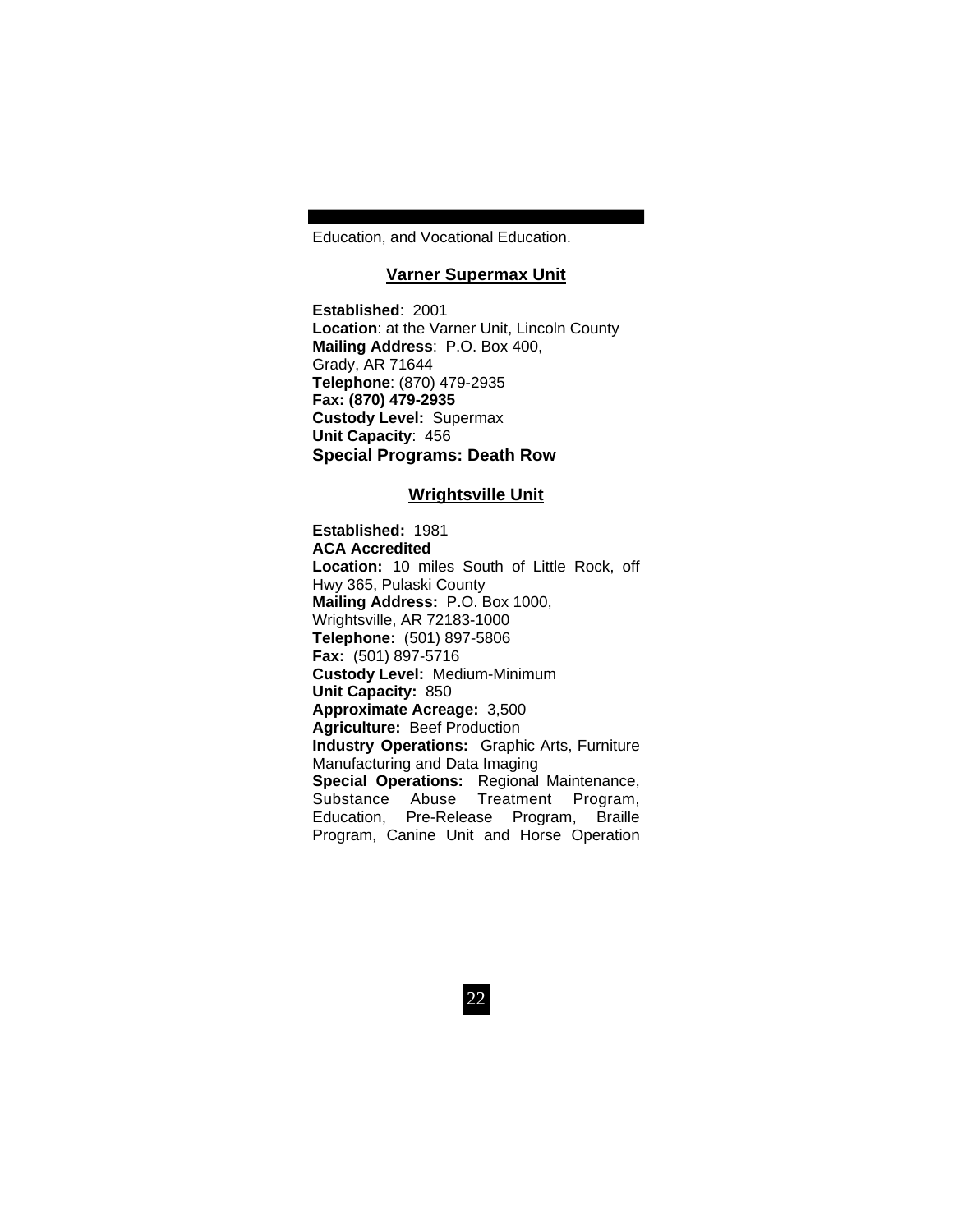# **History**

- **1838** Governor James S. Conway signed legislation establishing the State Penitentiary.
- **1839** A 92.41 acre tract was purchased for the first penitentiary at the site where the Arkansas State Capitol is now located.
- **1842** The first inmate was received, and the first industry program, which was shoe manufacturing, began. Col. Charles Caldwell was appointed as the first administrator but was replaced by N. Faulkner. Faulkner was replaced by James M'Vicar, who served until 1848.
- **1842** The first state penitentiary officially opened.
- **1846** The penitentiary was burned during an inmate riot. After being rebuilt, it reopened in 1849.
- **1847** George Brodie was appointed administrator and served until 1850.
- **1850** John H. Hammond was appointed administrator and served until 1854.
- **1853** The state leased its penitentiary operations to private individuals, an arrangement that continued off and on until the early 1900s.
- **1854** John Hutt was named administrator and served until 1859.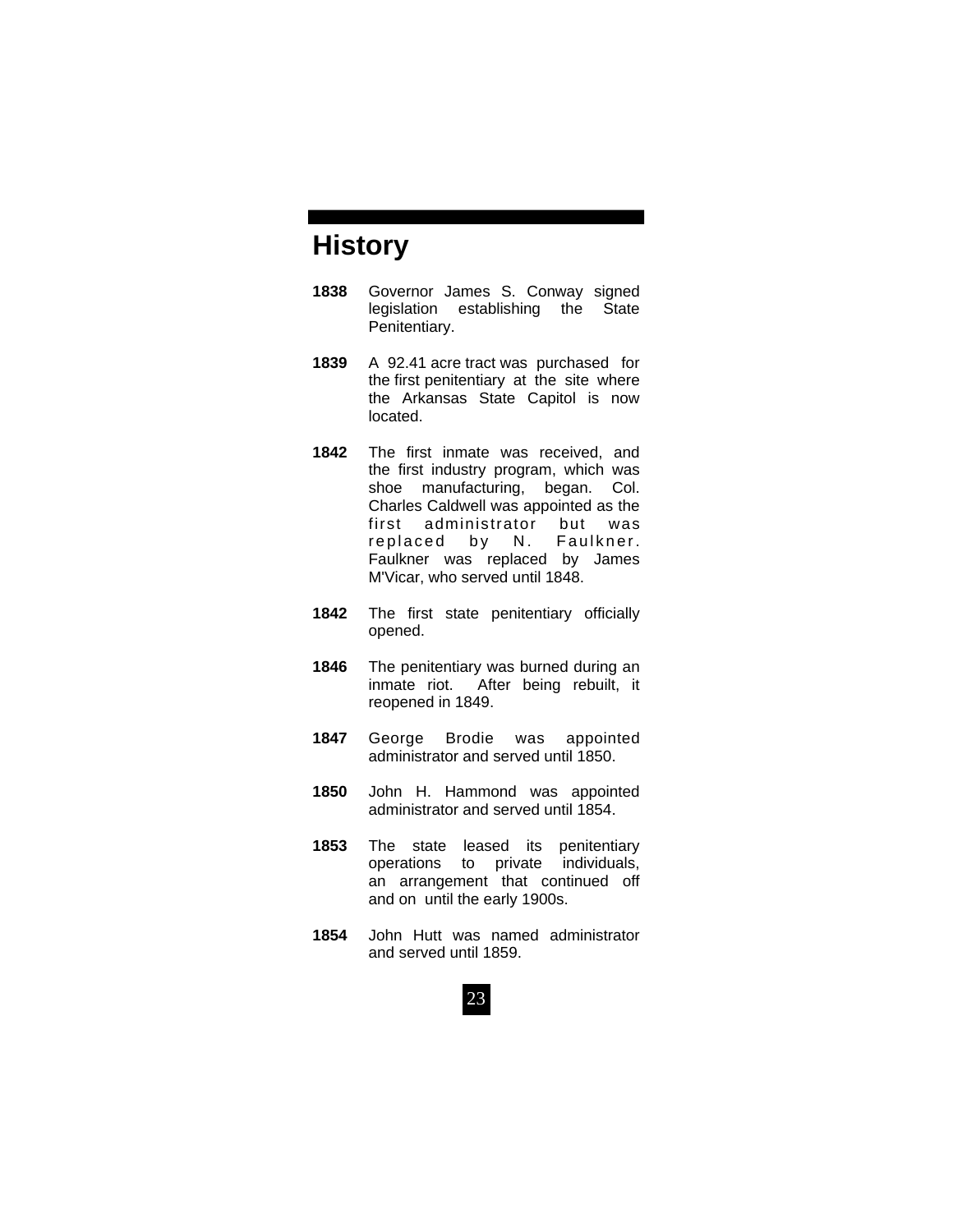- **1859** Leasee A. J. Ward replaced John Hutt and served until 1870.
- **1861** Legislation allowed good time to be awarded to inmates for good behavior.
- **1863** The U. S. Army seized the penitentiary and operated it as a civil and military prison. Troops hanged 17-year-old David O. Dodd at the penitentiary.
- **1867** After the Civil War, the penitentiary returned to state control.
- **1871** D.A. Tankersley was named superintendent.
- **1872** H.B. Robinson was appointed to serve as superintendent.
- **1873** Legislation established an official lease system. John M. Peck served as the leasee until 1875.
- **1874** Gen. T.J. Churchill was appointed administrator.
- **1875** Zeb Ward was appointed administrator and served until 1883.
- **1884** James R. Miller was appointed administrator and served until 1890.
- **1891** John C. Carroll was appointed administrator and served until 1893.
- **1893** E.T. McConnell was appointed administrator and served until 1901.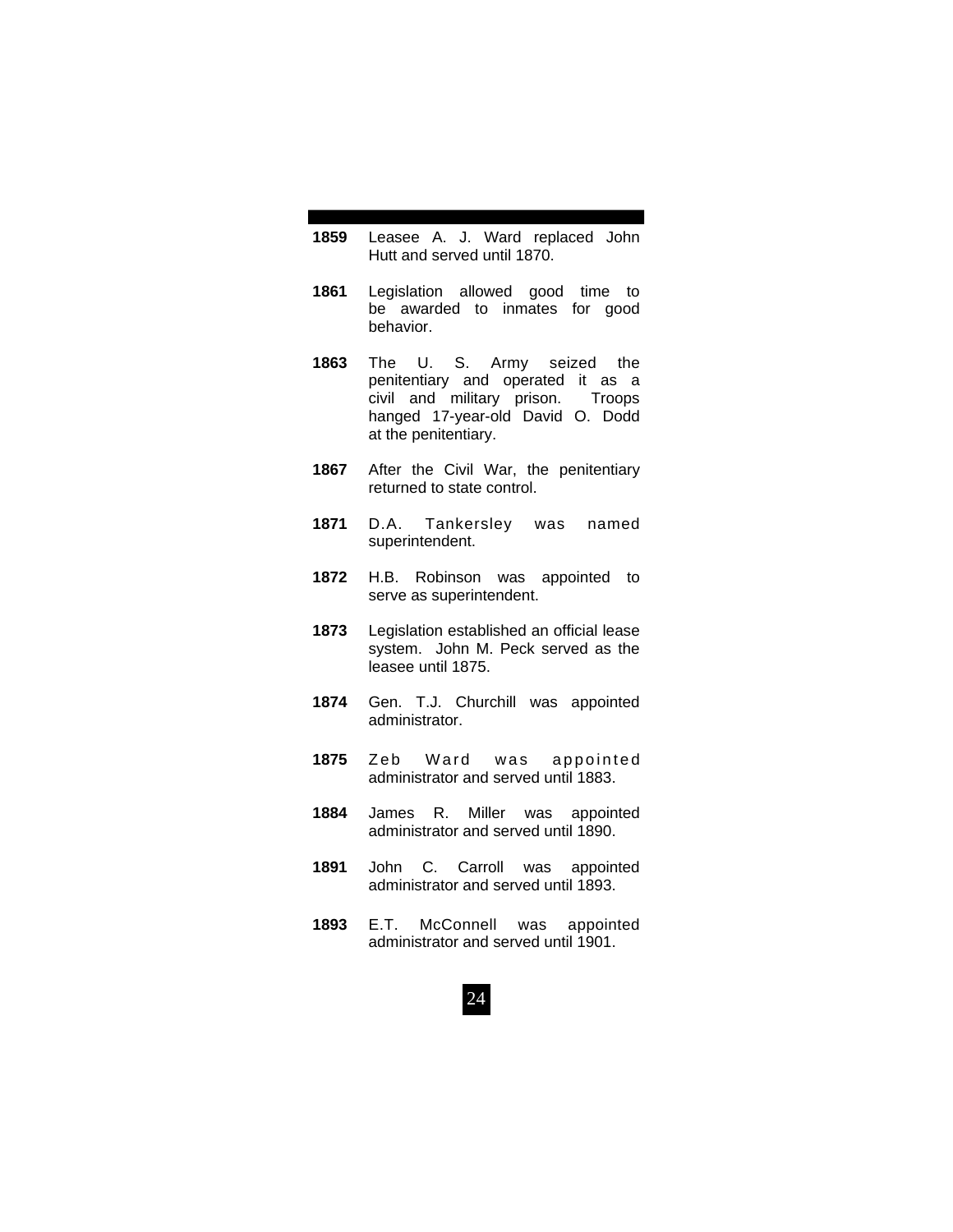- **1894** Several prison buildings were destroyed or severely damaged by high winds during storms. Reconstruction was completed in 1895.
- **1899** The penitentiary was relocated to a 15 acre site southwest of Little Rock. The facility, commonly known as "The Walls," opened in 1910.
- **1901** Reese B. Hogins was appointed administrator and served until 1907.
- **1902** For \$140,000, about 10,000 acres of land was purchased for the Cummins farm. Inmates occupied the site in December.
- **1908** James A. Pitcock was appointed administrator and served until 1912.
- **1912** J. V. Ferguson was appointed administrator and served until 1915. In an effort to abolish the lease system, Governor W. Donaghey pardoned 361 inmates.
- **1913** Act 55 authorized a permanent death chamber within the penitentiary system. Lee Simms, convicted of rape, was the first inmate to be executed by the State of Arkansas.
- **1916** J. T. Burkett was appointed administrator and served until 1920. A 4,420-acre tract of land was purchased for the Tucker farm.
- **1921** Dee Horton was appointed administrator and served until 1927.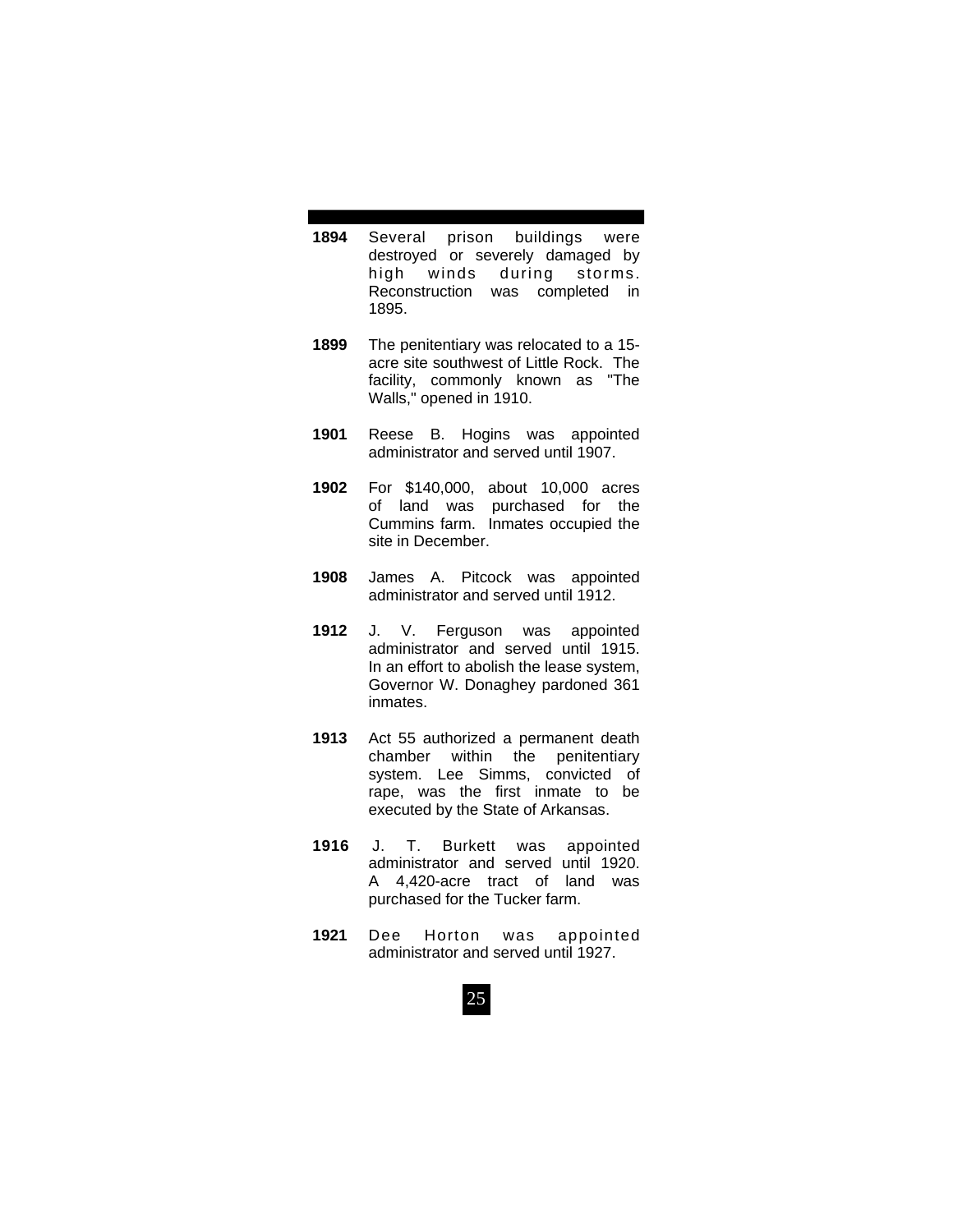- **1926** The death chamber was relocated to the Tucker Farm.
- **1927** A. G. Stedmore was appointed administrator. He was replaced by A. H. Reed, who served until 1928.
- **1928** S. L. Toddhunter was appointed administrator. He served until 1933.
- **1933** Governor J. Futrell closed "The Walls," and the inmates were moved to the Cummins and Tucker farms. T.C. Cogbill was appointed superintendent and served until 1936.
- **1937** Al Reed was appointed administrator and served until 1941.
- **1940** Brozene became the method of inmate currency and was utilized until 1978.
- **1941** T.C. Cogbill was re-appointed administrator and served until his death in 1949.
- **1943** Act 1 created the State Penitentiary Board. The use of striped uniforms for inmates stopped.
- **1949** Lee Henslee was appointed superintendent and served until 1963.
- **1951** Act 351 created a State Reformatory for Women and transferred the functions, Training School for Girls to the State Penitentiary. White females were moved from the State Farm for Women to the Cummins farm. Black female inmates were already housed at Cummins and Tucker.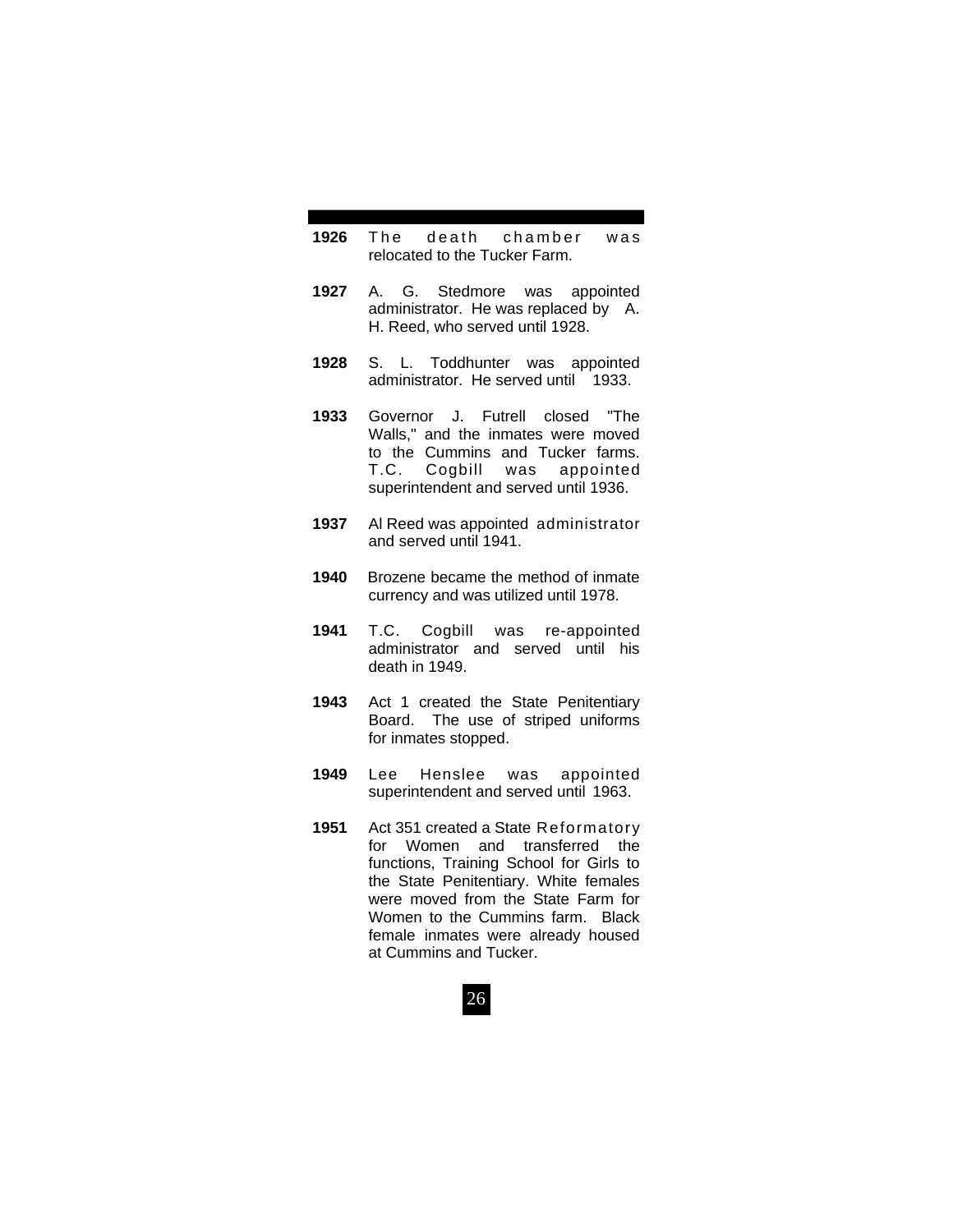- **1963** Dan Stephens was appointed superintendent and served until 1965.
- **1964** Charles Fields was the last inmate executed at Tucker before the death penalty was declared unconstitutional.
- **1965** O. E. Bishop was appointed superintendent and served until 1967. In Talley vs. Stephens, federal Judge J. Smith Henley restricted corporal punishment use until adequate safeguards could be established, enjoined prison officials from interfering with inmate access to the courts and also required improvements in inmate medical services and care.
- **1966** Governor Orval Faubus ordered an investigation August 19 into allegations of inmate drunkenness, misuse of state property and extortion. Superintendent Bishop fired all free world employees at Tucker. Severe riots erupted September 5 at the Cummins farm. State Police used tear gas to end a September 14 strike attempt by 144 Cummins inmates.
- **1968** Thomas Murton was named superintendent, but replaced by Victor Urban. G. Robert Sarver was appointed commissioner and served until 1971. Thomas Murton alleged that human skeletons found at the Cummins Unit were the remains of inmates beaten to death and secretly buried. A medical examiner's investigation did not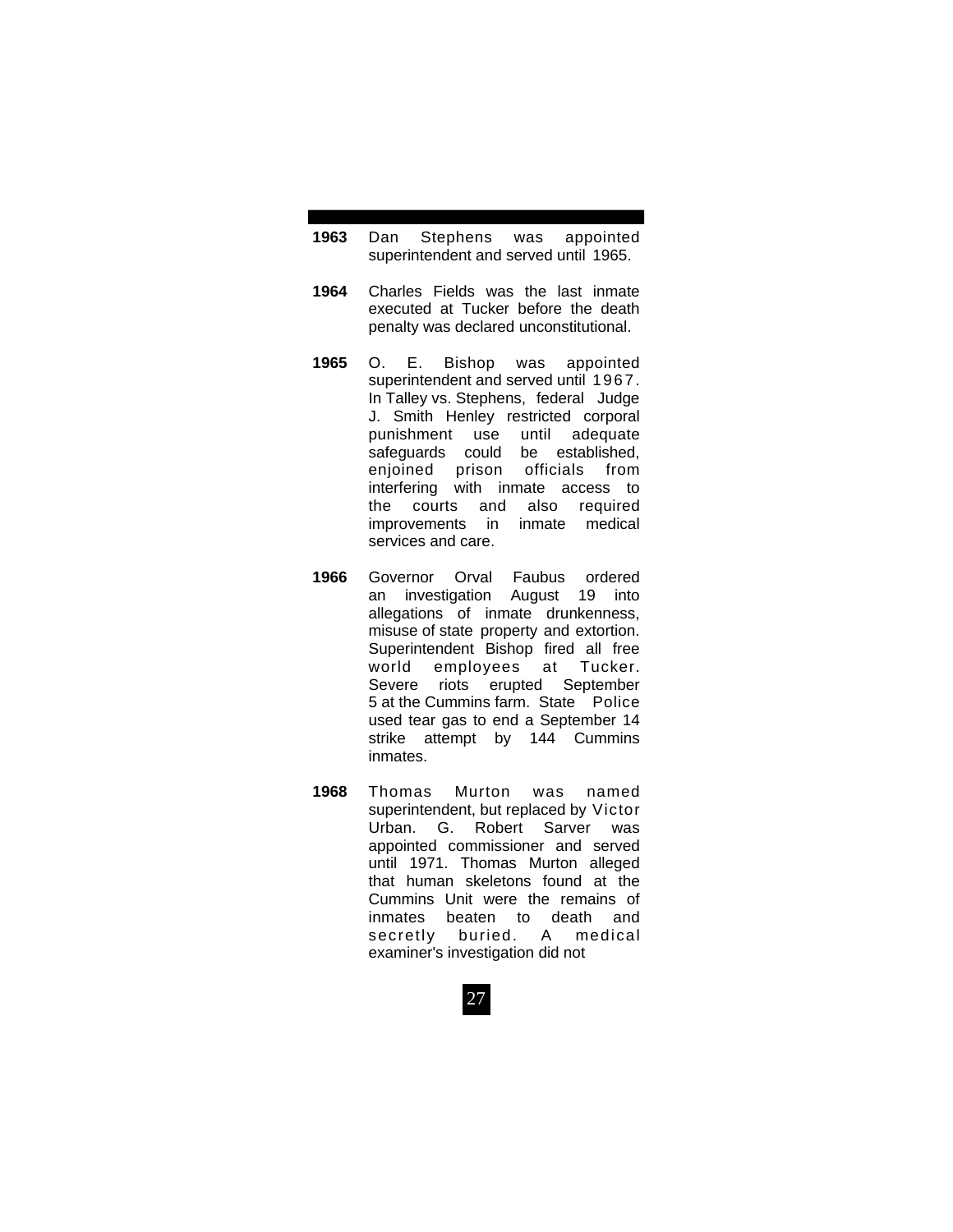positively conclude the remains w e r e inmates. Act 50 reorganized penitentiary system into the Arkansas Department of Correction. In Jackson vs. Bishop, the Eighth Circuit Court of Appeals ordered the abolishment of corporal punishment.

- **1969** In Holt vs. Sarver I, Judge J. Smith Henley declared several aspects of the prison system to be unconstitutional, issued guidelines and ordered administrators to report corrective actions. Act 94 provided for early parole of first offenders aged 21 years and younger, unless more than one-third of their sentence was imposed.
- **1970** In Holt vs. Sarver II, Judge Henley ruled the Arkansas prison system unconstitutional, the only one in the nation so judged, and ordered the State Correction Board to present a plan of action. State Police were assigned to the Cummins U n i t during a riot sparked by inmate demands for racially-segregated housing. Governor Winthrop Rockefeller commuted the sentences of 15 Death Row inmates, which was the entire population of Death Row.
- **1971** Terrell Don Hutto was appointed commissioner and served until 1976. In Holt vs. Sarver II, Judge Henley enjoined the prison system from inflicting cruel and unusual punishment on inmates and interfering with their access to court.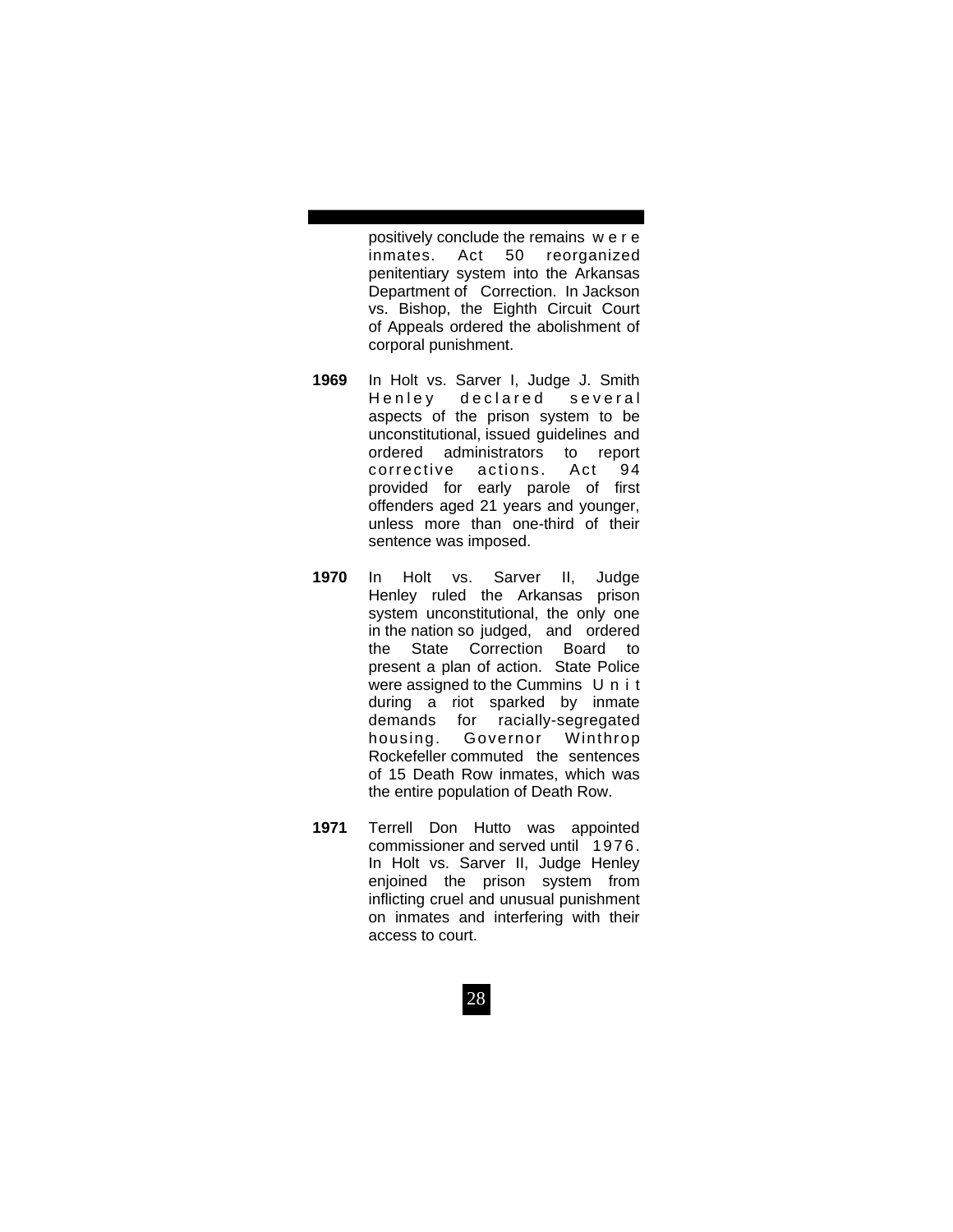- **1972** The U. S. Supreme Court declared capital punishment to be unconstitutional under existing procedures. The Pine Bluff City Council and "Fifty For the Future," a group of business leaders, donated 80 acres for what would become the Pine Bluff Complex. The first prison rodeo was held at the Cummins Unit.
- **1973** Act 279 created the Department of Correction School District. In H o l t vs. Sarver III, Judge J. Smith Henley, citing continued deficiencies but substantial improvements in prison operations, released the department from his jurisdiction. Petitioner appeals were consolidated into Finney vs. Hutto.
- **1974** The first Work Release center, w i t h 60 beds, opened at Benton. The Eighth Circuit Court of Appeals, citing continued shortcomings, ordered Judge J. Smith Henley to retain jurisdiction over the prison system. The Pine Bluff City Council and "Fifty for the Future" donated an additional 49 acres for the Pine Bluff Complex. Death Row inmates were moved from the Tucker Unit to the Cummins Unit. Sixty-seven inmates received certificates at the Tucker Unit during the Department's first G.E.D. graduation ceremony.
- **1975** Capacity at the Benton Work Release Center increased to 225. The 30-bed Mississippi County Work Release Center opened. The 15-bed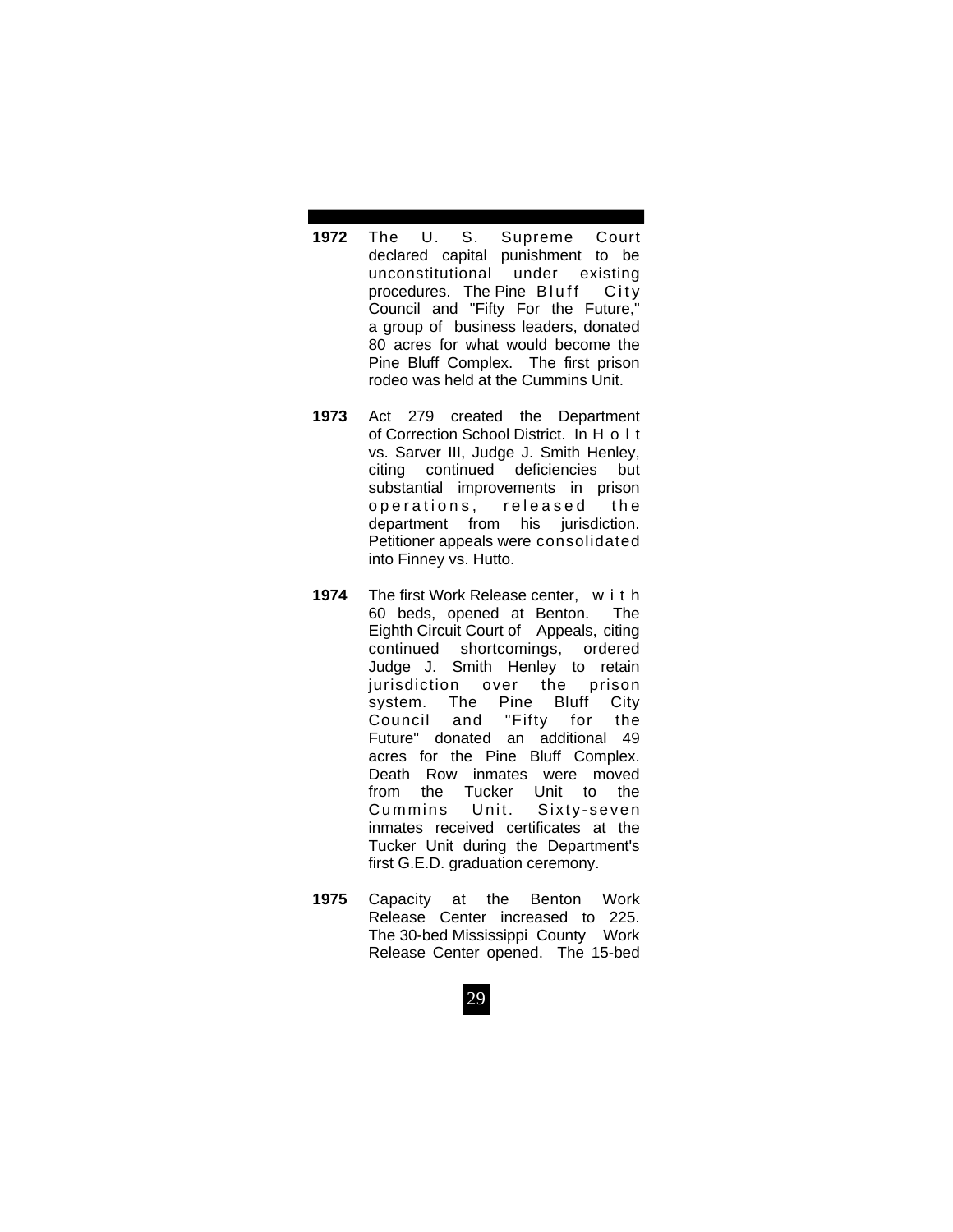Booneville Beef Production Facility opened in Logan County. Act 378 authorized the transfer of eligible offenders to an alternative service program.

- **1976** The U.S. Supreme Court declared capital punishment to be constitutional. Female inmates were moved from the Cummins Unit to the 128-bed Pine Bluff Unit. The Barnes School complex in Pine Bluff was leased for an ADC training facility.
- **1978** A new death chamber was built at the Cummins Unit. Brozene use (inmate money) was discontinued and replaced by Scrip coupons.
- **1979** The ADC's Central Office moved to the Pine Bluff Complex. Vernon Housewright was appointed director and served until 1981.
- **1980** The 16-bed Northwest Arkansas Work Release Center opened at Springdale.
- **1981** A. L. Lockhart was appointed director and served until 1992. T h e state transferred the Boy's Training School at Wrightsville to the Department of Correction, which began using the facility to house 300 adult male inmates. The 250-bed Diagnostic Unit opened at the Pine Bluff Complex. Capacity at the Women's Unit was increased to 146 beds, and the facility was accredited by the American Correctional Association.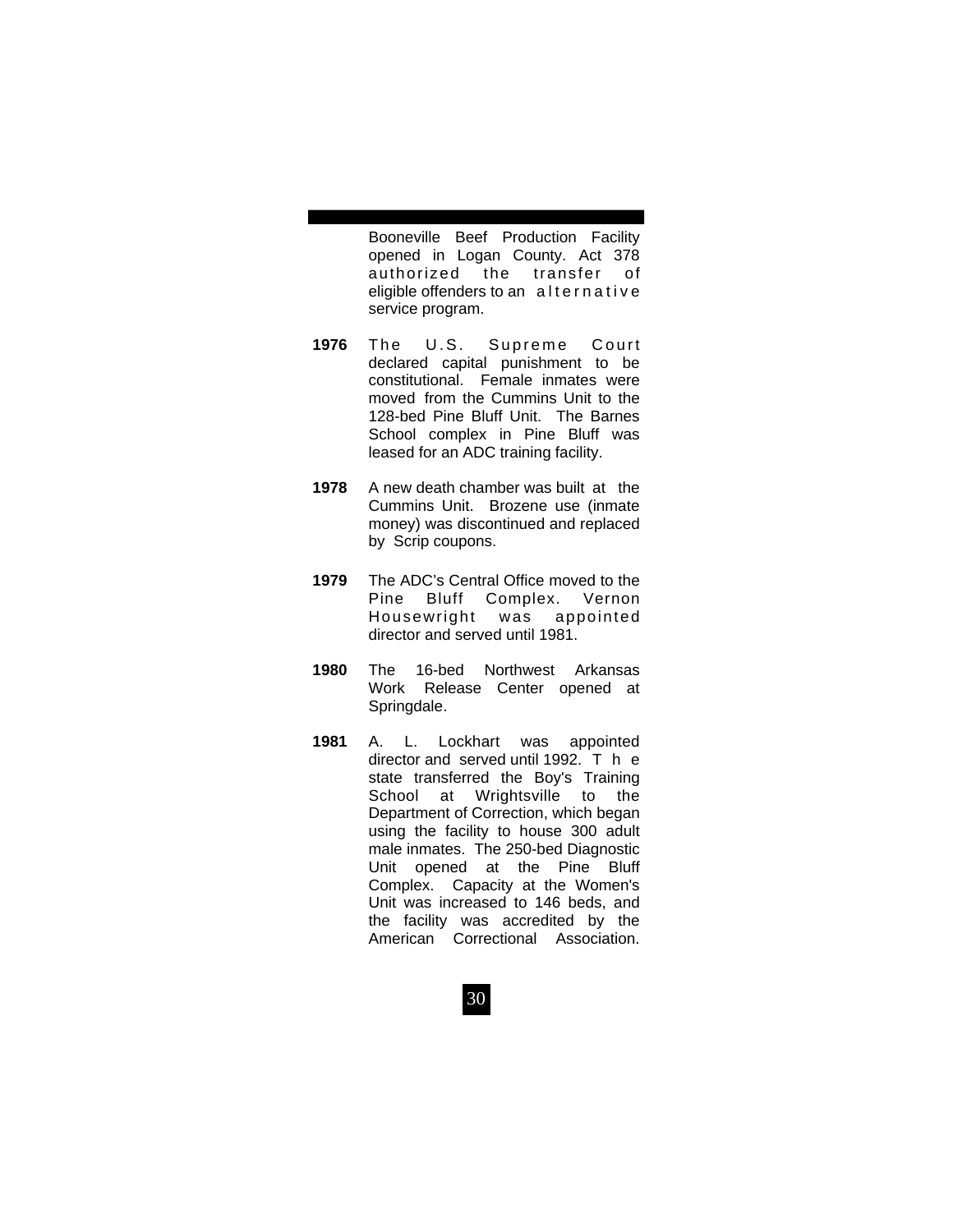- **1982** After 13 years of litigation, federal Judge G. Thomas Eisele ruled the Arkansas prison system constitutional, making it the first state system to be held constitutional after being declared to be unconstitutional. Capacities increased to 420 at the Wrightsville Unit, 488 at the Diagnostic Unit, 175 at the Women's Unit and 50 at the Mississippi County Work Release Center. The capacity was decreased to four at the Booneville Beef Production Facility. The 100-bed Tucker Modular Unit opened.
- **1983** The 32-bed Texarkana Regional Correction Center, the first 108 beds at the Maximum Security Unit and the 200-bed Cummins Modular Unit opened. Capacities increased to 120 at the Tucker Modular Unit and to 70 at the Mississippi County Work Release Center. Lethal injection was named as the state's method of execution. Act 309 enabled the department to enter into contractual agreements with counties for inmate labor. Act 814 allowed housing of inmates in approved locations outside of the department. Act 230 provided for early parole of some nonviolent offenders.
- **1984** The annual prison rodeo was discontinued by the Board of Correction.
- **1985** Capacities increased to 119 at Texarkana Regional Correction Center and to 324 the Maximum Security Unit.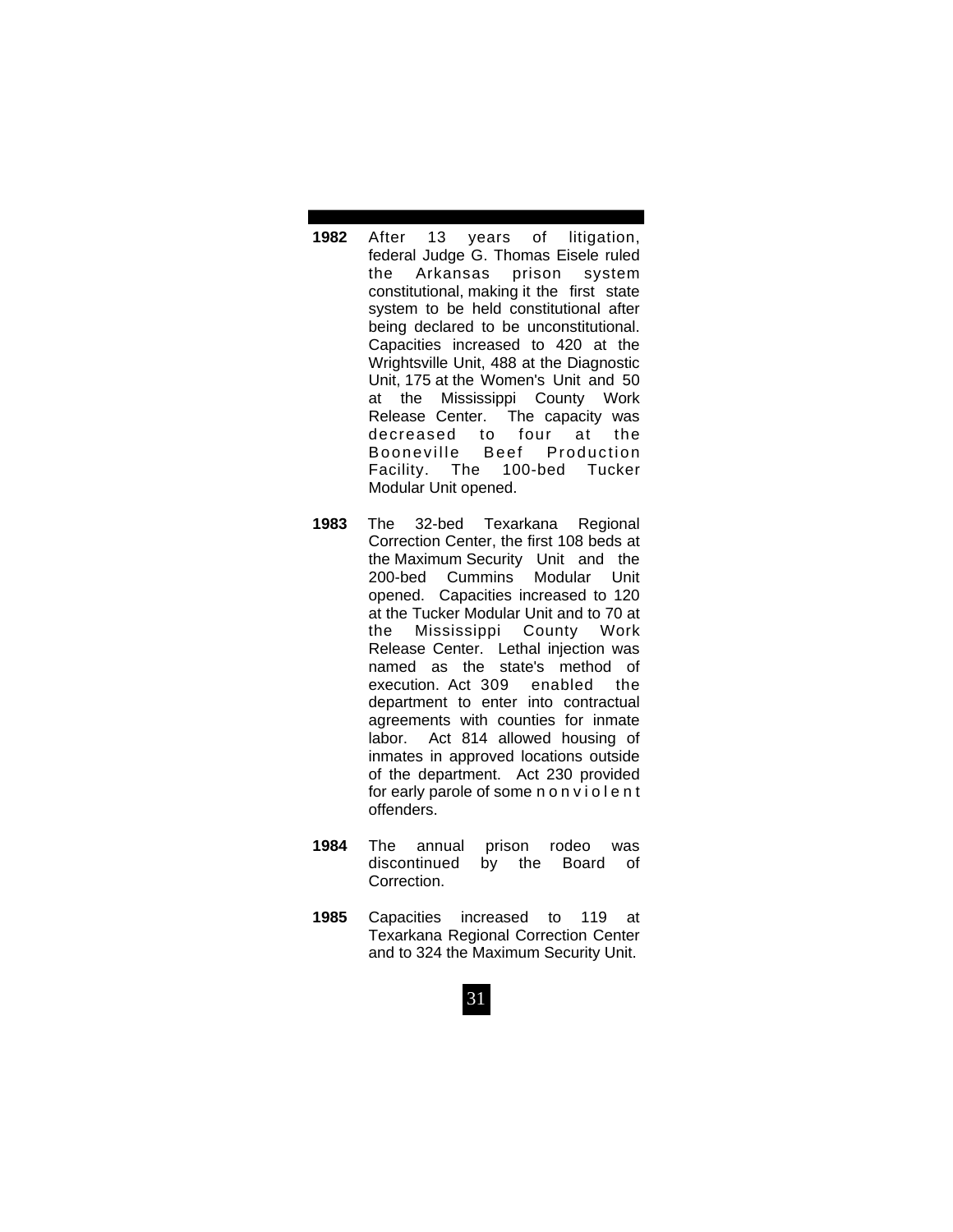The Booneville Beef Production Facility was transferred to the Wrightsville Unit.

- **1986** Death Row inmates were transferred from the Cummins Unit to the Maximum Security Unit, where the capacity was increased to 432.
- **1987** The 300-bed Varner Unit opened and its capacity was increased to 700 beds. The Women's Unit capacity increased to 288. Act 626 allowed inmates awaiting transfer to the department from county jails to earn meritorious good time. Act 273 provided for additional meritorious good time for job performance. Act 418, the Prison Overcrowding Emergency Powers Act, authorized the Board of Correction to declare a prison overcrowding state of emergency when population exceeds 98% of the rated capacity for 30 consecutive days. The board invoked the Emergency Powers Act for the first time, releasing 96 inmates.
- **1988** The National Commission on Correctional Health Care accredited the ADC's medical services. The American C o r r e c t i o n a l Association accredited the Varner and Maximum Security Units. The A D C purchased 485 acres for a 300-bed facility at Calico Rock and 90 acres for a 476-bed unit at Dermott. The industry program for female inmates was relocated to the Training Academy. Capacity at the Wrightsville Unit increased to 550. After 14 years of litigation, the Jones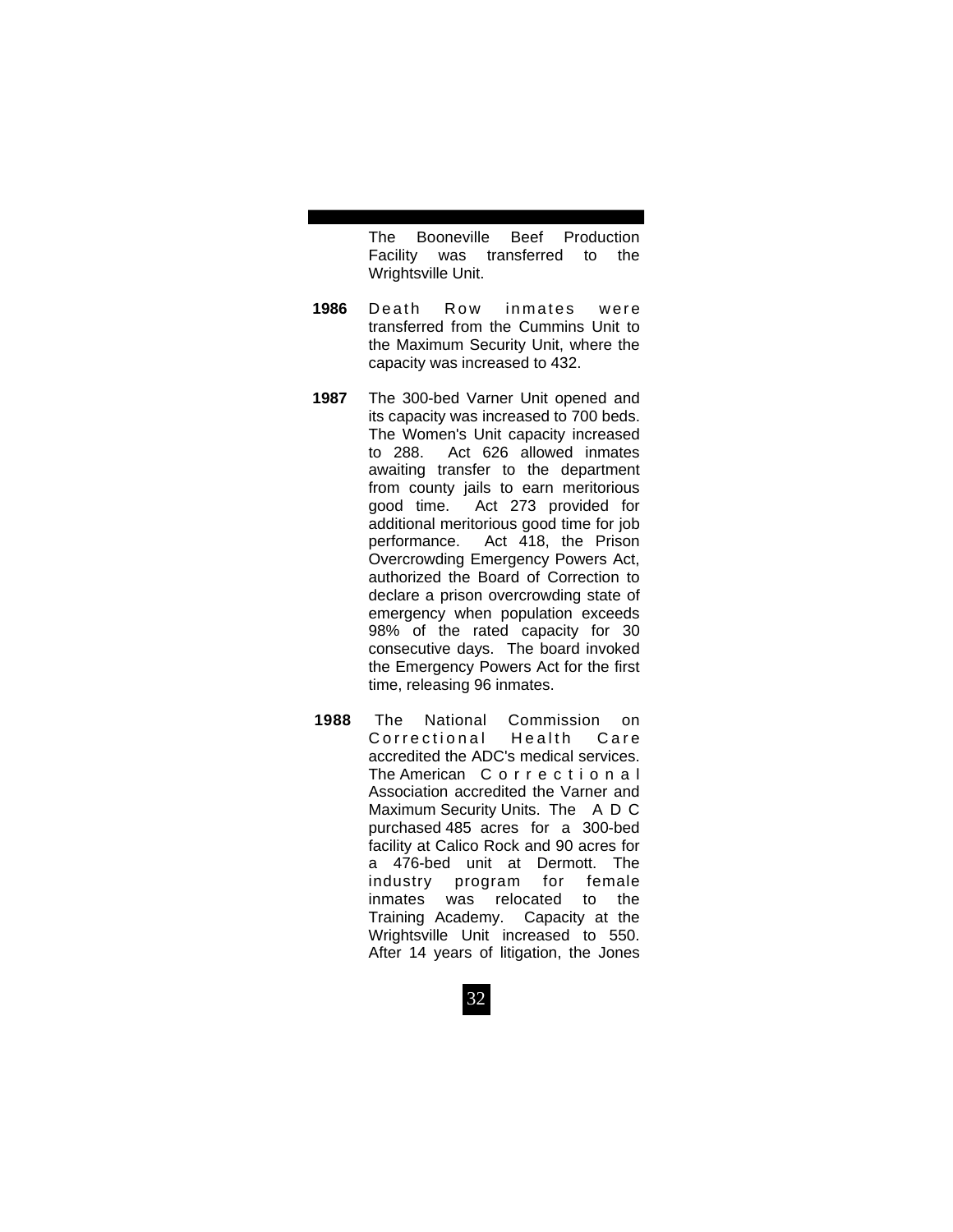and Davis vs. Hutto class-action lawsuit alleging racial discrimination was settled by consent decree.

- **1989** Act 492 established the Boot Camp program. Act 429 provided for additional meritorious good time for inmates completing certain programs while awaiting transfer to the Department from county jails. The Department was reorganized into divisions for operations, administrative services, field services, institutions and treatment services. A deputy director and three assistant directors were appointed by the director. Construction began on a Jefferson County facility to house 328 state inmates and 72 jail inmates. Capacities increased to 650 at the Wrightsville Unit and 900 at the Varner Unit. The American Correctional Association (ACA) accredited the Diagnostic and Wrightsville Units. Act 937 abolished the Board of Pardons and Paroles and the Commission on Community-Based Rehabilitation. The act also created the Board of Parole and Community Rehabilitation.
- **1990** Capacities increased to 1,100 at the Varner Unit and 71 at the Mississippi County Work Release Center. The Board of Correction named the Delta Regional Unit at Dermott and the North Central Unit at Calico Rock, and approved a 60-bed Boot Camp program at the Wrightsville Unit. The 100-bed Delta Regional Unit, the 100 bed North Central Unit and the 400 bed Jefferson County Jail/Correctional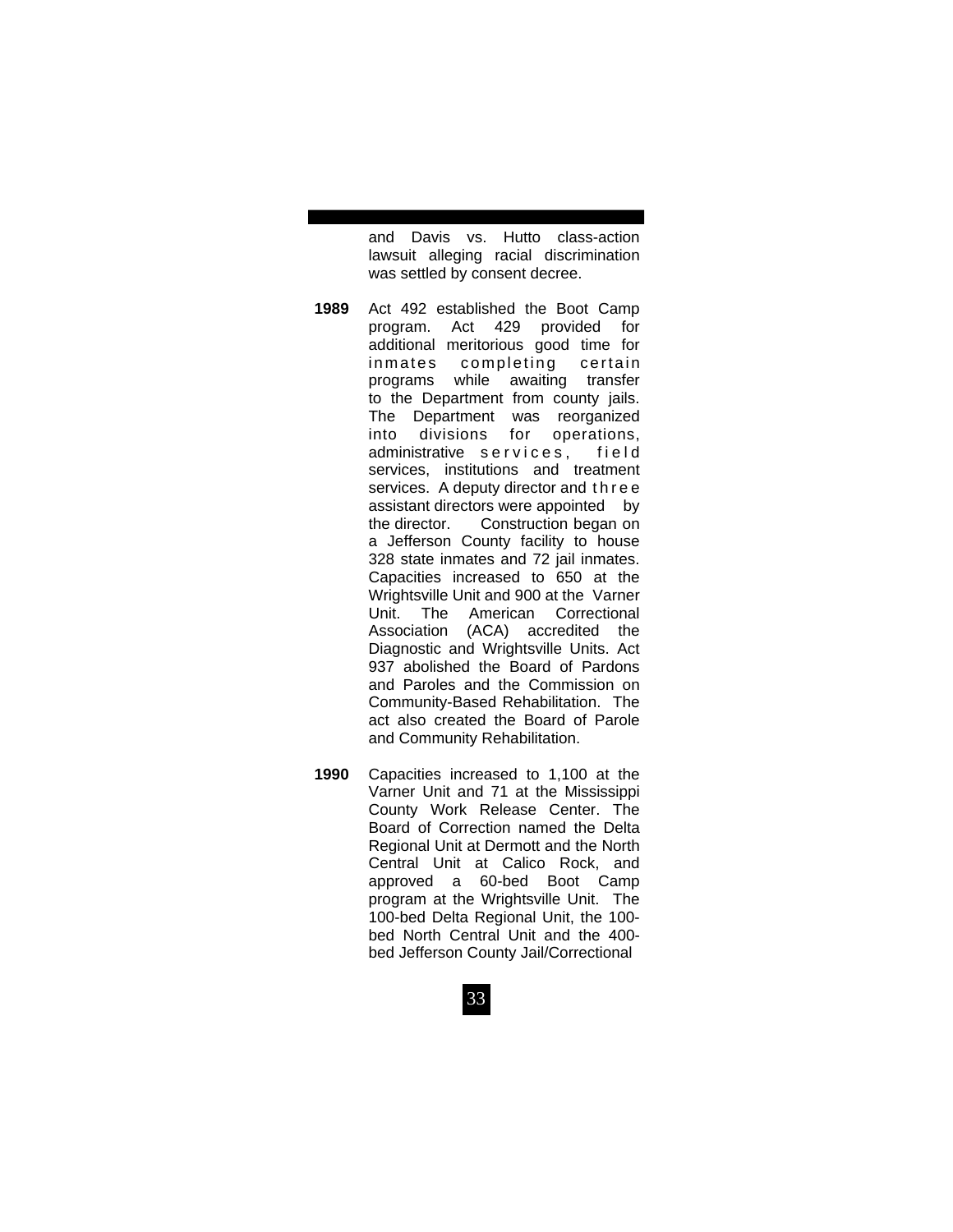Facility opened. In the first Arkansas executions since 1964, John Edward Swindler was executed by electrocution and Ronald Gene Simmons by lethal injection.

- **1991** Act 771 allowed early release of terminally ill inmates. Act 307 authorized electronic monitoring devices for community supervision. Act 263 created the Correction Resources Commission. Free tobacco rationing to inmates was discontinued. The department purchased 2,949 acres to build a 600 bed facility at Brickeys in Lee County. Capacities were increased to 438 at the Women's Unit, 700 at the Wrightsville Unit, 325 at the Benton Unit, 400 at the Delta Regional Unit and 150 at the Boot Camp and the North Central Unit. Riverside Vo-Tech moved from the Cummins Unit to the Varner Unit. The American Correctional Association accredited Central Office policies and procedures.
- **1992** The Board of Correction named the East Arkansas Regional Unit at Brickeys and set its capacity at 200. All furloughs were suspended after the escape of a furloughed inmate, but Work Release furloughs were later<br>reinstated. A.L. Lockhart reinstated. A.L. Lockhart resigned as director May 29, and Larry Norris was appointed interim director. Roger Endell was appointed director in November. The Board of Correction adopted by-laws for its operations. The Boot Camp was accredited by the ACA. Diagnostic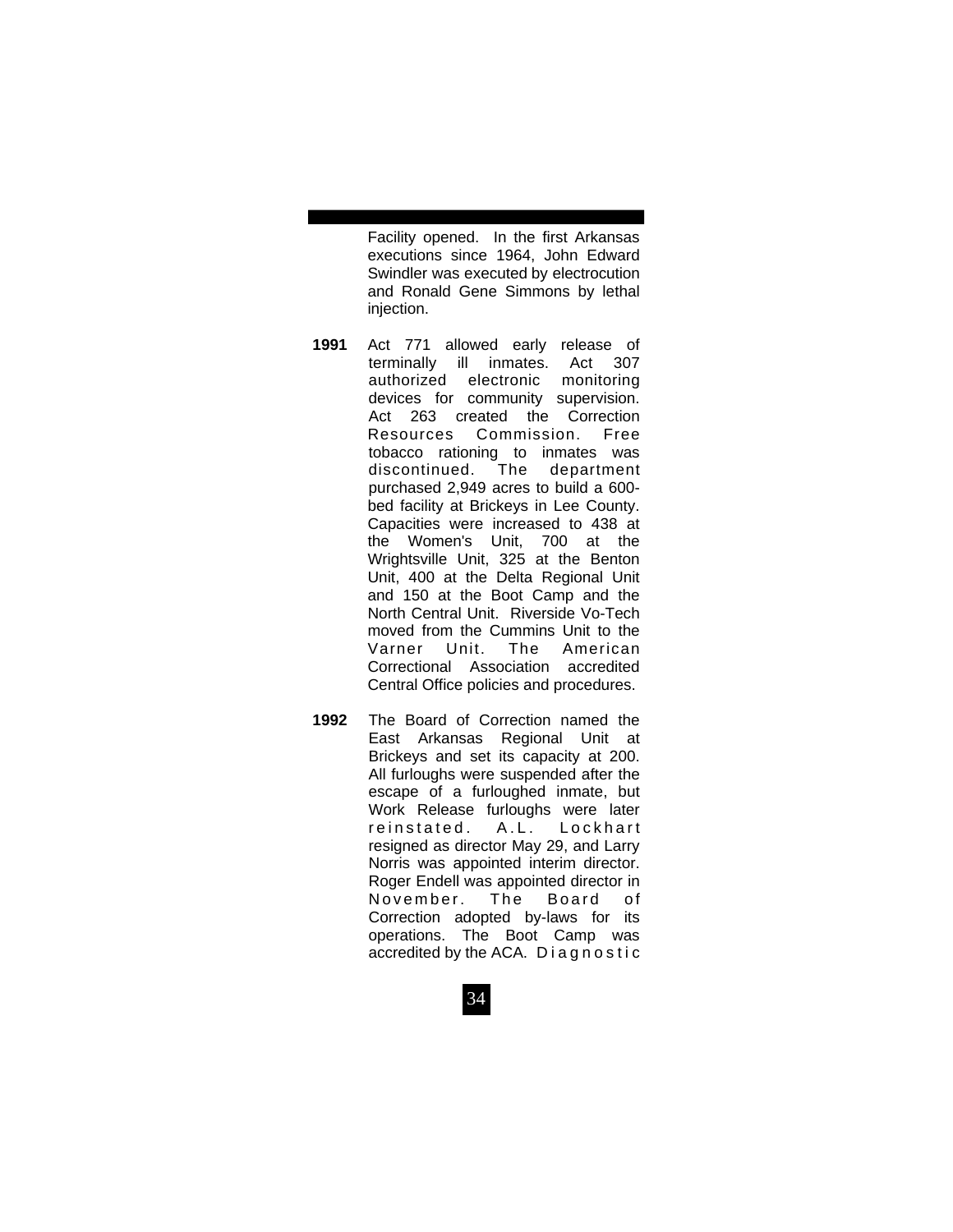Unit capacity increased to 567. Rickey Ray Rector was executed by lethal injection January 24, and Steven Douglas Hill was executed by the same method May 7. A federal jury found the department had erred in classifying parole officers as professional employees, which exempted them from overtime compensation. Because of a court order, the Board of Correction adopted a policy recognizing inmate name changes for religious purposes. A jury found that assignments to Administrative Segregation had not violated the rights of five hoe squad workers.

**1993** Legislation eliminated the Board of Correction and created the Board of Correction and Community Punishment. Parole Services was transferred to the Department of Community Punishment. Some non violent offenders were transferred judicially from the Department of Correction to the Department of Community Punishment for housing in lower-security community punishment centers. Legislation changed the name of the Board of Parole and Community Rehabilitation to the Post Prison Transfer Board, and enabled offenders to be transferred to community punishment programs. The Arkansas Sentencing Commission was created. Good time was eliminated for sentence reduction and allowed only for computing transfer eligibility to community punishment programs. The Act 814 work/study program and the

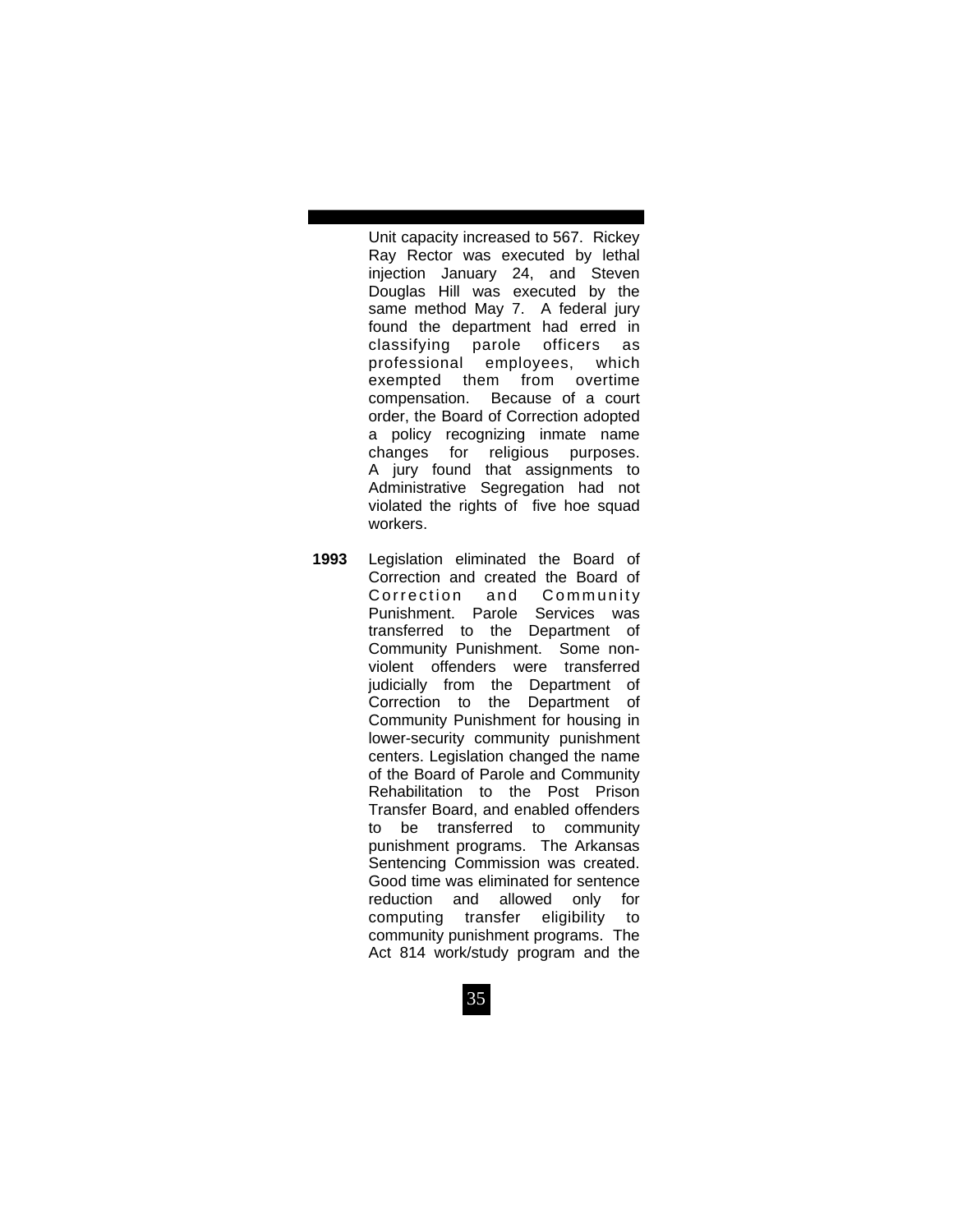Act 378 alternative community service program were eliminated. Legislation required the governor to file a 30-day notice with the secretary of state before granting clemency. The Plasma Program was discontinued March 18. Roger Endell resigned as director May 15, and Larry Norris was re-appointed interim director. Capacities increased by 400 at the East Arkansas Regional Unit and by 100 at the Jefferson County Jail/Correctional Facility. Capacity at Cummins decreased by 100. Female inmates were transferred from the Pine Bluff Unit to the Tucker Unit. Male inmates were transferred from the Tucker Unit to the Varner Unit. The Pine Bluff Unit began housing male inmates working at the Pine Bluff complex. The first female hoe squad turned out for work June 16. A chancery court ruled the reimbursement rate for housing state inmates in county jails is set by the state, not the counties. A federal judge declared that prison security outweighs privacy rights of female inmates. An Arkansas Supreme Court ruling allowed inmates to review their files if Arkansas Freedom of Information Act guidelines are followed. Because of a lawsuit filed by the Arkansas Attorney General, an inmate who inherited more than \$500,000 while incarcerated, had to reimburse the state \$13,723.68 for his care and custody. The Delta Regional and North Central Units were accredited by the American Correctional Association. A total of 384 temporary beds were added at the East Arkansas Regional Unit, Delta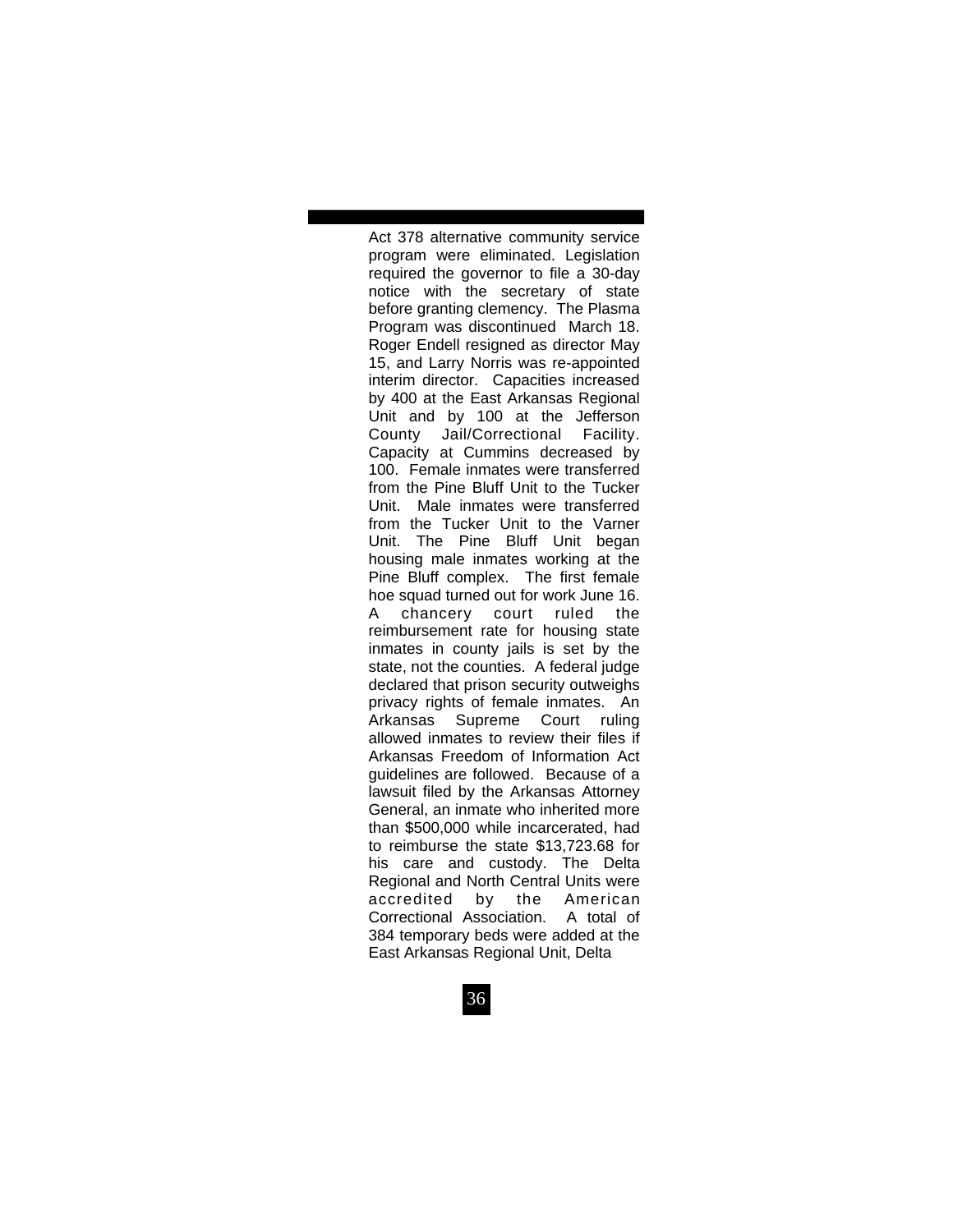Regional Unit and Jefferson County Regional Jail/Correctional Facility. An airstrip and parking area opened at the North Central Unit. Larry Norris was named director.

- **1994** An eight-year investigation ended when the U. S. Attorney General notified the Governor that living conditions at the Cummins and Tucker Units met standards. The Maximum Security and Varner Units were reaccredited by the American Correctional Association. Edward Charles Pickens and Jonas Hoten Whitmore were executed by lethal injection May 11. Hoyt Clines, James Holmes and Darryl Richley were executed August 3. Meritorious furloughs were discontinued in August, after a furloughed inmate absconded. At the first meeting of the new Board of Correction and Community Punishment, Circuit Judge Randall Williams was selected chairman. A ribbon cutting ceremony was held in September for the department's Prison Museum, which was the second state prison museum in the country. A Boot Camp program for females was approved November 16, and the Boot Camp capacity was increased to 180.
- **1995** The East Arkansas Regional Unit became the first facility to incorporate the new inmate telephone system. Richard Wayne Snell was executed by lethal injection April 19. The meritorious furlough program was reinstated in June by the Board of Correction and Community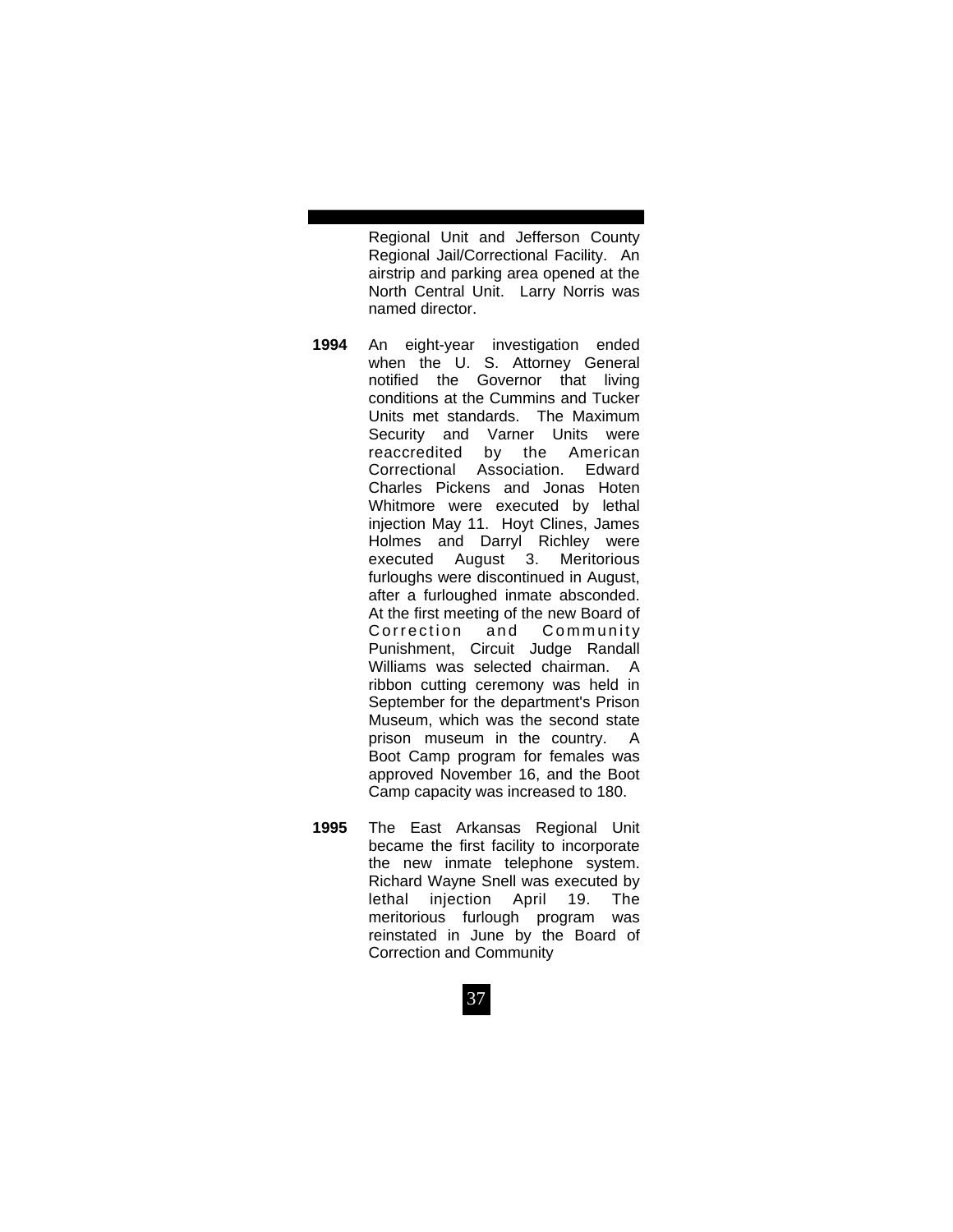Punishment. Barry Lee Fairchild was executed by lethal injection August 31. Sgt. Scott Grimes was fatally stabbed November 29, by Maximum Security Unit inmate Alvin Jackson. The Bi-State Detention Center was certified by the Texas Commission Jail Standards.

- **1996** The Department contracted with Wackenhut Corrections Corporation in June to build and manage two 600-bed adult correctional facilities at Newport. Alvin Jackson, who was convicted June 20 of the fatal stabbing of Sgt. Scott Grimes, was sentenced to death for capital murder. The Department contracted with a jail in Bowie County, Texas, to house up to 500 Arkansas inmates. William F. Parker was executed August 8. An Office of Emergency Preparedness was established by the ADC. The Department's oldest and largest facility, the Cummins Unit, was accredited by the American Correctional Association. With that accreditation, the ADC became one of only nine states to be fully accredited by the ACA. The inmate grievance procedure was certified by the U. S. Department of Justice. A 100-bed barracks was constructed at the Maximum Security Unit. The PASS Program (Prisoners of Arkansas Striving for Success) was created at the Varner Unit to address problem inmates.
- **1997** Kirt Douglas Wainright, Earl Van Denton and Paul Ruiz were executed by lethal injection January 8. Legislation authorized lethal electrified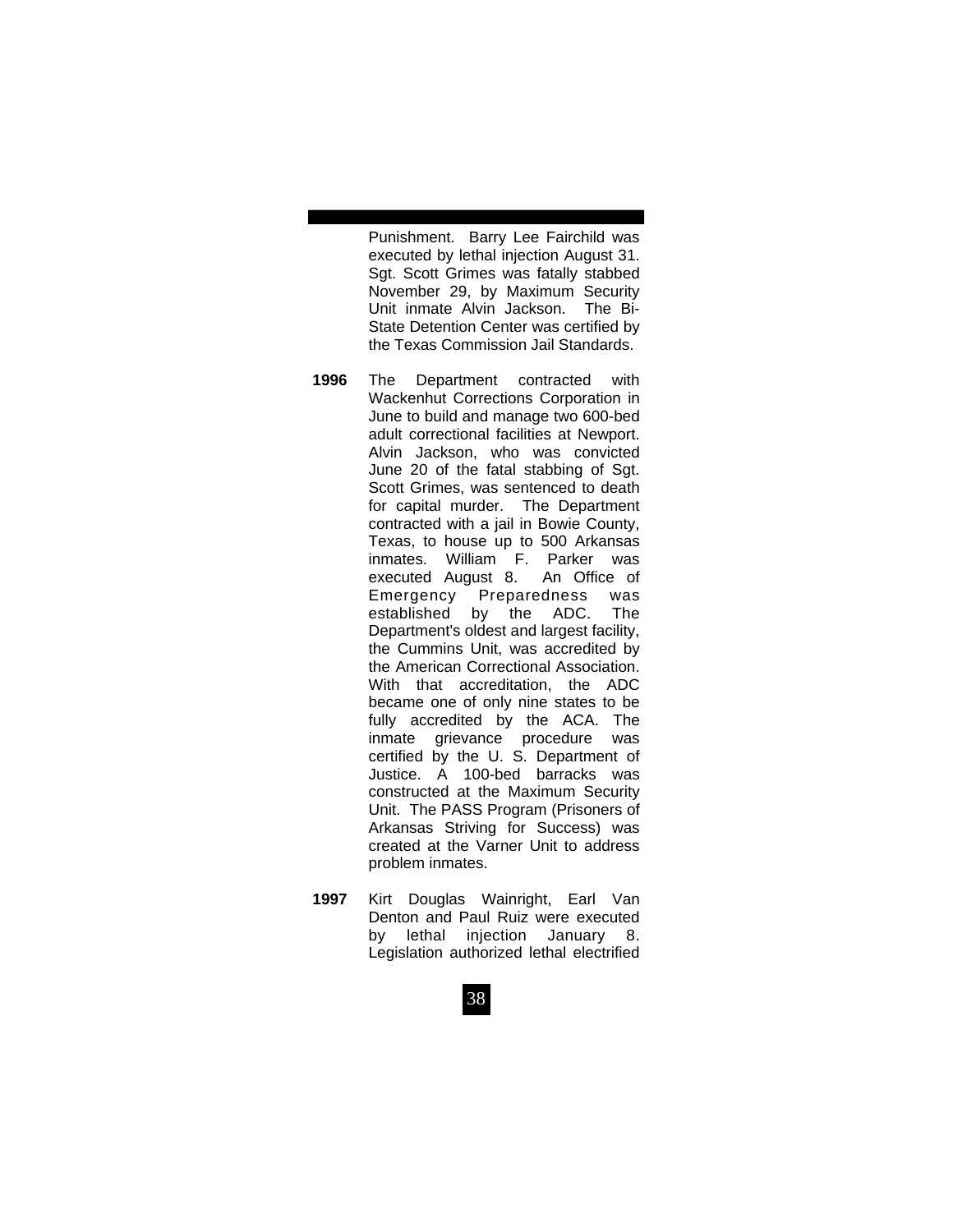fences at the Department's medium and maximum security facilities. Construction of 200 beds at the North Central Unit and 400 beds at the East Arkansas Regional Unit was completed. New classrooms opened in May at the Pine Bluff Unit. Pastor Silas Johnson was appointed to the Board of Correction and Community Punishment, replacing the Rev. Hezekiah Stewart. Eugene Wallace Perry was executed by lethal injection August 6, and for the first time members of the victim's family could view the execution on a video monitor at the Cummins Unit. A U. S. Department of Justice lawsuit involving the ADC's past hiring and promotional practices of female employees was settled. Construction of the state's first privately managed correctional facilities was completed in December at Newport.

**1998** The Department began paying wages owed for past compensatory time and overtime earned by correctional officers, with nearly \$7.2 million paid to more than 2,000 officers by the end of the fiscal year. The state's first privately managed prisons, both 600 bed facilities named for correctional officers killed in the line of duty, opened at Newport in January. The Grimes Unit houses youthful male offenders and the McPherson Unit holds female inmates. An expansion at the East Arkansas Regional Unit added 200 medium and 216 maximum beds. The Boot Camp was named "Best of the Best" by the American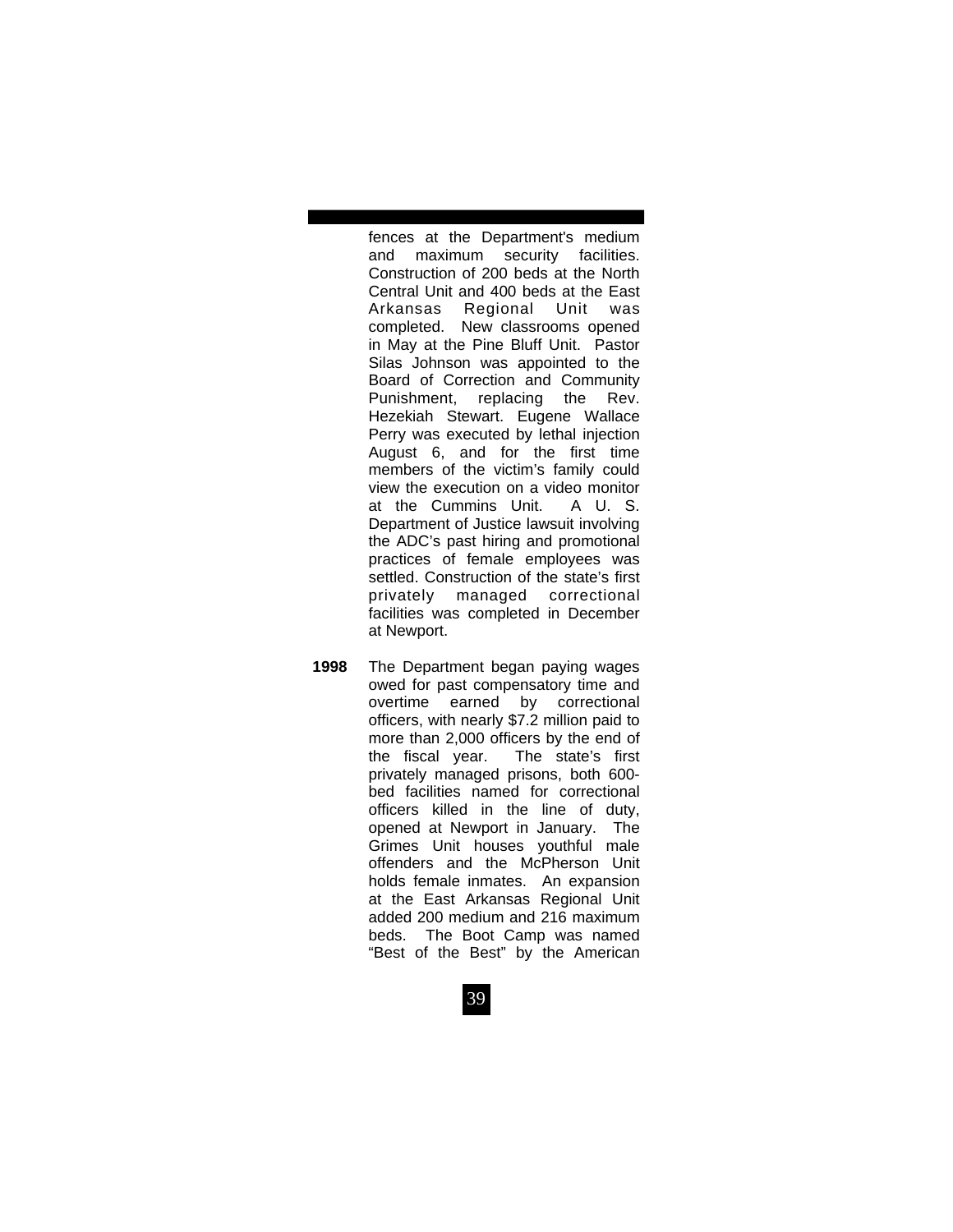Correctional Association. The Board of Correction and Community Punishment adopted a grooming policy requiring inmates to have short haircuts and no beards. Collection of DNA samples began for inmates convicted of violent or sexual offenses after a new state law went into effect in August. Wilburn Henderson was executed by lethal injection July 8. Preparations began for the state's first lethal electrified fence, which will be erected at the Cummins Unit. After raising more than \$185,000 in donations, the new chapel opened at the East Arkansas Regional Unit. A new school building opened at the Delta Unit in May. A graduation record was set when 865 inmates earned their GEDs in ADC classrooms.

**1999** The ADC and the Arkansas Crime Information Center activated the statewide VINE (Victim Information and Notification Everyday) system. Construction began in September on a 468-bed addition at the Varner Unit, which will be the state's first Supermax facility. The Janitorial Products factory opened in September at the Delta Regional Unit. To keep its population from falling below 50,000, the City of Pine Bluff planned to annex the Pine Bluff Complex and its 1,400 inmates. In February, 36 correctional officers were sworn in as certified law enforcement officers, the first ADC class to complete the training. Officer James D. Cannon was seriously injured in an attack by an inmate at the Maximum Security Unit. Johnie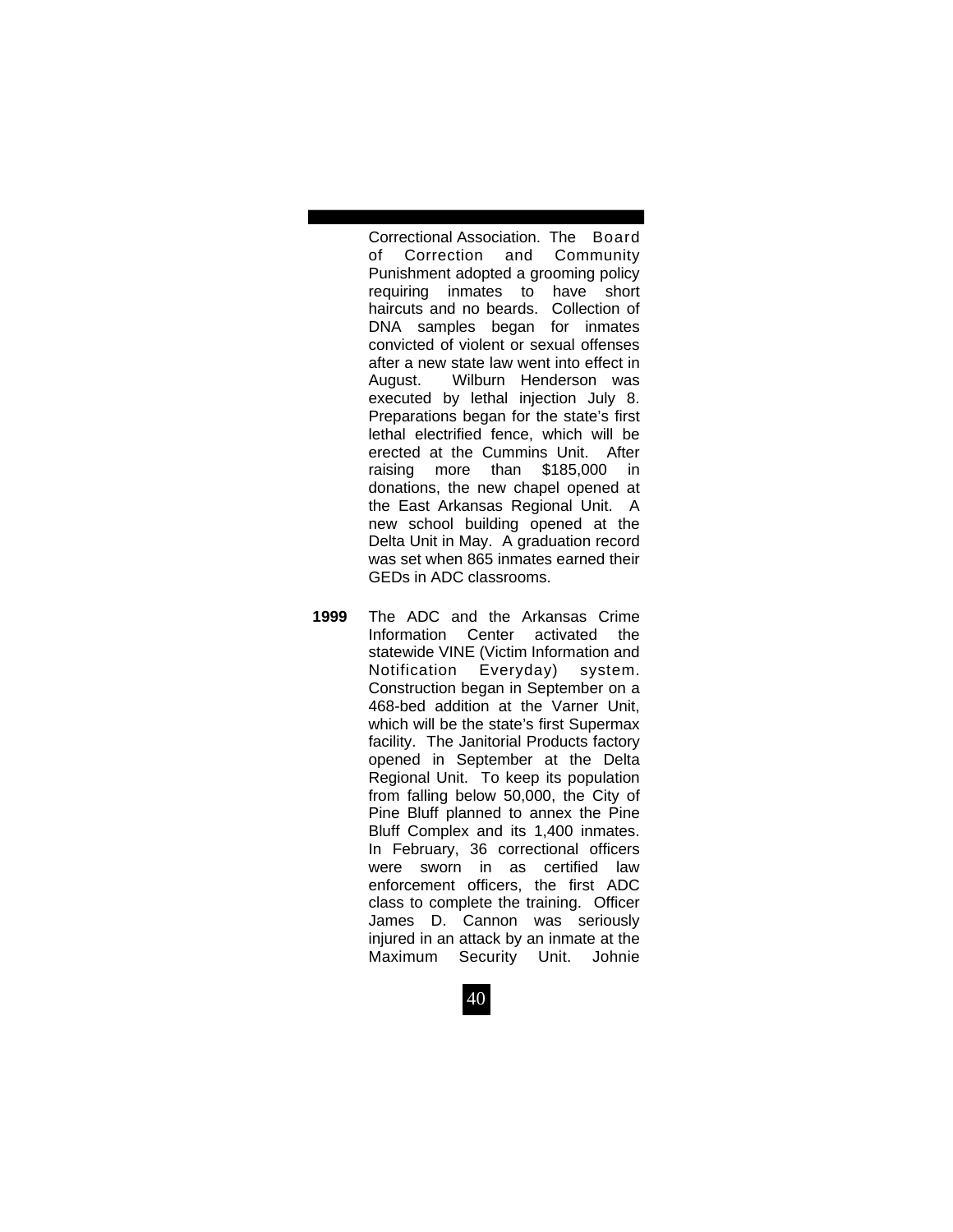Michael Cox was executed by lethal injection February 16, and Marion Pruett was executed April 12. Alan Willett and Mark Edward Gardner were executed by lethal injection September 8. Governor Mike Huckabee's commutation of Bobby Ray Fretwell's death sentence was the first for a Death Row inmate since December 1970. Governor Huckabee appointed Benny Magness and Drew Baker to the Board of Correction and Community Punishment. Legislation from the 1999 General Assembly placed responsibility for assessing sex offenders with the ADC and required Legislative Council and Board of Correction and Community Punishment review and approval prior to construction of any private correctional facility to house ADC, out of state or federal inmates.

**2000** The Board of Correction and Community Punishment chose a 400-acre site in Malvern as the location of a medium security prison for males. Originally slated for 760 beds, the facility's size was increased to 948 beds. Several sections housed in the Central Office, located on Princeton Pike in Pine Bluff, were relocated to the old Brandon House building on East Harding Avenue. The building was renamed the Administration Annex East, and it became the new home of Human Resources and Information Systems. As part of a new 20-year lease agreement with the county, the ADC began major renovations at the Mississippi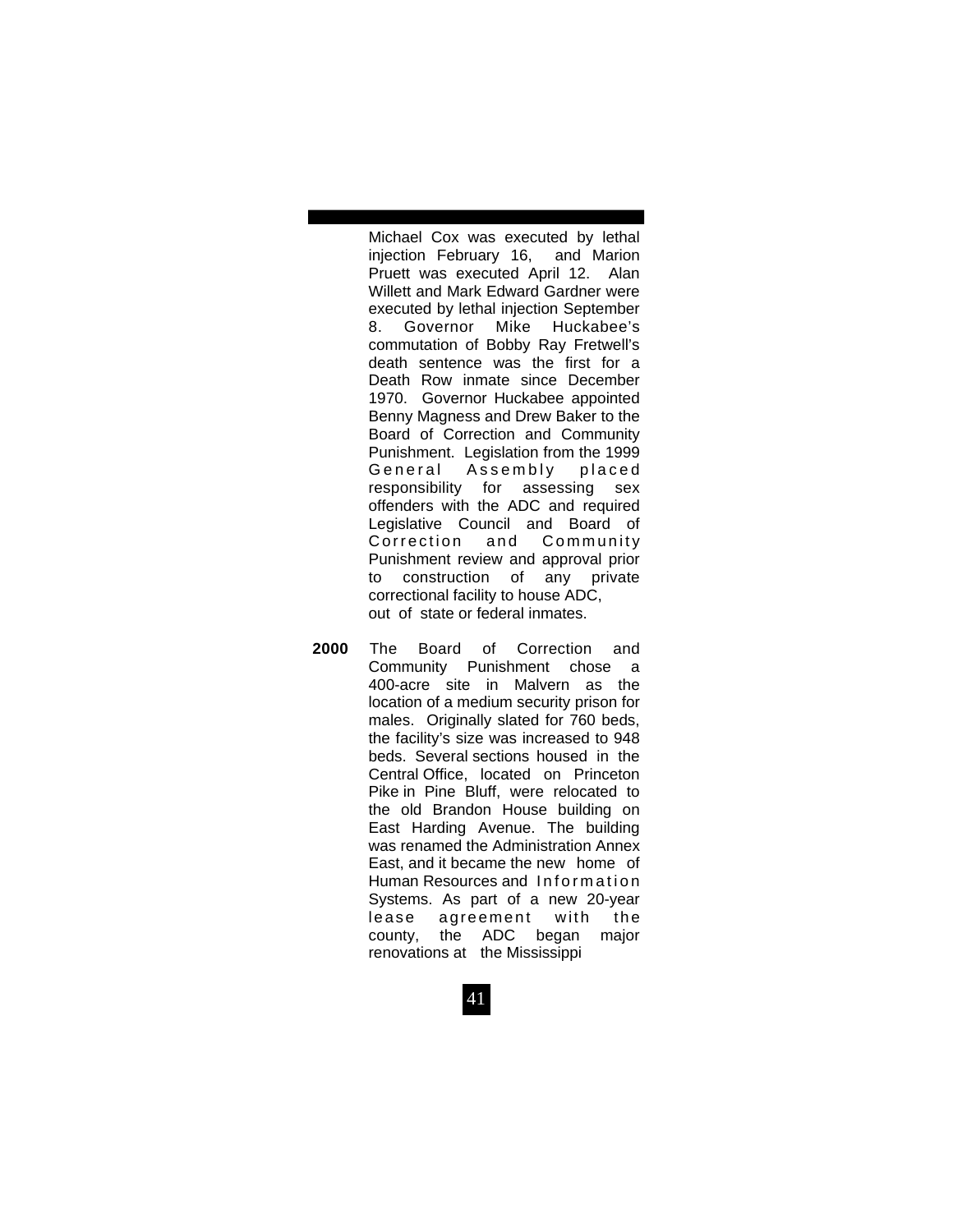Work Release Center. The first 156 beds at the Varner Supermax opened. The housing area is the first of its kind in Arkansas, and a federal grant provided 90% of the construction costs. After 20 years in the old Barnes School building, the Training Academy moved next door to the Maximum Security and Tucker Units. In January, the ADC went tobacco free for staff and inmates. All tobacco products were banned. Citing health and safety concerns, the BCCP implemented the ban after a one-year waiting period. The ban applies to buildings, areas inside perimeter fences and ADC vehicles. Construction of Arkansas's first lethal electrified fence was completed at the Cummins Unit. The fence, which carries a current of 5,000 volts, was erected using inmate labor. Christina Riggs, convicted of killing her two children, was executed by lethal injection May 2, becoming the  $f$  i r s t female to be put to death by the State of Arkansas. David Dewayne Johnson was executed by lethal injection December 19. Dr. Mary Parker was selected as the new chair of the Board of Correction and Community Punishment, which also received two new members. Pastor J. Aaron Hawkins of Fayetteville and Bill Ferren of Pine Bluff were appointed to the board by Governor Huckabee. At the Tucker Unit, Department's last 100 man barracks was to be split into two smaller barracks. As part of its strategic plan and in preparation of performance based budgeting, the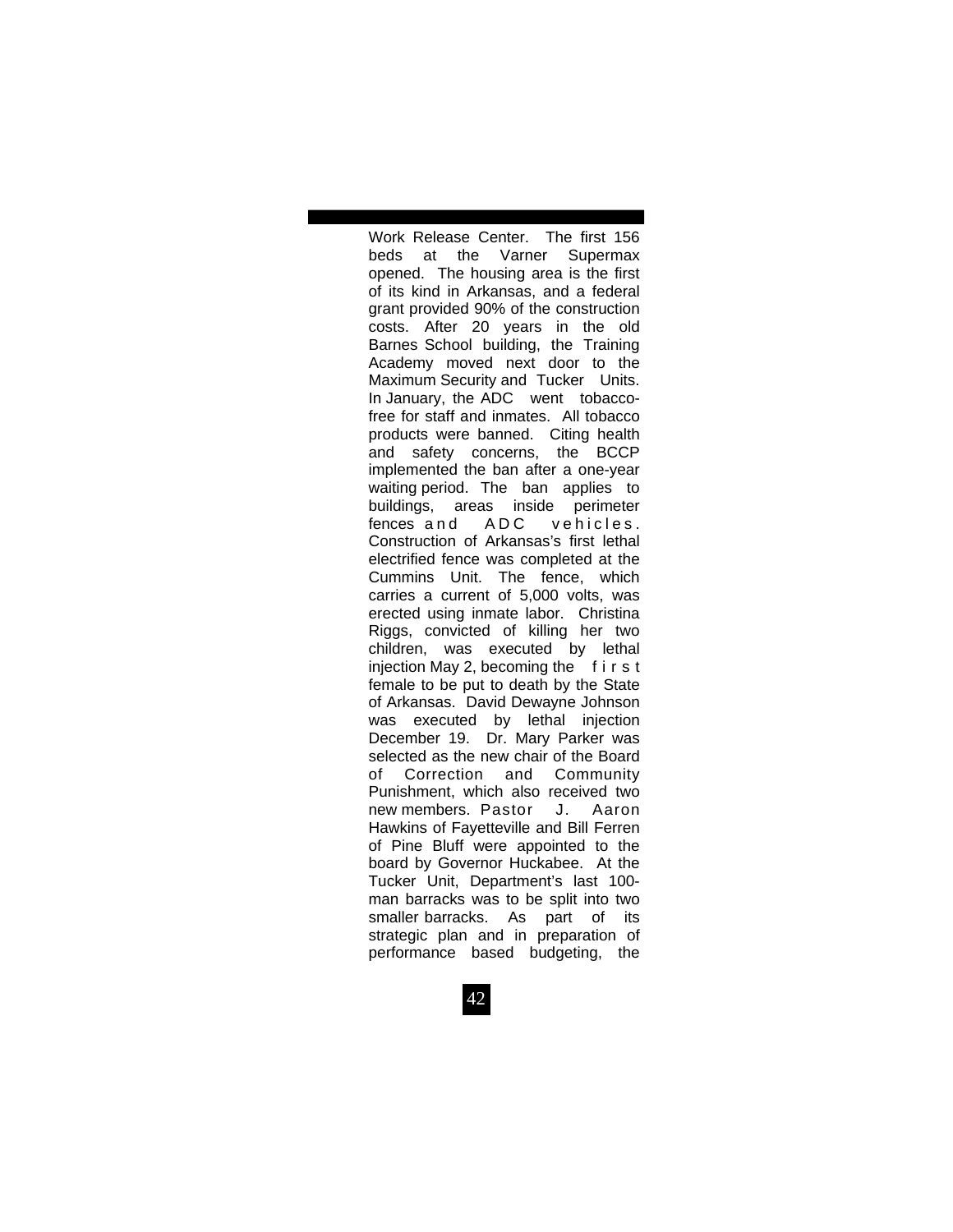ADC developed a new Mission Statement, Guiding Principles and Core Values. Sixty correctional officers were sworn in as certified peace officers, bringing the agency's total to approximately 100. The Constituent Services Office was created to enhance communication with the family and friends of inmates.

**2001** In August, the name of the Board of Correction and Community Punishment was changed to the Board of Corrections, to reflect the name change of the Department of Community Punishment to the Department of Community Correction. After three and a half years of managing the Grimes and McPherson Units, Wackenhut Corrections Corporation chose not to seek a contract renewal. The ADC assumed management of the facilities in July. Clay King Smith, sentenced to death in Jefferson County on five counts of capital murder, was executed by lethal injection May 8. The rate at which county jails are paid to house state inmates was increased from \$25 a day to \$28 by the Board of Corrections. To partially fund the increase, the reimbursement rate for Act 309 inmates was trimmed from \$25 a day to \$15. Kelly Pace was appointed to the Board of Corrections by Governor Mike Huckabee. For the first time, the three units at the Pine Bluff Complex were placed under the supervision of one warden. Institutional Parole Services was transferred from the Department of Correction to the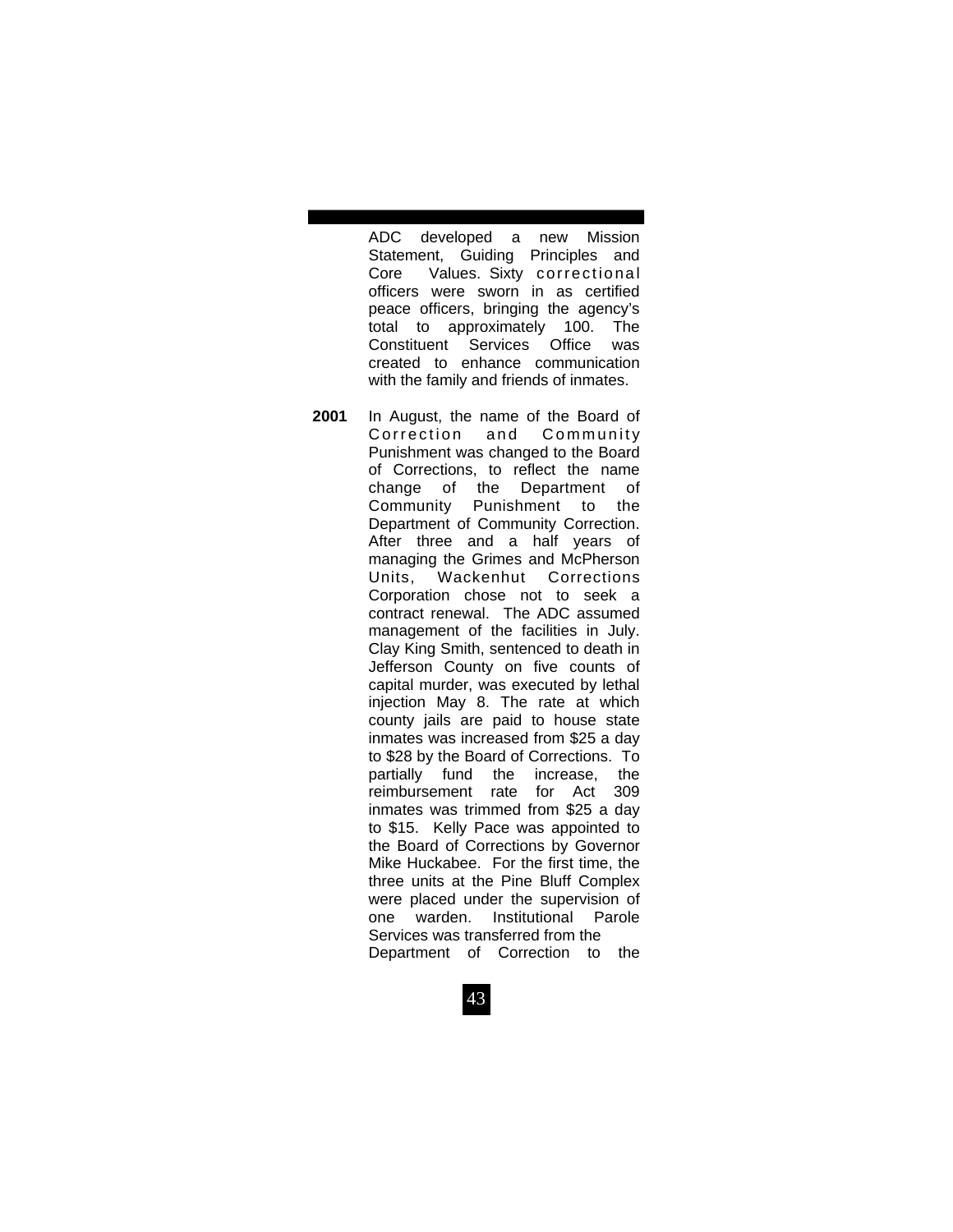Department of Community Correction. Gate money was increased from \$50 to \$100 by the Board of Corrections. An inmate search engine was added to the Department's website, allowing internet visitors to view information and pictures of any ADC inmates. The agency's Construction and Maintenance Division was named "Best in the Business" by the Association of State Correctional Administrators.

- **2002** Faced with the state's first budget cuts in 14 years, the ADC trimmed more than \$22 million from its operating budget. The 11 percent reduction in funding forced a six-month delay in opening the first phase of the new unit being constructed at Malvern and delayed opening 200 beds of the Grimes Unit expansion. Construction for 200 beds for female inmates, was planned at the Wrightsville Unit, but put on hold due to the funding shortfall.More than \$1.2 million was paid out to ADC employees in bonuses through the Career Ladder Incentive Program during FY2002 and 451 e m p lovees received CLIP promotions. After added emphasis was placed on recruitment and retention, turnover of entry-level correctional officers fell from 42 percent to 37.2 percent.
- **2003** In FY2003, ADC spent approximately \$44.11 per day to house each inmate  $-$  almost a 4 percent increase over the previous year. Convicted murderer Riley Dobi Noel was executed July 9 by lethal

44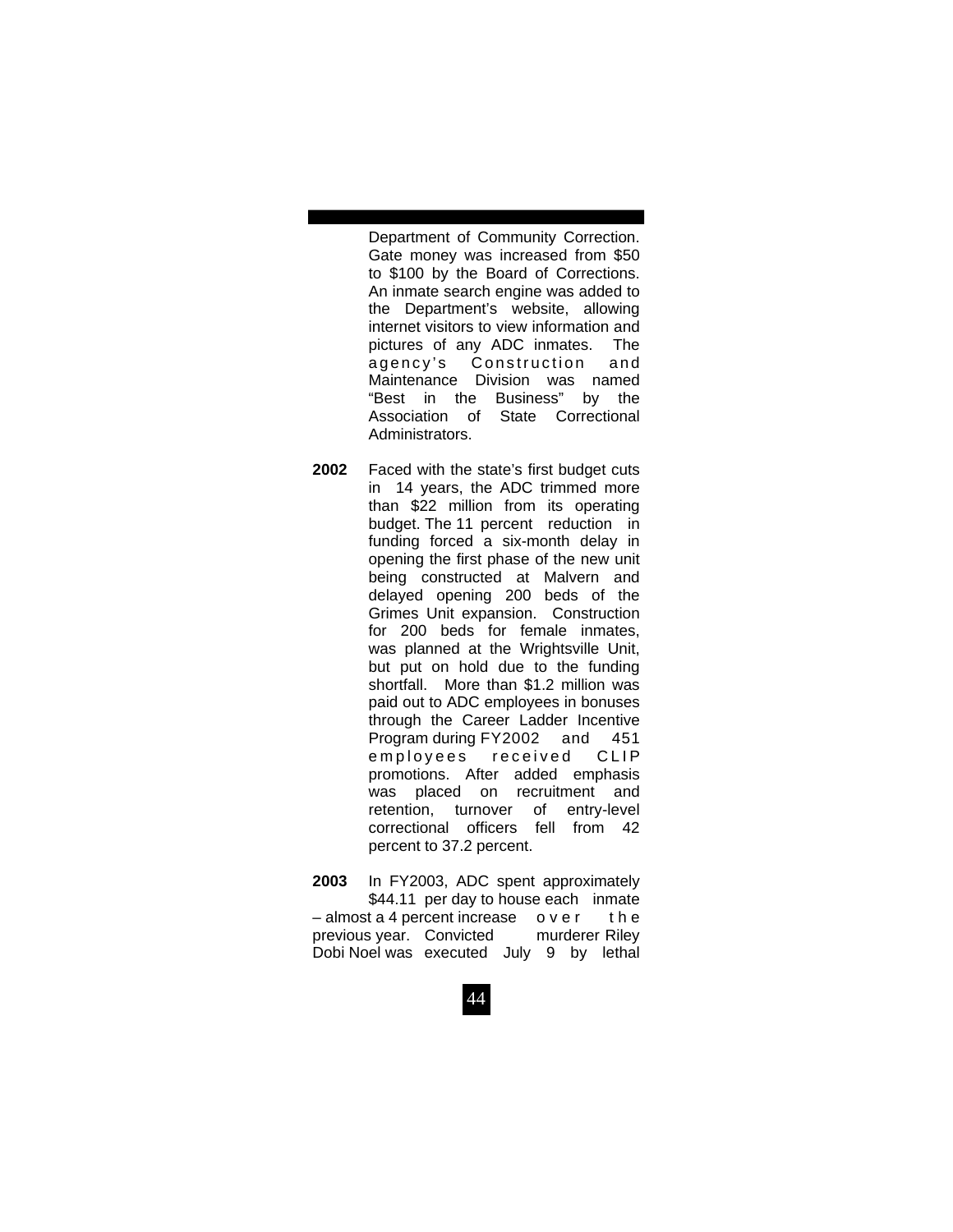- injection at the Cummins Unit. The inmate population set a record high when it reached 13,099 in November 2002. More than 1,200 of the inmates were backed up in the county jails due to a lack of prison space. In December, Cummins became the first Arkansas prison to be in continuous operation for 100 years. Cummins received its first inmates by riverboat on Dec. 13, 1902. A century later, it houses nearly 1,800 inmates and is the department's largest and oldest prison.
- 2004 During FY2004, Phase I of the Ouachita River Correctional Unit, with 316 beds, opened at Malvern. In Phases II and III, an additional 632 beds will be added to the medium security men's prison, expected to be completed in 2005. On Jan. 6, convicted murder Charles Singleton was executed by lethal injection at the Cummins Unit for the 1979 death of a Hamburg grocer. He had spent 24 years on death row. The Department received a \$3.8 million loan from the Arkansas Development Finance Authority to assist in building new processing plants at its prison f a r m and to restructure an existing loan. Plans called for using \$2 million of the loan to build a new milk processing plant and a meat processing and cold storage facility at the Cummins Unit. The remaining \$1.8 million was to be used to restructure a loan the department took out in 1999 to pay for numerous projects. In June 2004, legislators approved funding for a new 200-bed women's unit at
	- 45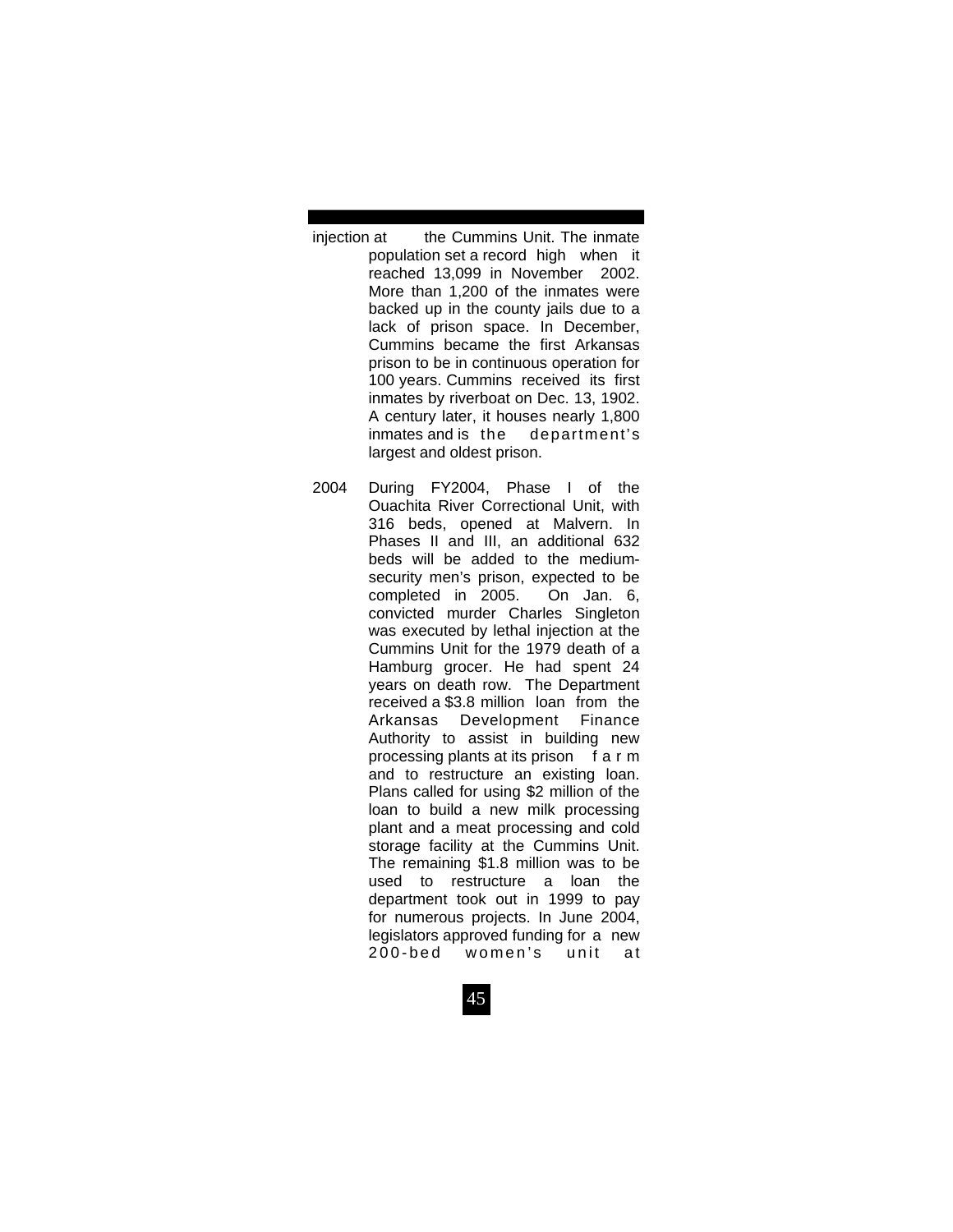Wrightsville. Legislators first approved the project in 1999 but plans were halted in November 2001 because of budget reductions.

2005 In FY 2005, \$3 medical co-pay went into effect in an effort to reduce the number of frivolous sick-call visits and give medical staff more time to spend with those who are truly ill. More than \$39 million was approved during the 2005 legislation session to build a 850 bed Specials Needs Unit at the Ouachita River Correctional Unit in Malvern. Legislators also made the smuggling of a cell phone into a prison a Class B felony and expanded the customer base for Arkansas Correctional Industries. Employees of state agencies and institutions may purchase goods produced by ACI. New legislation also provided extra good time for inmates who earn a GED, complete drug treatment or receive a vo-tech training certificate. Inmates convicted of meth crimes after August 12, 2005 and sentenced under the 70 percent law will be allowed to earn good time, but not as much as other drug offenders. Lawmakers also approved a cost of living adjustment for employees for each year of the biennium and changed the name of the Post Prison Transfer Board to the Parole Board. Construction of a factory got underway at the McPherson Unit for use by a private manufacturing company. Under the new private sector Prison Industry Enhancement Certification Program, the company has contracted with the ADC and will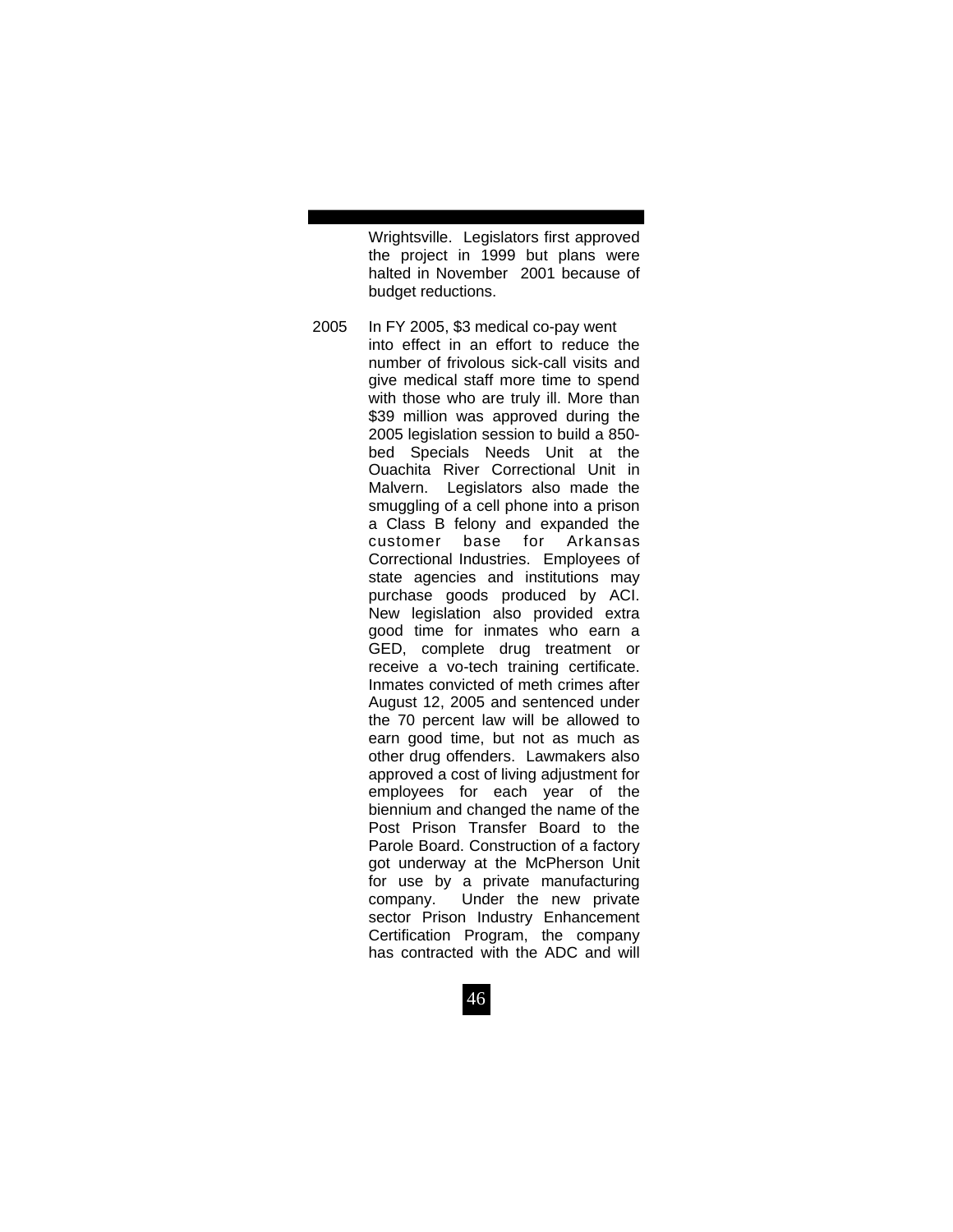employ inmates at the facility The Board of Correction voted to establish The InnerChange Freedom Initiative, a voluntary faith-based pre and post release program that is funded by private contributions. ADC continued to see growth in its prison population – especially women. In August 2004, the number of female inmates backed up in county jails reached 200, setting a new record. An additional 316 beds opened at the Ouachita River Correctional Unit in December 2004. That unit, which opened its first 316 beds in August 2003, is set to have 948 beds when completed. The department also planned a 200-bed women's barrack at Wrightsville. In March 2005, the state Board of Corrections approved an Internet banking system that provides another way for friends and families of Arkansas inmates to put funds on their ADC account.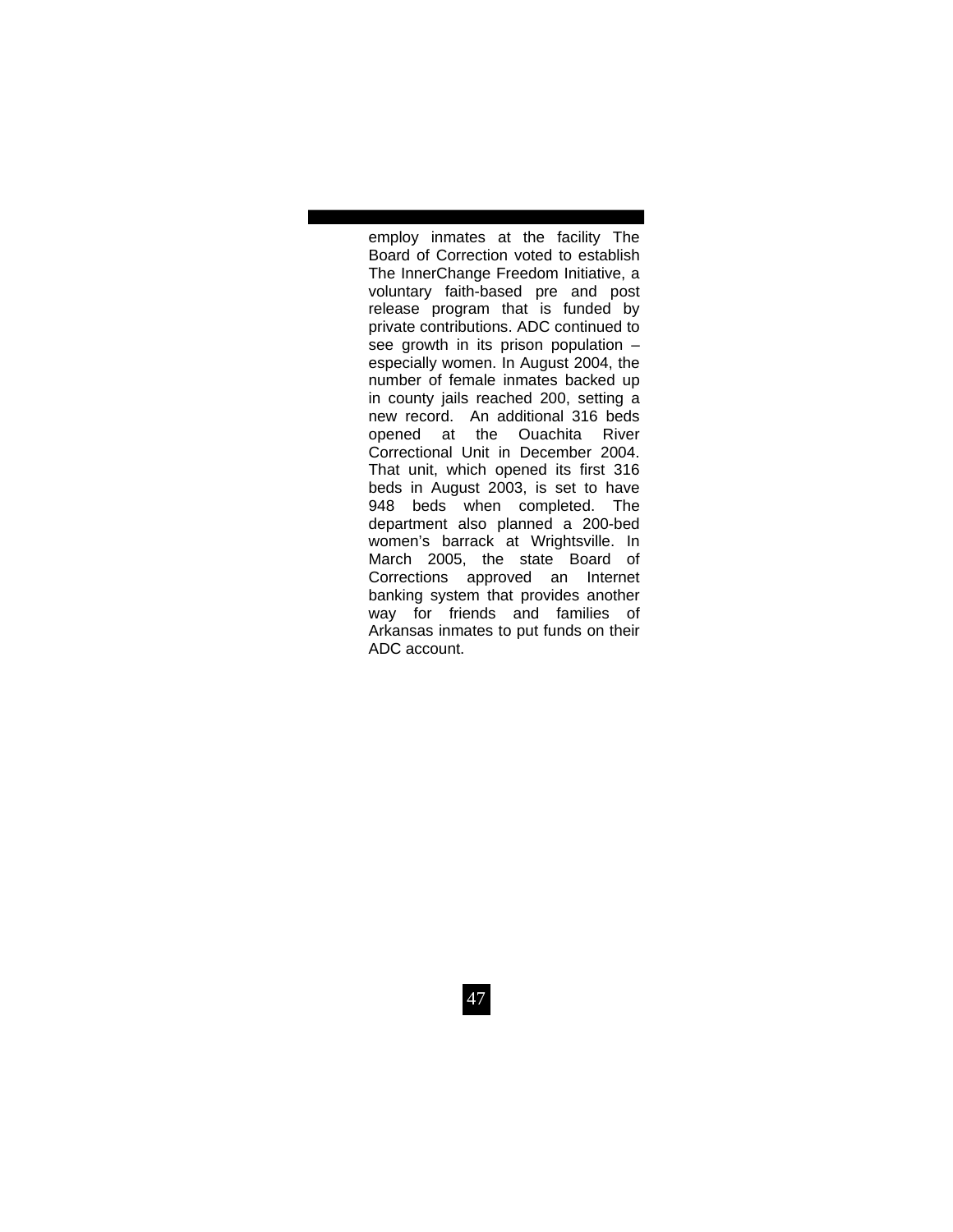# **Programs**

Act 309 Program: Contracts for housing and supervision of eligible state inmates in approved county and city jails for work purposes

**Agriculture:** Inmate work assignments and training in row and garden crop farming, animal husbandry and food processing

**Alcoholics Anonymous, Cocaine Anonymous and Narcotics Anonymous:**  A system of recovery from substance abuse utilizing role models and a 12-step approach

**Anger Management:** Behavior modification program, using ACA's "Cage Your Rage," for inmates who consistently resort to violence rather than problem solving

**Boot Camp: A military-style** behavior modification program based on discipline, academic education and substance abuse education. Eligible inmates must volunteer to participate in the program

**College Program:** College courses available for inmates at certain units, potentially leading to an Associate of Arts or Bachelor of Arts Degree

**Construction:** On the job training and work assignments for inmates through the construction and maintenance of Department facilities

**Disciplinary Court:** An internal justice system for determining sanctions for rule violations involving inmates.**.**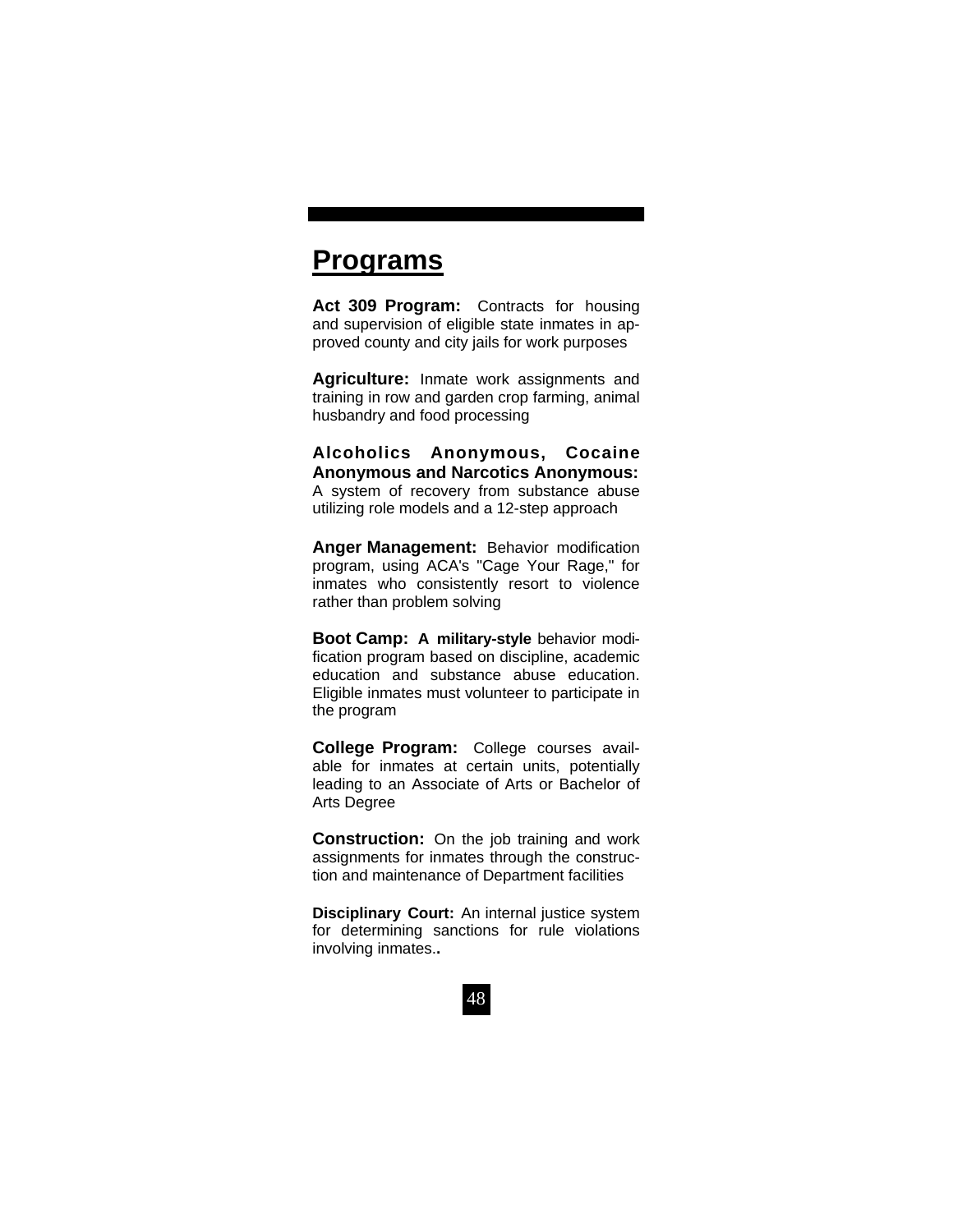**Intake Orientation:** Orientation for new inmates includes: assessment of educational, medical, physical and psychological needs

**Food Services:** Inmate work assignments preparing meals for inmates and staff

**Habilitation Program:** Housing, work supervision and treatment at the Tucker Unit for developmentally disabled inmates

**HIV and TB Programs:** Prevention, tracking, case management, counseling, treatment, review and research designed to lessen the spread of infectious diseases

**Industry:** Inmate work assignments and on the job training in manufacturing settings producing goods and services for government and nonprofit agencies

**Inmate Panel:** Inmates with good insight into their pathways to trouble share their experiences with groups of children, teenagers and adults

**Jaycees:** Inmate chapters of the community service organization chartered from the national Jaycees

**Library:** Hard cover and paperback books, reference materials and periodicals provided for inmate use

**Medical Services:** Complete medical care for inmates including sick call, hospitalization, surgery, dental, and eye care.

**Mental Health Services:** Institution wide operations and services to include: Outpatient treatment and intervention for individuals and groups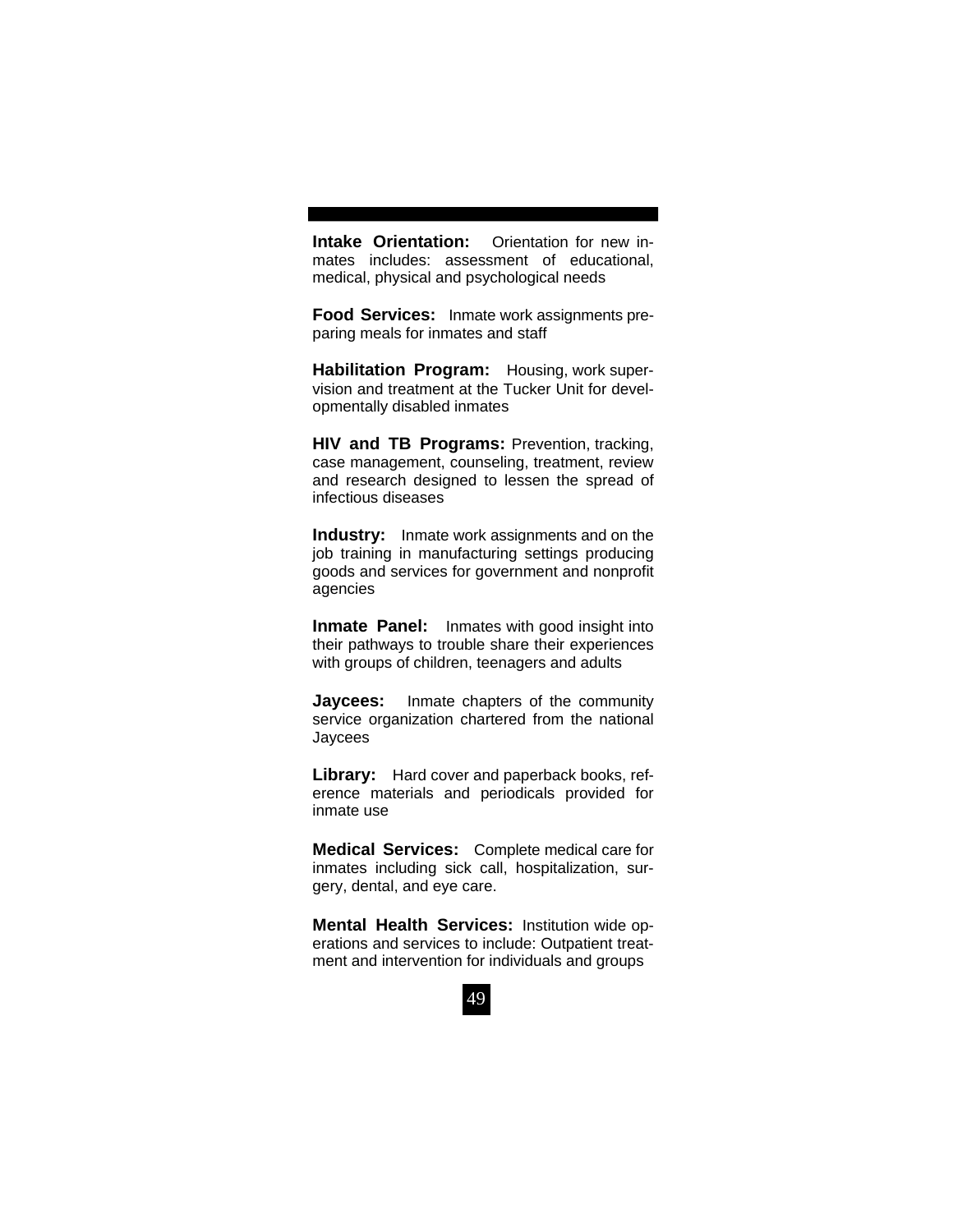**Parenting Program:** Inmate training in parenting and child care skills

**Pre-Release:** A 30-day training program at McPherson, Tucker and Wrightsville to prepare inmates for their return to the community

**Reduction of Sexual Victimization Program (RSVP):** Twelve-month residential treatment of compulsive sexual behaviors, particularly child molestation

**Religious Services:** Worship services, religious materials, counseling and crisis ministry for inmates

**School District:** Class A school district within the ADC, with GED potential for inmates

**Sheltered Living Unit:** Inmate housing at the Diagnostic Unit and Jefferson County Jail/ Correctional Facility for the elderly, chronically ill or those recovering from acute illness

**Special Management Barracks:** Housing at the Cummins Unit for inmates with mental health management and counseling needs

**Special Programs Unit:** Housing, work supervision and treatment for inmates with mental difficulties.

**Substance Abuse Therapeutic Community:** Six-month (minimum) comprehensive substance abuse treatment using a modified therapeutic community residential program.

**Suicide Prevention:** Mental Health staff regulate assessments on segregated inmates identified with prior suicidal history for more than 30 days